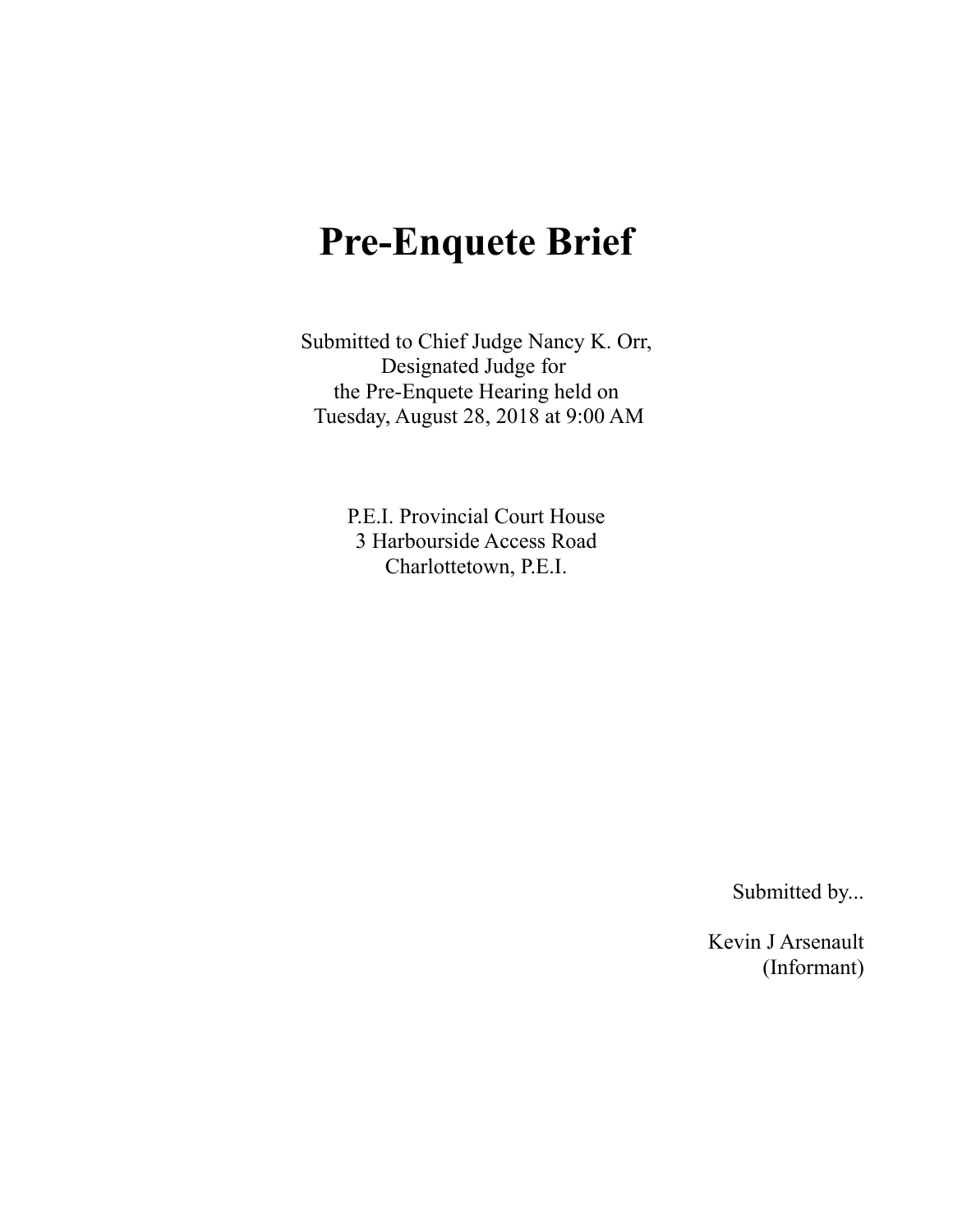# **TABLE OF CONTENTS**

### **Part I: Introduction**

## **Part II: Clarifying the "Terms" and "Processes" associated with the Management and Disposition of Government Records**

|                                                                                | 8.           |
|--------------------------------------------------------------------------------|--------------|
|                                                                                | <sup>8</sup> |
|                                                                                | 9            |
| (d) "Normal" procedures for handling network drive files and email accounts    | 9            |
| (e) Government's narrative regarding "normal" procedure for handling the email |              |
|                                                                                | 10           |
|                                                                                | 14           |
|                                                                                | 18           |

# **Part III: PEI Government Law and Policy Governing the Management of Government Records**

| (a) Record Information Management (RIM): Managing Electronic Mail            | 21  |
|------------------------------------------------------------------------------|-----|
| (b) Treasury Board's Recorded Information Management (RIM) Directives        | -22 |
|                                                                              | -27 |
|                                                                              | -30 |
| (e) The proper "chain of command" with the destruction of government records | 31  |
|                                                                              | -32 |

# **Part IV: A Summary Overview of Pertinent and Undisputed Facts**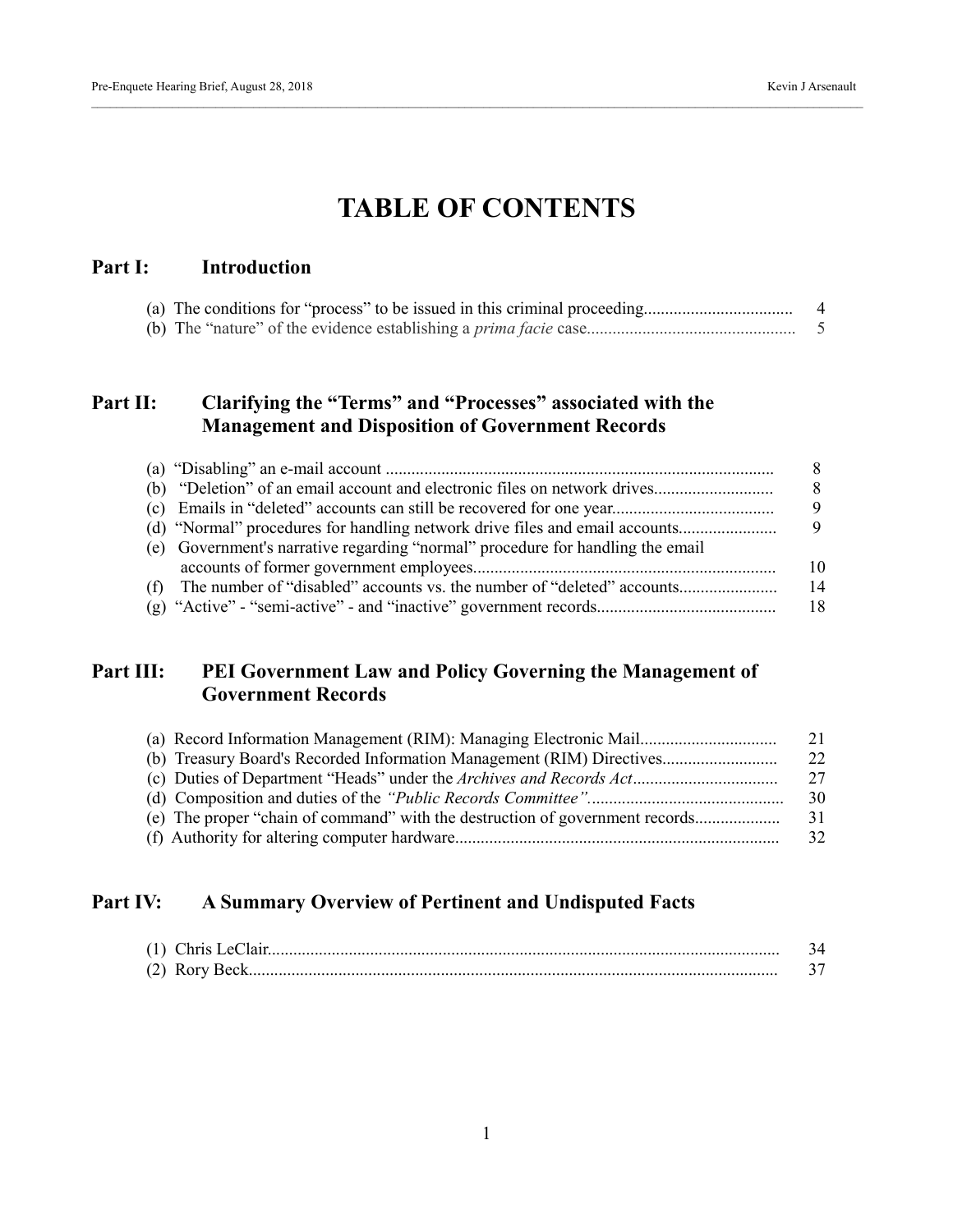# **Part V: Inferences Derived from the Facts**

# **Part VI: Possible Motives for Destroying Government E-gaming Records**

| (a) Chris LeClair's incidents of "Conflict of Interest" and "Insider Trading" with e-gaming. | 43 |
|----------------------------------------------------------------------------------------------|----|
|                                                                                              | 47 |
| (c) Inferred motives for document destruction by Robert Ghiz in CMT litigation               | 49 |

# **Part VII: Concluding Comments and Observations**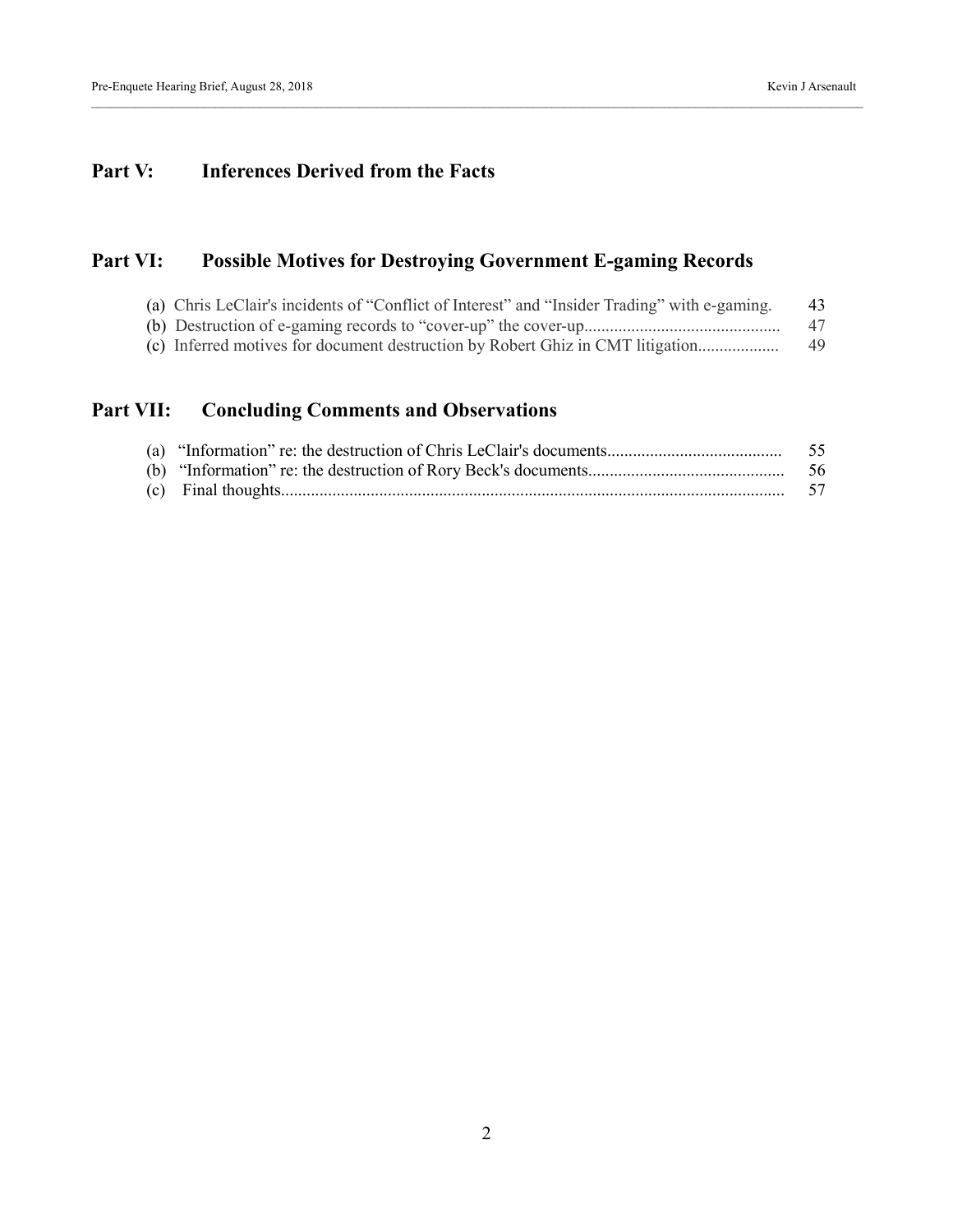# **NOTES**

**NOTE #1:** Tabbed documents are referenced throughout the brief using two sets of page numbers: the first page number is the consecutive page number for the brief (bp = brief page); the second number is the page number in the actual document, if there is one  $(dp = document$  page).

**NOTE #2:** A few documents referenced in this brief were large documents, so only the title page of the document and the relevant pages referenced are included.

**NOTE #3:** Unless otherwise stated, the phrase "e-gaming file" or the term "e-gaming" is meant to also include the associated government projects referred to as the *Loyalty Card Program* and the *Financial Transactions Platform initiative* in addition to the *"e-gaming project" per se.*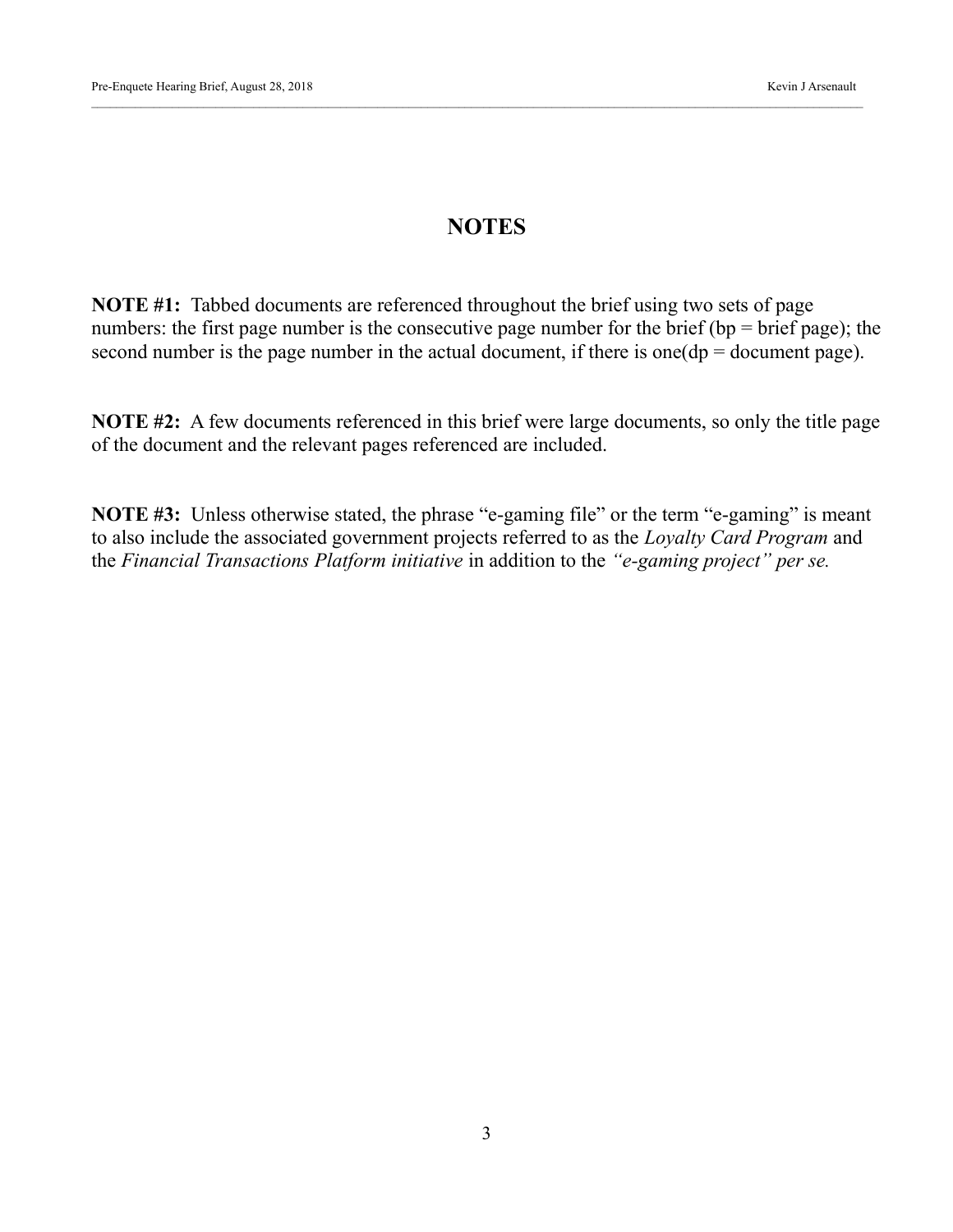# **PART I**

# **Introduction**

#### **(a) The conditions for "process" to be issued in this criminal proceeding**

On June 20, 2018, I filed two sworn "*Informations"* in the P.E.I. Provincial Court alleging that the former Liberal Premier of Prince Edward Island, Robert Ghiz ….

*Did commit mischief in relation to data by wilfully without legal justification or excuse and without colour of right, destroying data to wit, emails, email attachments, and [the] email account of his Chief-of-Staff, Chris LeClair, contrary to s. 430(5)(a) of the Criminal Code of Canada; [\[Tab 1\]](https://kja321.files.wordpress.com/2018/08/tab-1-chris-leclair-information.jpg)*

And...

*Did commit mischief in relation to data by wilfully without legal justification or excuse and without colour of right, destroying data to wit, emails, email attachments, and [the] email account of Rory Beck, Clerk of Executive Council, contrary to s. 430(5)(a) of the Criminal Code of Canada[. \[Tab 2\].](https://kja321.files.wordpress.com/2018/08/tab-2-rory-beck-information-1.jpg)*

As the Informant in this matter, I understand - as Chief Judge Nancy Orr stipulated in a memo issued to Provincial Court staff, Justices of the Peace and Provincial Court Judges on June 25, 2018 [\[Tab 3\]](https://kja321.files.wordpress.com/2018/08/tab-3-nancy-orr-memo.pdf) - that "...the private informant must call sufficient evidence to establish a *prima facie* case for process to issue...," and that the judge must consider the following and determine:

- a) whether a *prima facie* case has been made out on all of the elements of the offence or offences;
- b) that the matter is not frivolous or vexatious; and
- c) that the witnesses are competent (for example, not mentally disordered) and credible.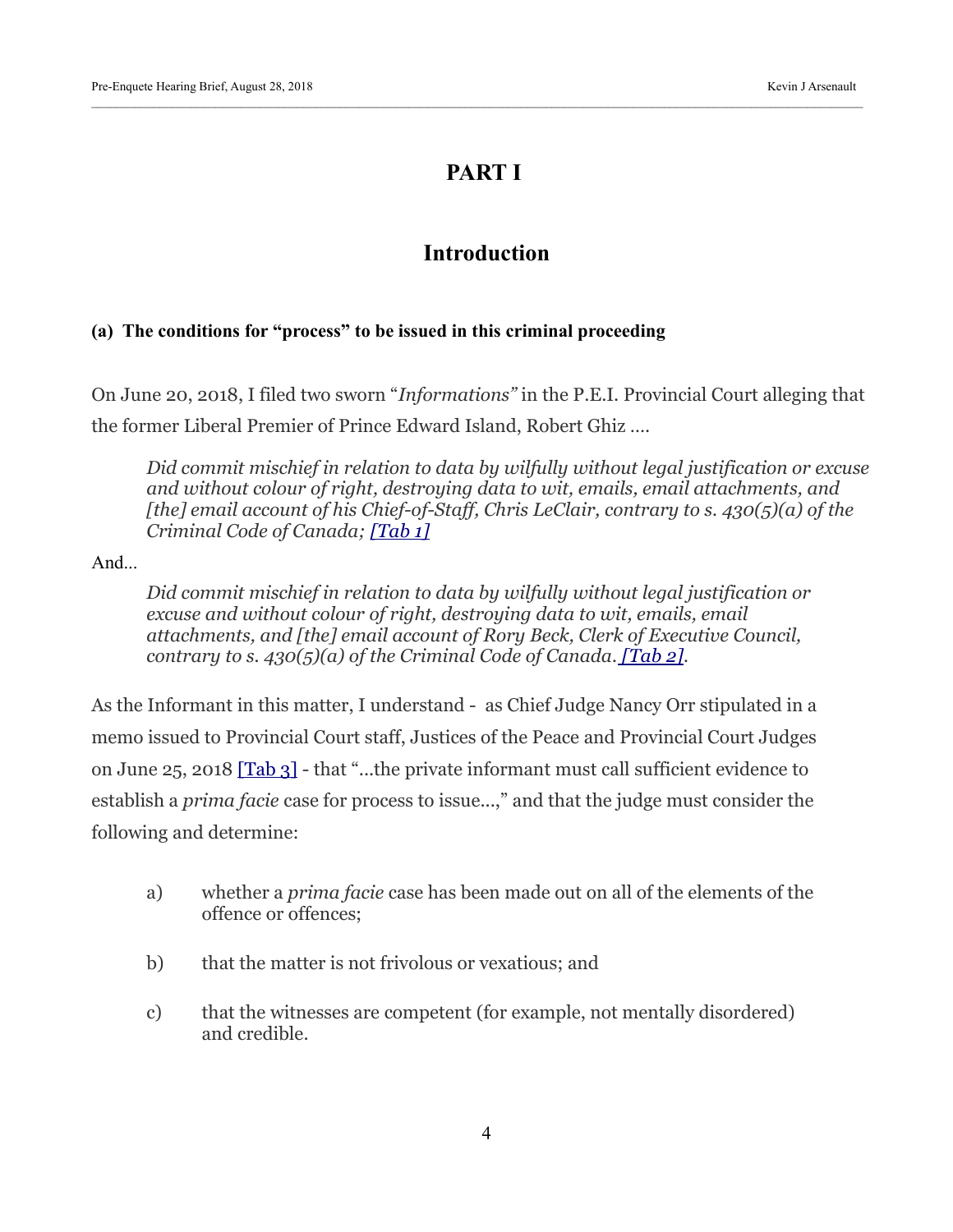Whereas "reasonable grounds to believe" that an offence has been committed is a sufficient test to lay an "Information," I realize that given the primacy of the legal principle that a person is "presumed innocent until proven guilty" in Canada, the evidence I provide today must meet a much higher standard for process to be issued: namely, that there is "a reasonable prospect of conviction". And to meet that standard, the evidence must establish "proof beyond a reasonable doubt." I would obviously not have laid these two charges if I was not convinced that the evidence does meet this standard and offers a "likely prospect of conviction."

#### **(b) The "nature" of the evidence establishing a** *prima facie* **case**

In my estimation, the third condition noted above (i.e., "that the witnesses are competent - for example, not mentally disordered and credible") is not relevant in this proceeding, given that the evidence I am presenting today does not depend on the testimony of witnesses. My evidence is almost entirely "circumstantial," as was the case in the criminal prosecution of former Chief-of-Staff to former premier Dalton McGuinty, David Livingston, in a recent case in Ontario where he was found guilty of "attempting to commit mischief to data." for destroying documents in the notorious "gas plant" scandal. As Judge Lipson clarified in his decision in that matter (R. v. Livingston, 2018 ONCJ 25)

*"[73] The Crown has presented a circumstantial case against the defendants and urges the court to conclude beyond a reasonable doubt that Mr. Livingston and Ms. Miller had the required intent to destroy data without authorization or colour of right. There is no direct evidence that they had such an intent. Since the Crown's case depends on circumstantial evidence, the court must be satisfied beyond a reasonable doubt that the only reasonable inference that can be drawn from the circumstantial evidence is that the defendants are guilty."* [\[Tab 4; p.. 39\]:](https://kja321.files.wordpress.com/2018/08/tab-4-r-v-livingston.pdf)

There is a common misconception that "circumstantial" evidence is less reliable and much inferior to direct evidence (i.e.., first-hand witness testimony); however, depending on the nature of the decisions, events, and circumstances of a given matter, in many cases the opposite is actually true.

The direct testimony of witnesses may differ or give rise to conflicting and even contradictory claims, making it impossible to know for certain which person's testimony is accurate and to be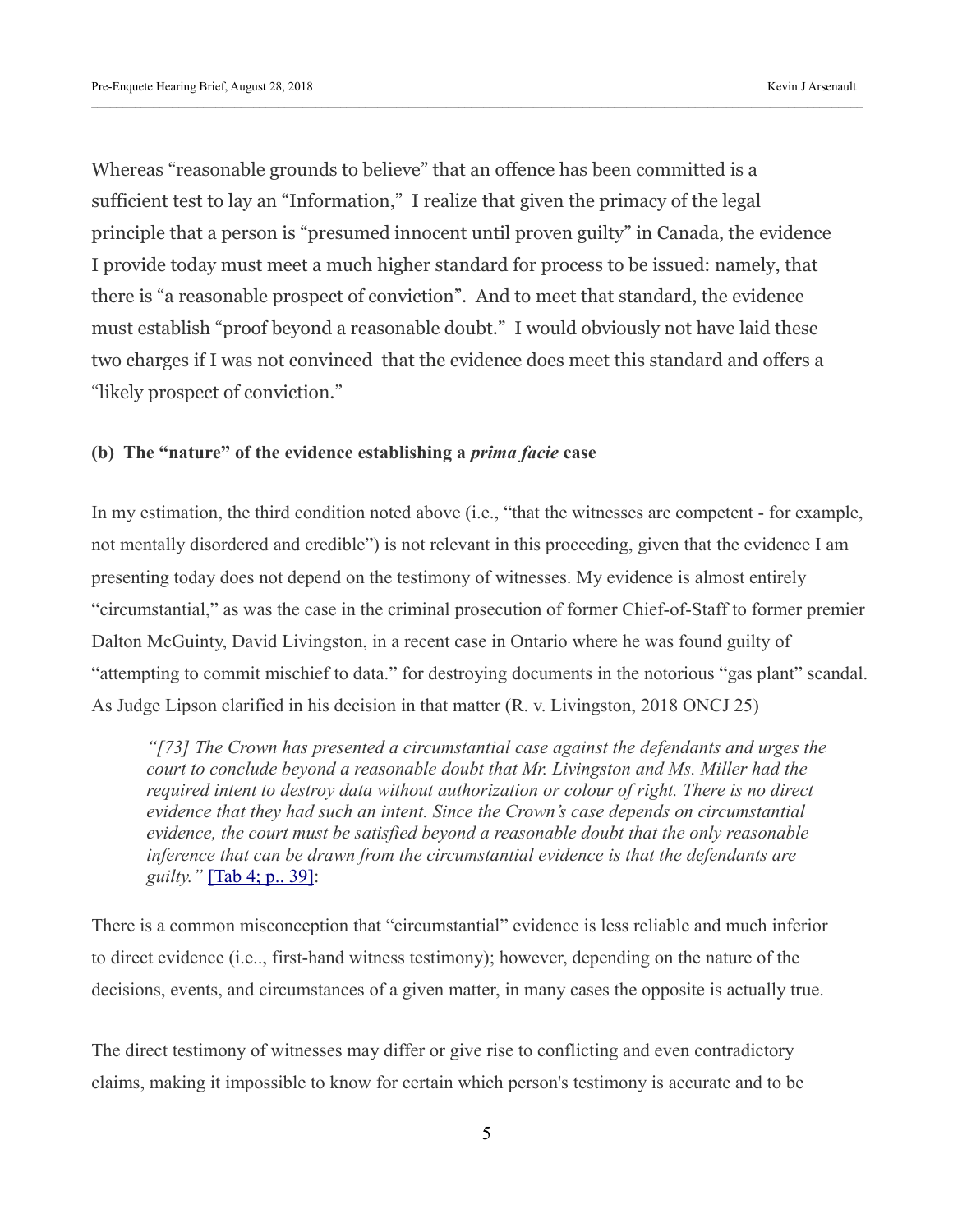believed. On the other hand, logical inferences drawn from accepted and indisputable facts can produce certain conclusions. Again, as judge Lipson explained in his in R. v. Livingston ruling :

*"In a trial such as this, circumstantial evidence can come from not only the testimony of witnesses but also documents, including e-mails, filed as exhibits. From the circumstantial evidence, the court is asked to draw an inference proving a fact in issue. An inference must not be a mere guess or suspicion, however shrewd that guess may be. An inference is much stronger than conjecture or speculation. If there are no proven facts from which an inference can logically be drawn, it is impossible to draw an inference. Both direct and circumstantial evidence are admissible as a means of proof. Sometimes circumstantial evidence is more persuasive than direct evidence. The evidence of one witness may contradict that of another, but the circumstances of an event may not be in dispute"* [\[Tab 4; p 38\].](https://kja321.files.wordpress.com/2018/08/tab-4-r-v-livingston.pdf)

This case concerning the destruction of e-gaming records rests on proven facts from which inferences can logically be drawn*.* The circumstantial evidence – mostly, but not entirely, presented in documentary form – will be the primary means of proof for the claims alleged in my two "Informations".

The witnesses I have asked to participate in this Pre-Enquete hearing do not have (as far as I know at present) direct knowledge of the most important details of the crimes I am alleging Robert Ghiz committed. They do, however, have expert and/or direct knowledge of one or more of the facts constituting the circumstantial evidence supporting the allegations that Robert Ghiz committed *mischief in relation to data contrary to s. 430(5)(a) of the Criminal Code of Canada*, and they will hopefully be able to provide some additional confirmation, clarification and understanding of those facts.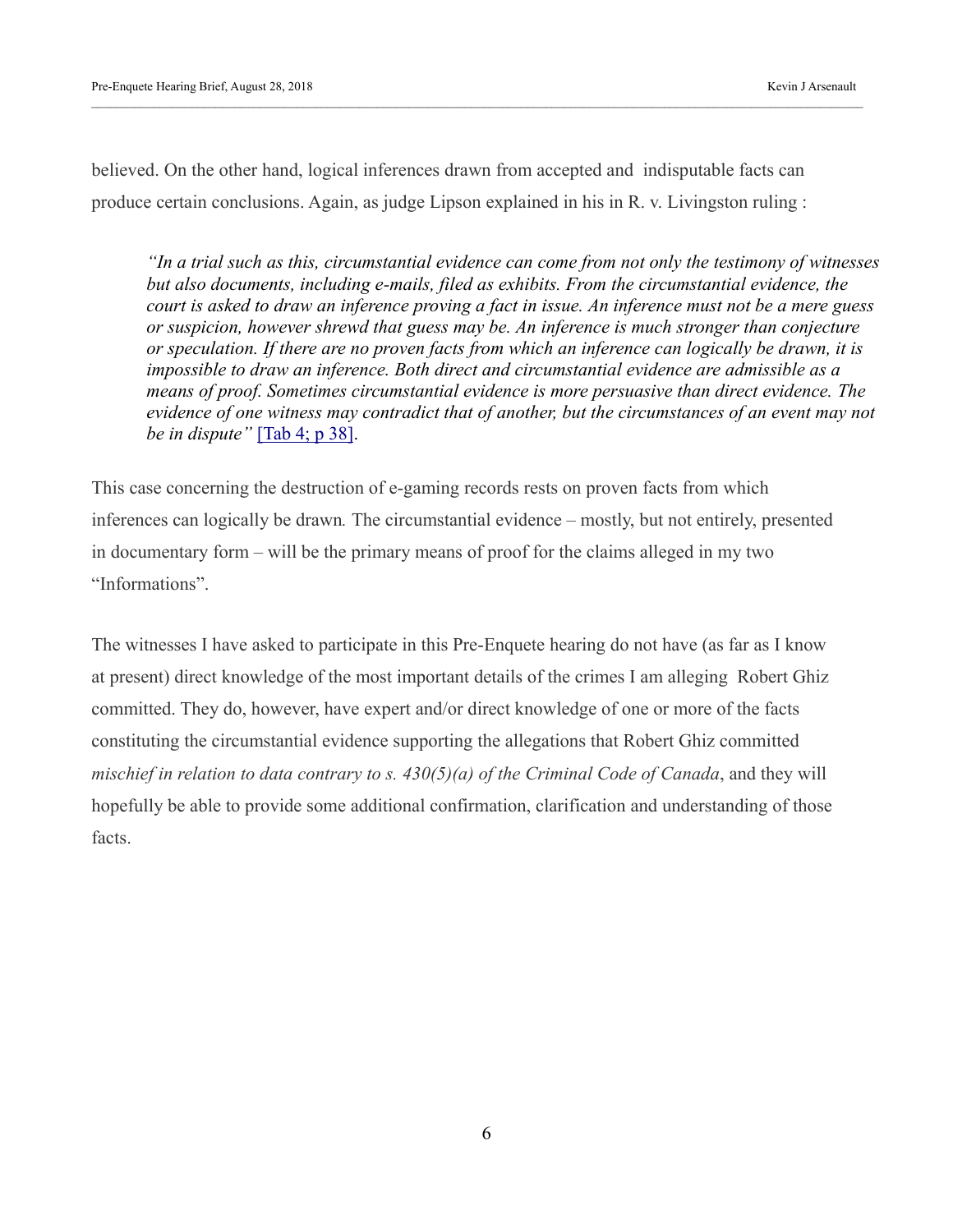### **PART II**

# **Clarifying the "Terms" and "Processes" associated with the Management and Disposition of Government Records**

A great deal of confusion has existed concerning the policies and procedures associated with the management and disposition of P.E.I. government records. There has been a lack of clarity regarding the precise meaning of key terms used to describe the various options and associated processes pertaining to the retention and/or destruction of government records. There have also been false claims made by government officials regarding those terms, options and processes which have further confused the issue.

Key terms relating to the disposition and/or retention of electronic government records – including the disposition and/or retention of emails and email "attachments" - have a technically-precise meaning within the *Record Information Management (RIM)* (a) legislation, (b) Treasury Board directives, and (c) departmental policies providing, respectively, the (a) legal basis, (b) regulatory framework, and (c) administrative guidelines and procedures for record management within the PEI government.

To obtain a clear understanding of how decisions made by former premier Robert Ghiz to issue and/or authorize orders to *Information Technology Shared Services* (ITSS) to delete all of Chris LeClair's and Rory Beck's electronically-stored files, including their emails, email attachments, and network files – as well as Robert Ghiz's decision to authorize Chris LeClair's desktop computer be "wiped" clean, and all LeClair's and Beck's hard copy e-gaming documents be destroyed – were acts motivated by an intent to do mischief to data, it is first necessary to have an accurate understanding of all the relevant terms within the laws, policy directives and administrative procedures relating to the disposition of government records within the P.E.I. government.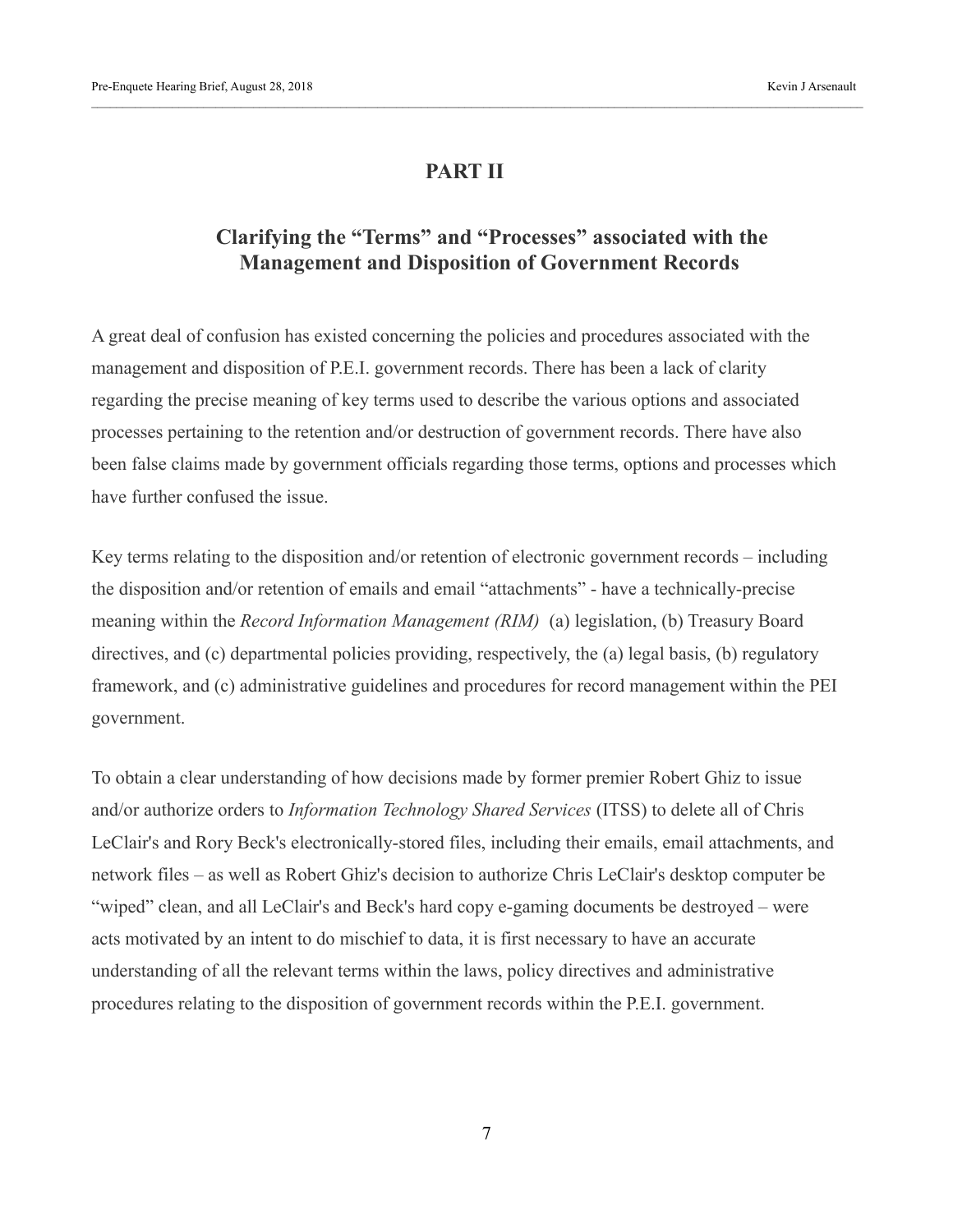Both the Auditor General and members of the *Standing Committee on Public Accounts* obtained and documented a precise understanding of these key terms and processes from various experts within government – especially from ITSS and the *Public Archives and Records Office (PARO)* in the course of their respective e-gaming investigations, and that expert clarification is provided in the following subsections of my brief.

#### **(a) "Disabling" an e-mail account:**

When an employee leaves government a supervisor of that employee will make a request to ITSS to have that employee's GroupWise email account "disabled". Once disabled, the account's original owner/user will no longer be able to access the account via the internet from any location, and the account will no longer either receive or send email. As the Auditor General clarified at a Public Accounts meeting on January 18, 2017, *"Disabling means that the user account is retained. The user account is there, but the account cannot receive emails."* [\[Tab 5; p. 66\].](https://kja321.files.wordpress.com/2018/08/tab-5-january-18-2017-public-accounts-transcript.pdf)

Although a disabled GroupWise email account cannot receive or send emails, the account nonetheless remains on the system, and the contents of the account remain fully intact and accessible until such time as ITSS receives an order [via a completed ITSS *"Employee Removal Form"* (which was, around 2012, renamed the *"LAN Access Removal Information Form"*)] from an authorized person with instructions to "delete" the account.

#### **(b) "Deletion" of an email account and electronic files on network drives:**

When an employee leaves government and has his or her email account "disabled," the person having supervisory authority over that employee and email account requesting ITSS to disable that account is provided a form by ITSS titled "Employee Removal Request Form." That form requests precise instructions regarding the disposition of both (1) the records in the former employee's network drives; and (2) the disposition of the records (emails and email attachments) in the former employee's GroupWise email account.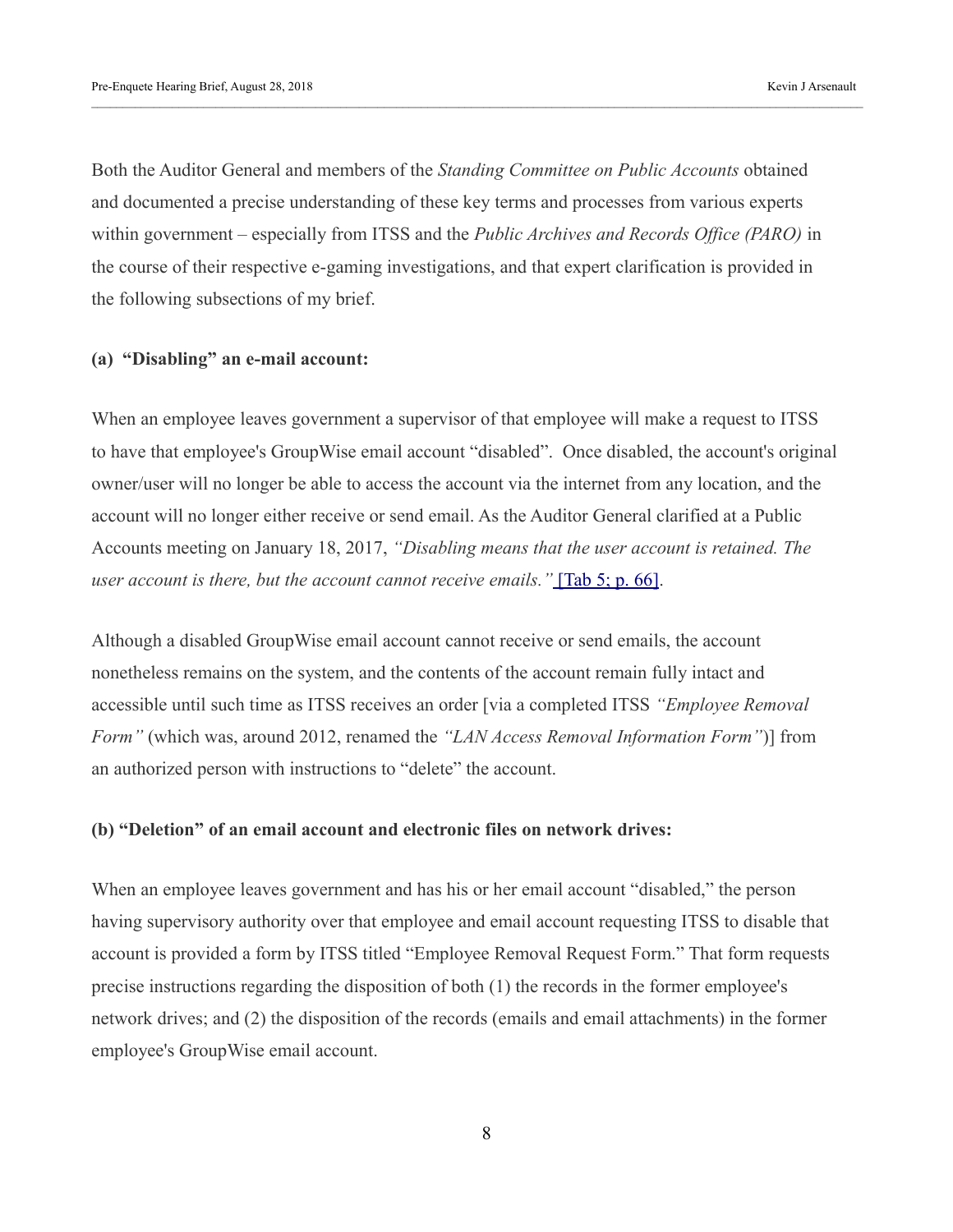The authorized person completing the form must respond to a precise question regarding the disposition of the email account and contents with a "yes" or "no" answer: "Do you want the employee's GroupWise account deleted?" If "no" is selected, the email account, and all the documents in that account, are kept indefinitely in a fully intact, but "disabled" state. If the "no" option is chosen, the form requests additional information about who is to be given "proxy" access to the account.

Likewise, information is requested on the form regarding the disposition of electronic files contained on one or more network drives with another "yes" or "no" question: "Do you want the user's network files deleted?" If the "no" option is selected, the form requests additional information regarding where to move the files.

#### **(c) Emails in "deleted" accounts can still be recovered for one year**

When ITSS are instructed to "delete" email accounts, it is still possible to recover those emails for one year. This has to do with the manner in which "back ups" are routinely made by ITSS with a backup system that essentially has 365 "days" capacity. As Scott Cudmore, [Director, Enterprise Architecture, Information Technology Shared Services, Finance] explained to members of the *Public Accounts Committee* on February 1, 2018:

*"So what happens when we have 365 days of backup? We flip to the first card and we overwrite all of the emails on that card, so in that way we always maintain 365 days or one year of email backup that we can restore back to.*" [\[Tab 6; p. 100\].](https://kja321.files.wordpress.com/2018/08/tab-6-public-accounts-committee-meeting-february-1-2017.pdf)

#### **(d) "Normal" procedure for handling the Network Drive files and email accounts**

With the clarification offered in the preceding subheadings (a, b, c,) it becomes clear that the only standardized elements with the policy and procedures regarding the management, retention and/or disposition of electronic accounts and files of employees who have left government are the following: (1) the email GroupWise account is "disabled"; and (2) an ITSS *Employee Removal Request Form* is completed giving instructions to ITSS regarding the disposition of the employee's electronic files which are present on both network drives and in the employee's GroupWise email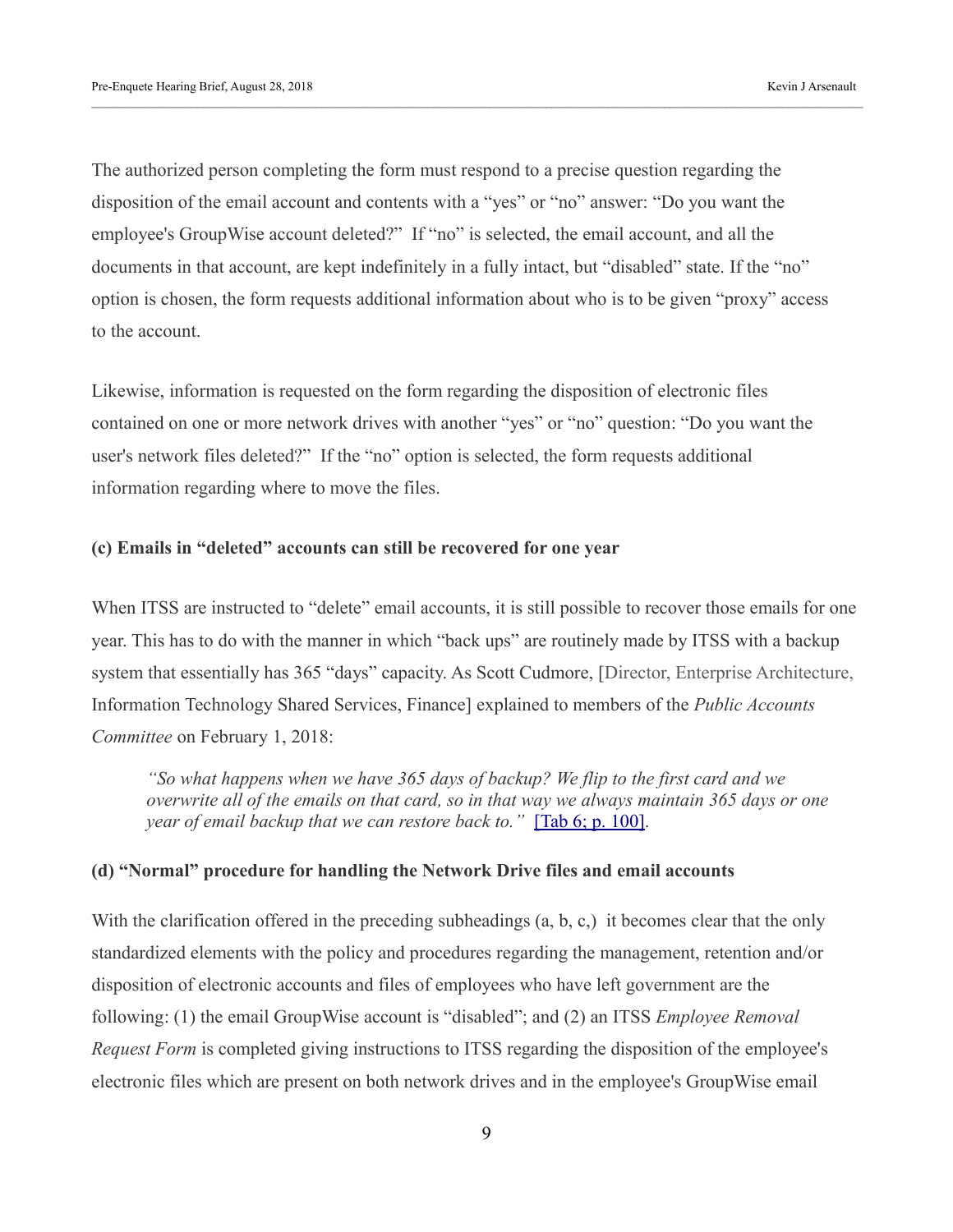account; and (3) if the instruction provided regarding the GroupWise email account is to "delete" the files, those files can only be retrieved from back-up tapes for one year. If the instruction is to not delete them, they remain in the disabled account indefinitely and can be viewed and accessed by anyone given proxy access to the account.

#### **(e) Government's inaccurate narrative regarding "normal" procedure for handling the email accounts of former government employees**

The clarification provided in the preceding subsections of this section of my brief makes it clear that the P.E.I. government's official explanation regarding the missing e-gaming records from the email accounts of three senior bureaucrats heavily involved in e-gaming (Rory Beck; Melissa MacEachern and Chris LeClair) – individuals identified by the Auditor General - was both inaccurate and misleading.

It was repeatedly stated by government officials that the email accounts of those three individuals were disposed of following "normal" procedure, in the very same manner as with the GroupWise accounts of all former government employees....they were "disabled," then after one year, automatically "overwritten" and deleted.

The most detailed and well-documented version of this narrative came from former Minister of Education Hon. Doug Currie during Question Period in the Legislative Assembly on December 1, 2016, just a few weeks after the Auditor General made her e-gaming report public on October 4, 2016. His explanation was in response to questions by opposition MLAs who were asking why those three email accounts – LeClair's, Beck's and MacEachern's [although it was not known who the three individuals owning the accounts were at that time, the Auditor General stating only that three "senior bureaucrats" had their email accounts deleted in her e-gaming report] - and the e-gaming records contained in those accounts – had been deleted. Minister Currie answered as follows: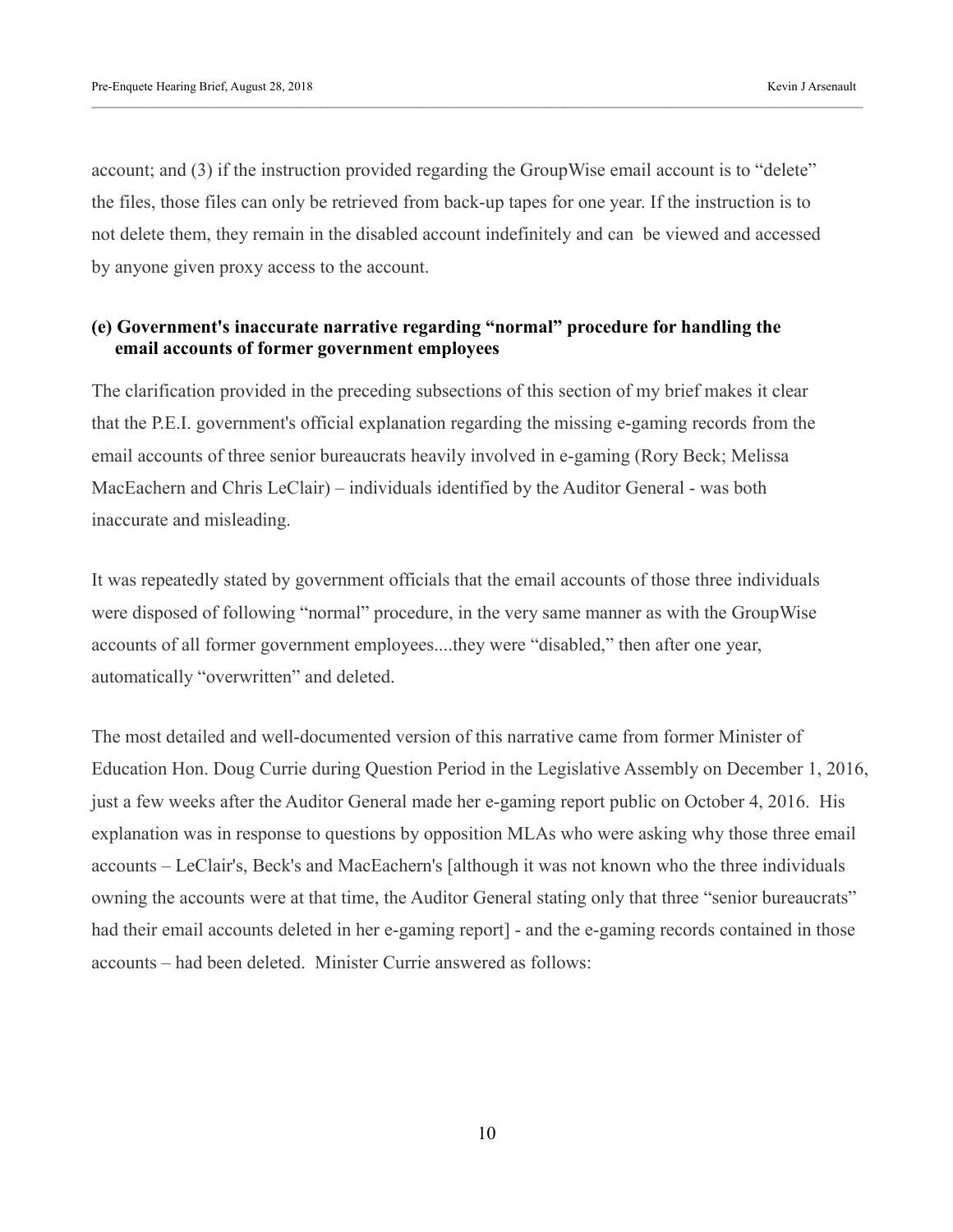*"When an employee leaves the public service there's a formal questioning. The IT Shared Services disable the email account...Even though the accounts are disabled, following the requests the records are backed up and stored for an additional year. Following that time the records are overwritten. This is a common practice that allows for space in the server and means the government is no longer paying license fees for unused accounts. As I stated, these actions follow a regular process as employees leave the system. Since 2007, when government implemented a system to track these actions, there have been 2,481 accounts disabled.*" (My emphasis) **Tab 7; p. 1969**.

His statement: *"Even though the accounts are disabled, following the requests the records are backed up and stored for an additional year,"* was clearly misleading. As noted previously, the electronic files in "disabled" email accounts remain fully intact indefinitely and are never overwritten automatically, but disappear only after someone orders them deleted and an ITSS technician manually deletes them.

Premier MacLauchlan initially, in a Guardian interview on October 5, 2016, the day after the AG made her e-gaming report public, suggested that the email accounts of the then unnamed senior bureaucrats involved with e-gaming had been deleted by those same three individuals – which was not the case – promising that changes would be made so this would not be possible in the future:

*"That will not happen again," he said. "That will not be possible for a civil servant at any level who's departing to delete his or her email account"* [\[Tab 8; p. 47\].](https://kja321.files.wordpress.com/2018/08/tab-8-p-e-i-opposition-seeks-censure-for-civil-servants-who-broke-rules-on-e-gaming-_-cbc-news.pdf)

However, he later abandoned that explanation and adopted the same narrative presented to the Legislative Assembly by Minister Currie on December 1, 2016. In both his CBC Compass and Guardian 2016 year-end interviews recorded in late December, Premier MacLauchlan stated that the email accounts of those three senior bureaucrats involved in e-gaming were overwritten in accordance with "normal" government policy applying equally to all employees leaving government.

Former Minister Currie's account of what he described as "common practice" and actions that follow a "regular process as employees leave the system" strongly suggested that no one was responsible for the missing e-gaming records of the three senior bureaucrats involved in e-gaming – Beck, LeClair and MacEachern - and that they were simply overwritten in accordance with the normal policies and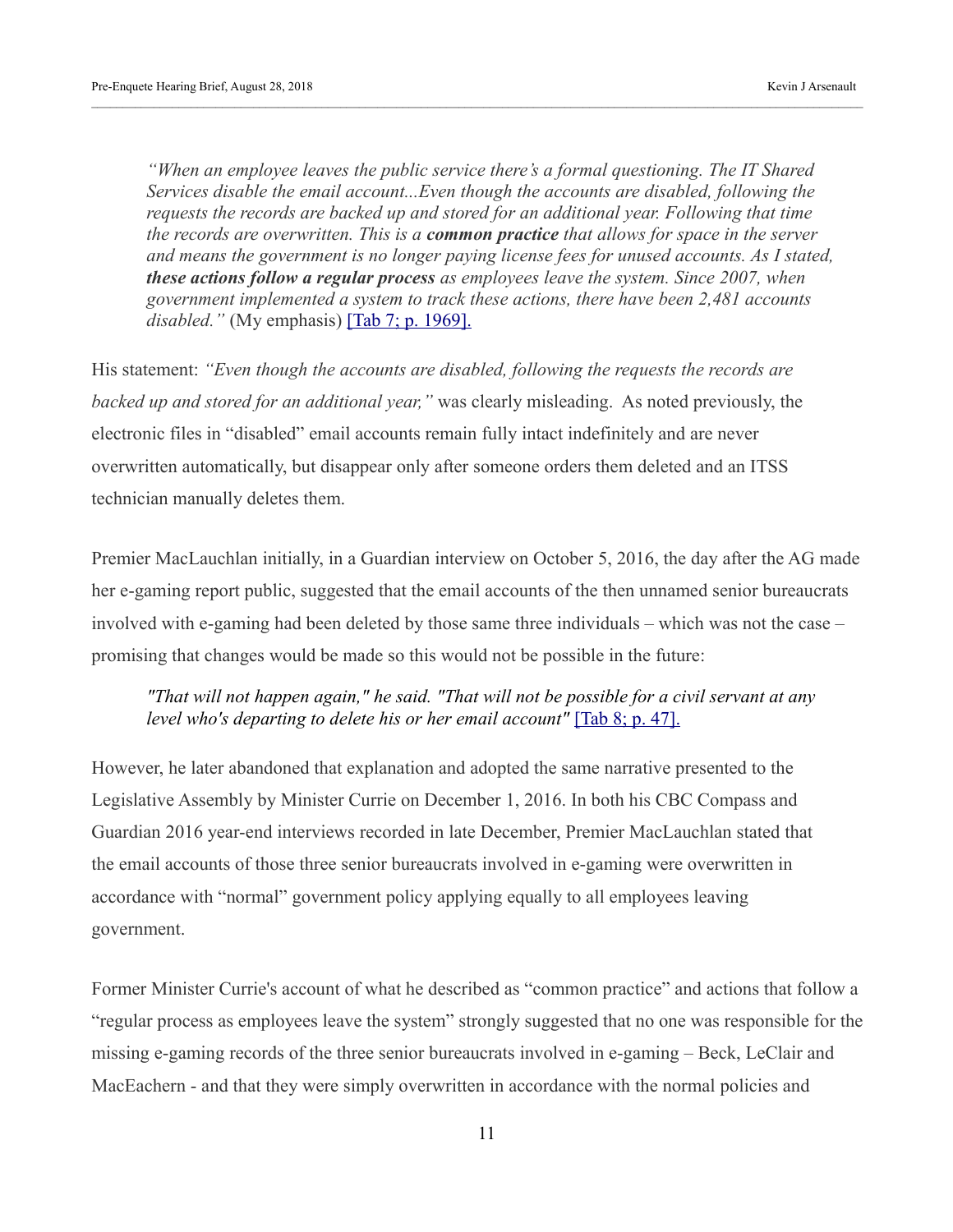procedures associated with the disposition of electronic government documents and email accounts. This was not true. That is not what happened.

Given this inaccurate explanation from then Minister of Education, Hon. Doug Currie - who was also the Minister responsible for the administration of the *Public Archives and Records Office (PARO)* - it is not surprising that the MLAs on the *Public Accounts Committee* were confused about the meaning of the terms "disabled" and "deleted" and the intended meaning of these terms within RIM policy governing the management of records, especially regarding the management of government records in the email accounts of employees who had left government. The following exchange between Hon. Jordan Brown and the Auditor General at a Public Accounts Meeting held on January 18, 2017 is indicative of this confusion:

**Mr. J. Brown:** *I'm happy to have – because this is – I can't for the life of me make these distinctions at this point in time anyway. The day after tomorrow, in my case, my account will be disabled and then it would be slated for deletion in a year? Is that right?*

 **Jane MacAdam:** *It depends what management requested. Management could request that your account be deleted or they could request that your account be disabled. It depends what the request is to ITSS.* 

**Mr. J. Brown:** *Back to the – ostensibly, too, there were three names that you had mentioned that you didn't have emails for. Do you know or can you tell us: Were the accounts disabled or were they deleted kind of the day after (Indistinct)*

 **Jane MacAdam:** *The accounts – we say in the report the accounts were closed or deleted. So we use those terms interchangeably, closed and deleted. In this case, it's not a matter of them being disabled. They were deleted.*

 **Mr. J. Brown:** *They weren't there for the year afterwards then? Jane MacAdam: They were deleted.* 

**Mr. Myers:** *Thank you.* 

**Jane MacAdam:** *They could be recovered. Mr. Myers: (Indistinct) for months.* 

**Jane MacAdam:** *They could be recovered for up to a year*. [\[Tab 5; p 66-67\]](https://kja321.files.wordpress.com/2018/08/tab-5-january-18-2017-public-accounts-transcript.pdf)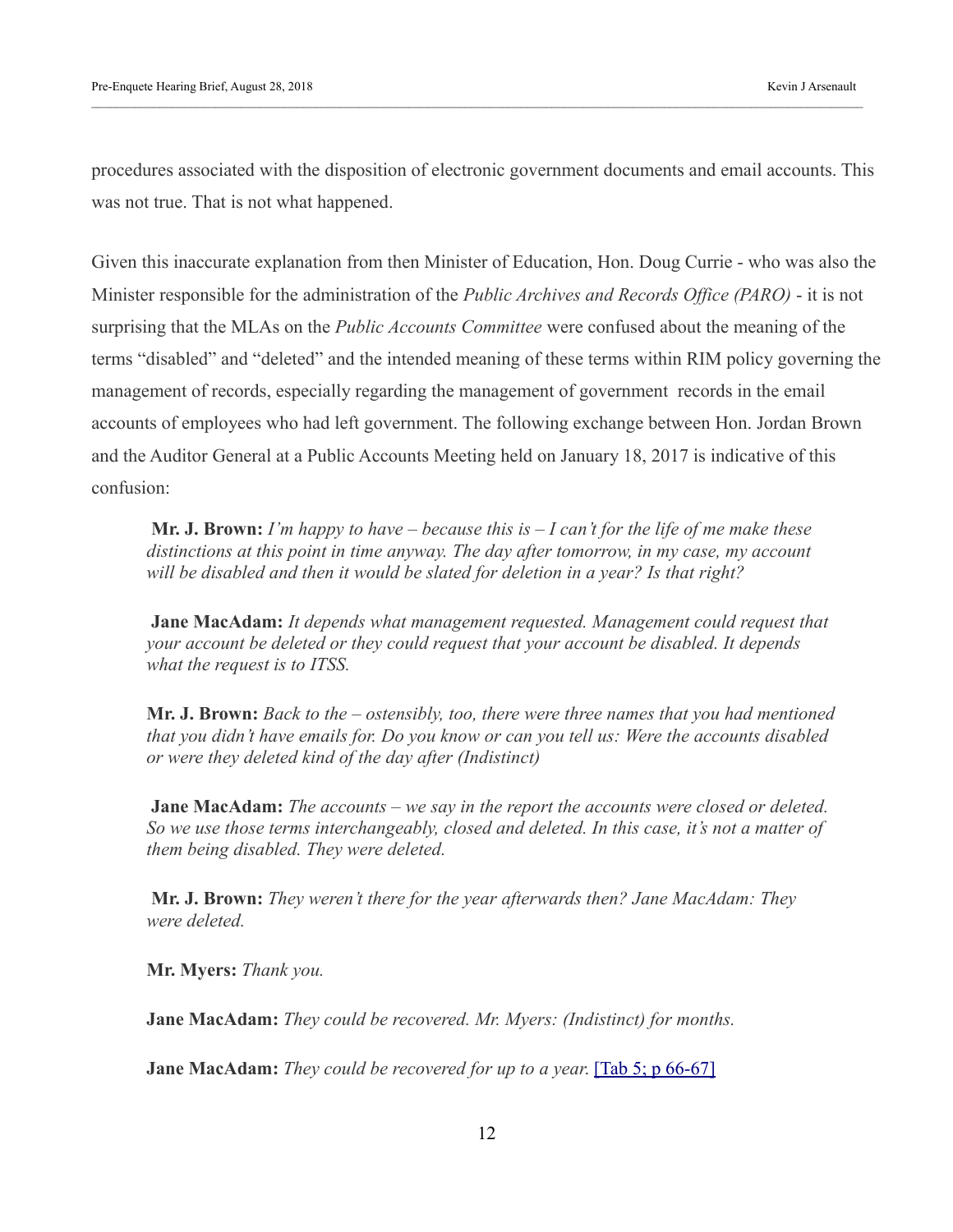The ability to recover documents from GroupWise email accounts for one year was not (as Scott Cudmore explained to members of the *Standing Committee on Public Accounts* on February 1, 2017) a part of the PEI government's *"Record Information Management"* policy. It was, rather, part of ITSS's "disaster data recovery" policy. As Cudmore explained:

*"It was designed exactly for that purpose, that we backup the data in case something happens to that data and we want to return it. So an accidental deletion, for example, we would have a year's backup in order to restore that information back."*  [\[Tab 6; p100\].](https://kja321.files.wordpress.com/2018/08/tab-6-public-accounts-committee-meeting-february-1-2017.pdf)

Mr. Cudmore was here making the point that any records in email accounts legally required to be retained under provisions of the *Archives and Records Act* should have already been copied and kept secure before instructions were provided to ITSS to delete the files and accounts – backup recovery that was possible for one year following the deletion of accounts was only meant to restore records that had already been "retained" for Record Information Management purposes, but might have been accidentally deleted.

Mr. Cudmore also emphasized that ITSS would not have deleted the electronic government records in the GroupWise accounts and network drives of those three senior bureaucrats if the technician had realized that Mr. Ghiz had not first copied them for safe storage. As Scott Cudmore told members of the *Public Accounts Committee* on February 1, 2017:

#### *"....the assumption on the part of IT Shared Services at the time was that records had been retained according to records management policy*" [\[Tab 6; p 106\].](https://kja321.files.wordpress.com/2018/08/tab-6-public-accounts-committee-meeting-february-1-2017.pdf)

There are two operating assumptions at play with this ITSS backup policy: (1) any records remaining in email accounts that were not "retainable" records would not need to be copied and secured elsewhere, and would never need to be replaced from a backup; and (2) any records that were "retainable" under the statutory requirements of the *Archives and Records Act* would have already been copied and kept secure elsewhere by the supervisor/manager who authorized the deletion of the employee's network drive files and email records and account.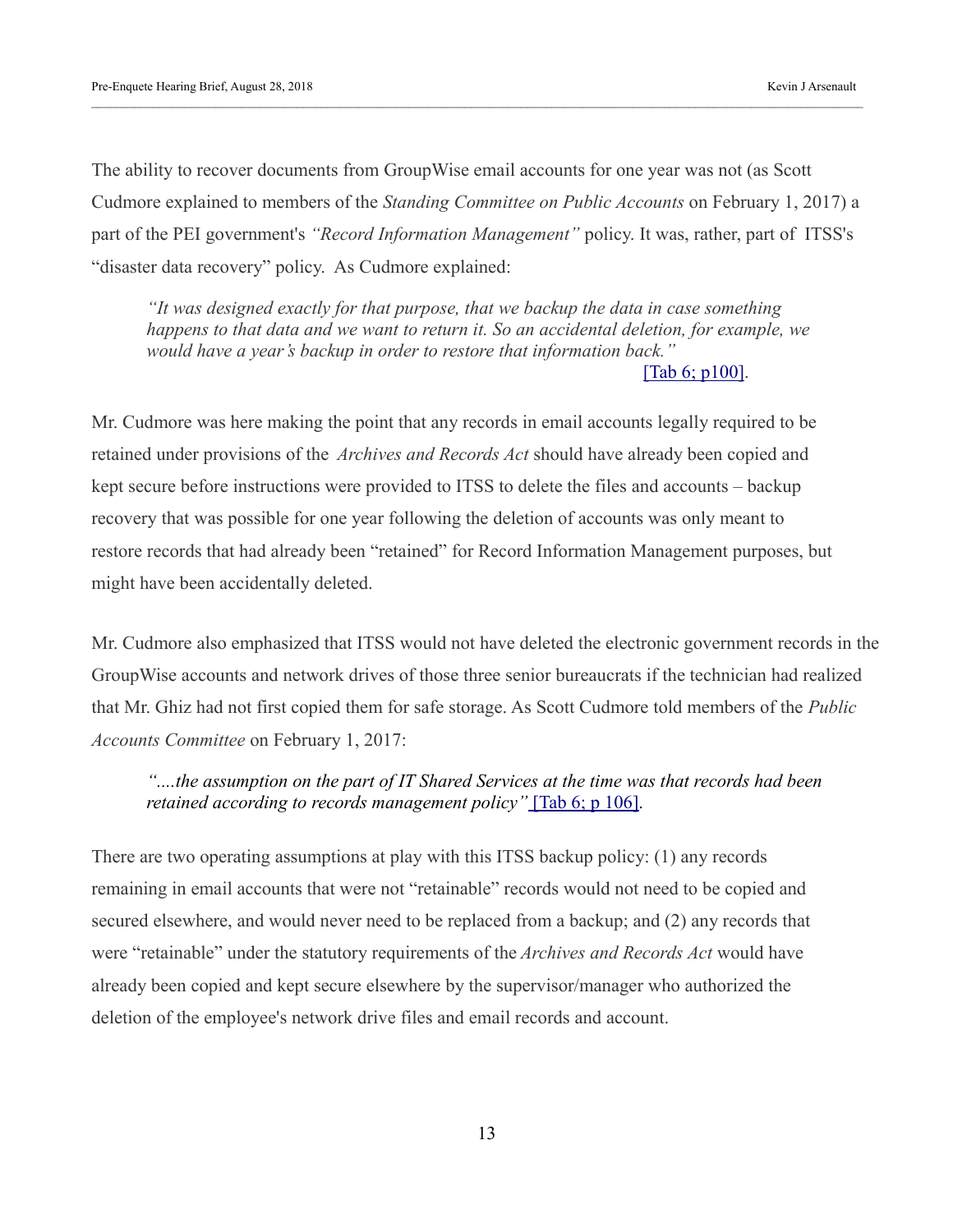Although the primary responsibility for ensuring government records that must, by law, be retained and not deleted resides with the employee's supervisor requesting ITSS services, on ITSS's *LAN Removal Form*, ITSS nonetheless included a clear reminder of this fundamental legal responsibility for the supervisor benefit to ensure emails are not destroyed without first being copied and kept safe:

*"Note: It is the responsibility of the Supervisor to Forward, Print, or Archive GroupWise email before an account is deleted*" [\[Tab 9; p. 149\].](https://kja321.files.wordpress.com/2018/08/tab-9-blank-lan-removal-form.jpg)

Chris LeClair's and Rory Beck's records were not destroyed in the "normal course of events," as a result of regular policy and procedure; they were destroyed so they would no longer be accessible and available to the Provincial Archivist, the Auditor General, members of the legislative assembly and the *Standing Committee on Public Accounts*, the media, and members of the general public because they were ordered "deleted" by Robert Ghiz without first being copied and kept secure in accordance with the laws and policies of the provincial government.

#### **(f) The number of "disabled" accounts vs. the number of "deleted" accounts**

The number of GroupWise email accounts that were "disabled – i.e., email accounts with all emails and attachments still intact and retrievable – in the PEI government's GroupWise email system was, according to what former Doug Currie informed the House on December 1, 2016 (cited previously) from the time that both he and former premier Robert Ghiz were first elected as the government (May 28, 2007) to the day Minister Currie reported that number in the Legislative Assembly (December 1, 2016) was 2,481 email accounts. He noted at the time that it was 2007 that his newly-elected government first started "tracking" the disabling/deletion of accounts and I was able to confirm this fact with Tracy Wood, COO of ITSS in a telephone conversation on August 16, 2018.

If Minister Currie's claim was correct, that means that all of the 2,481 GroupWise email accounts he referenced remain on the system with their emails fully intact, and the only GroupWise accounts that were actually "deleted" during this period of time were the three senior bureaucrats involved in e-gaming. But was his statement accurate?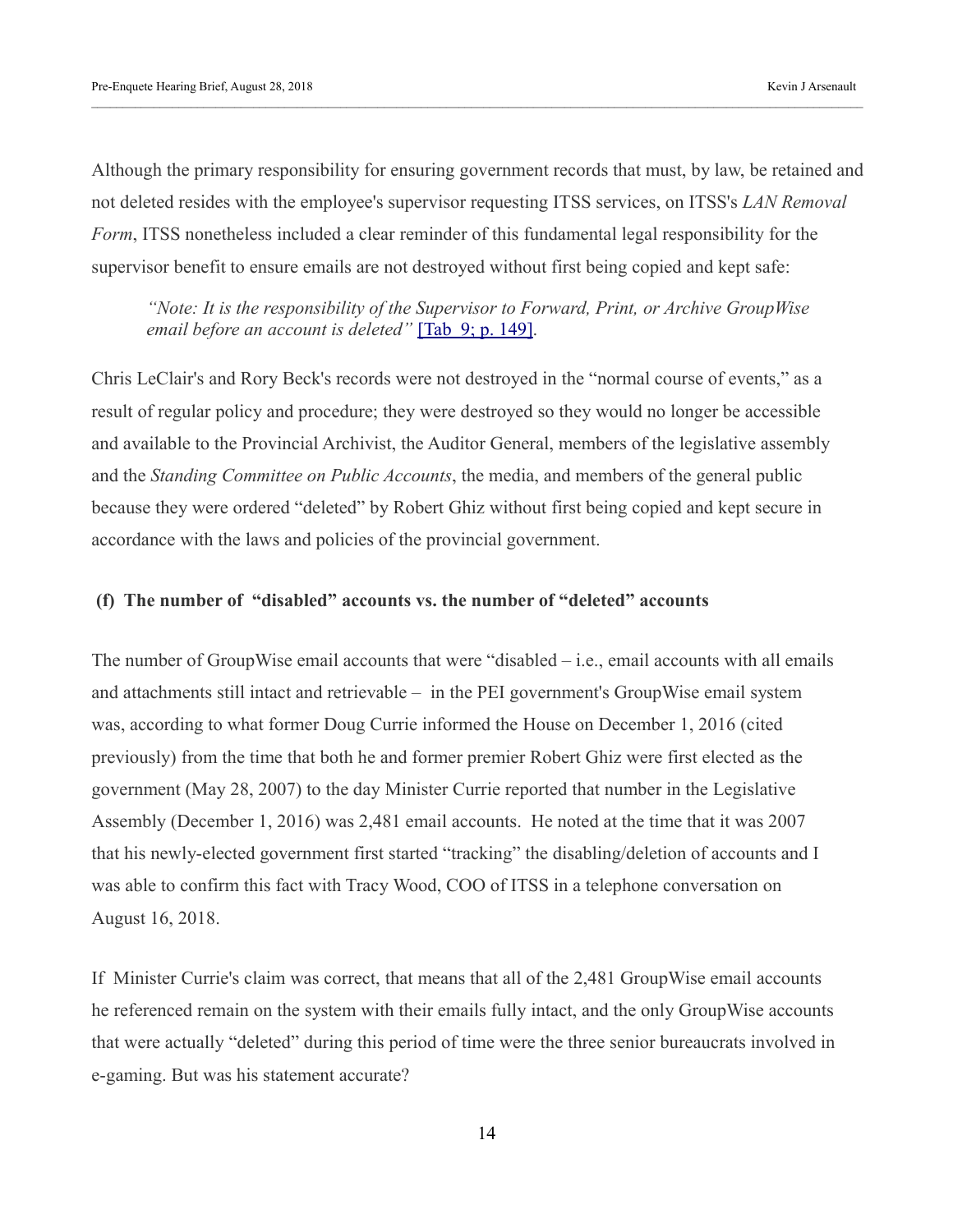Although Currie said all email accounts were "disabled," it's possible he actually meant "deleted" since he then went on to describe what actually happens when email accounts are "deleted" not "disabled" - namely, that the emails in those accounts are automatically overwritten and lost after one year.

However, it's more likely that he was correct when he said "disabled" - and simply wrong in his description of what happens to disabled email accounts – given that Scott Cudmore (a senior person with ITSS who would know) informed members of the *Public Account Committee* on February 1, 2017 that: *"Currently, we have about 10,000 active users in our email system and we have about 4,000 disabled accounts"* [\[Tab 6; p. 99\]](https://kja321.files.wordpress.com/2018/08/tab-6-public-accounts-committee-meeting-february-1-2017.pdf) and later, during the same meeting, reiterated that same claim, clarifying that the emails in those 4,000 disabled accounts were still intact and accessible: *"I'd mentioned there were 4,000 disabled accounts so that their emails are still available"* [\[Tab 6;](https://kja321.files.wordpress.com/2018/08/tab-6-public-accounts-committee-meeting-february-1-2017.pdf)  [p.103\].](https://kja321.files.wordpress.com/2018/08/tab-6-public-accounts-committee-meeting-february-1-2017.pdf)

Given the fact that 4,000 disabled email accounts were remaining on the system with emails intact as of February 1, 2017, and according to former Minister Currie there were apparently 2,481 email accounts "disabled" from the time that Robert Ghiz was first elected Premier in May, 2007 to December 1, 2016 when former Minister Doug Currie provided that number to the Legislative Assembly, it seems obvious that the vast majority of the email accounts of former employees were not "deleted" but simply "disabled," with proxy access being granted to other employees – presumably employees who assumed the positions which were being vacated. Such would especially be the case for employees who were senior-level bureaucrats working on multiple, important, and sensitive files with records still classified as "active," - as were the three individuals who had their government records deleted, two of whom by Robert Ghiz - as Mr. Cudmore told members of the public account committee:

*"One of the reasons why a department would want to have that proxy access is in a transition of responsibilities, for example, where emails were used to conduct business. If somebody leaves, somebody else comes along and takes their place, replaces them, it's often necessary for that individual who's replacing the person to have that access to those emails. When an email account is disabled, it can always be re-enabled and restored. In other words, disabling the account does not remove any email.*" [\[Tab 6; p 98\].](https://kja321.files.wordpress.com/2018/08/tab-6-public-accounts-committee-meeting-february-1-2017.pdf)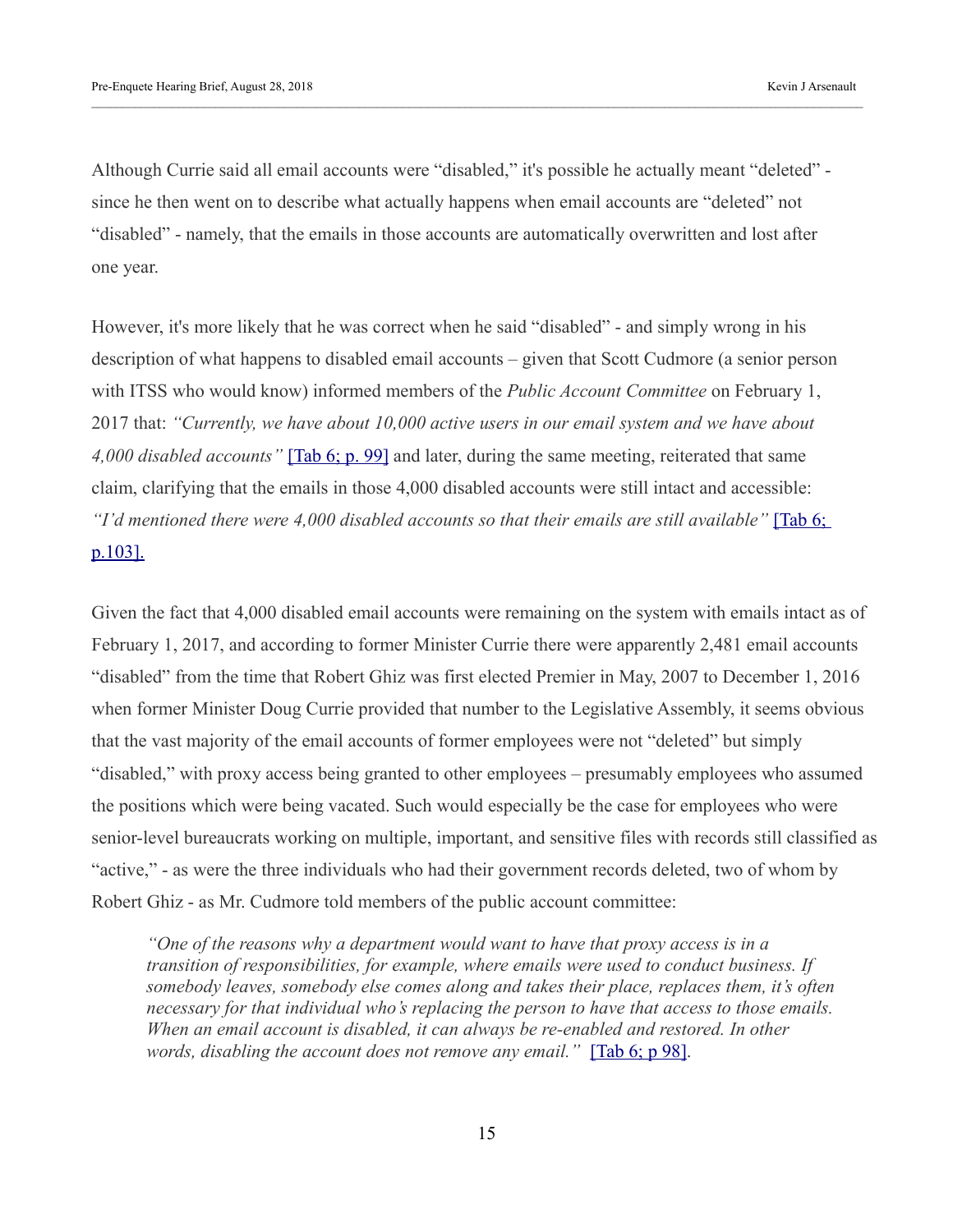I have recently submitted an *Access to Information Request* for a copy of the *ITSS Employee Removal Form* for every PEI government employees who had their email accounts either "disabled" or "deleted" (the forms will disclose that information) from the day Robert Ghiz became premier of P.E.I. to December 31, 2011.

Given what former minister Doug Currie and Scott Cudmore have both stated regarding the number of email accounts that were "disabled," but not deleted, I expect those forms over a consecutive period of 4 1/2 years will confirm that the "normal" process for nearly all employees leaving government is to simply "disable" the accounts with proxy access being granted to someone else giving that person access to the account and emails; presumably, the normal and typical person getting proxy access being the person replacing the employee in that government position.

Given the fact that Robert Ghiz ordered his former Deputy and Chief-of-Staff, Chris LeClair's network files and email account and files deleted just eight (8) days after Allan Campbell replaced him as Chief-of-Staff and Deputy Minister to the Premier – immediately following the provincial election in October, 2011 – there were undoubtedly multiple "active" files with many important emails - including e-gaming emails and attached documents - in Chris LeClair's account. However, because they were destroyed, it is impossible to know exactly what documents, or how many, were actually deleted.

What is known for certain however – according to the Auditor General - is that there were e-gaming records in Chris LeClair's email account that should have been retained, but were ordered deleted by Robert Ghiz on October 19, 2011:

*7.11 We noted instances where the e-mail accounts of senior government officials, who were key participants in the E-gaming initiative and/or the establishment of a financial services platform, were removed after leaving government. We requested information and were not provided with any e-mail or other records for these individuals. We concluded that government records existed at one time in these e-mail accounts because we received relevant government records from other public bodies and sources external to government that should have been retained in accordance with legislation and policy.*  [Tab  $10$ ; p. 41-42. My emphasis].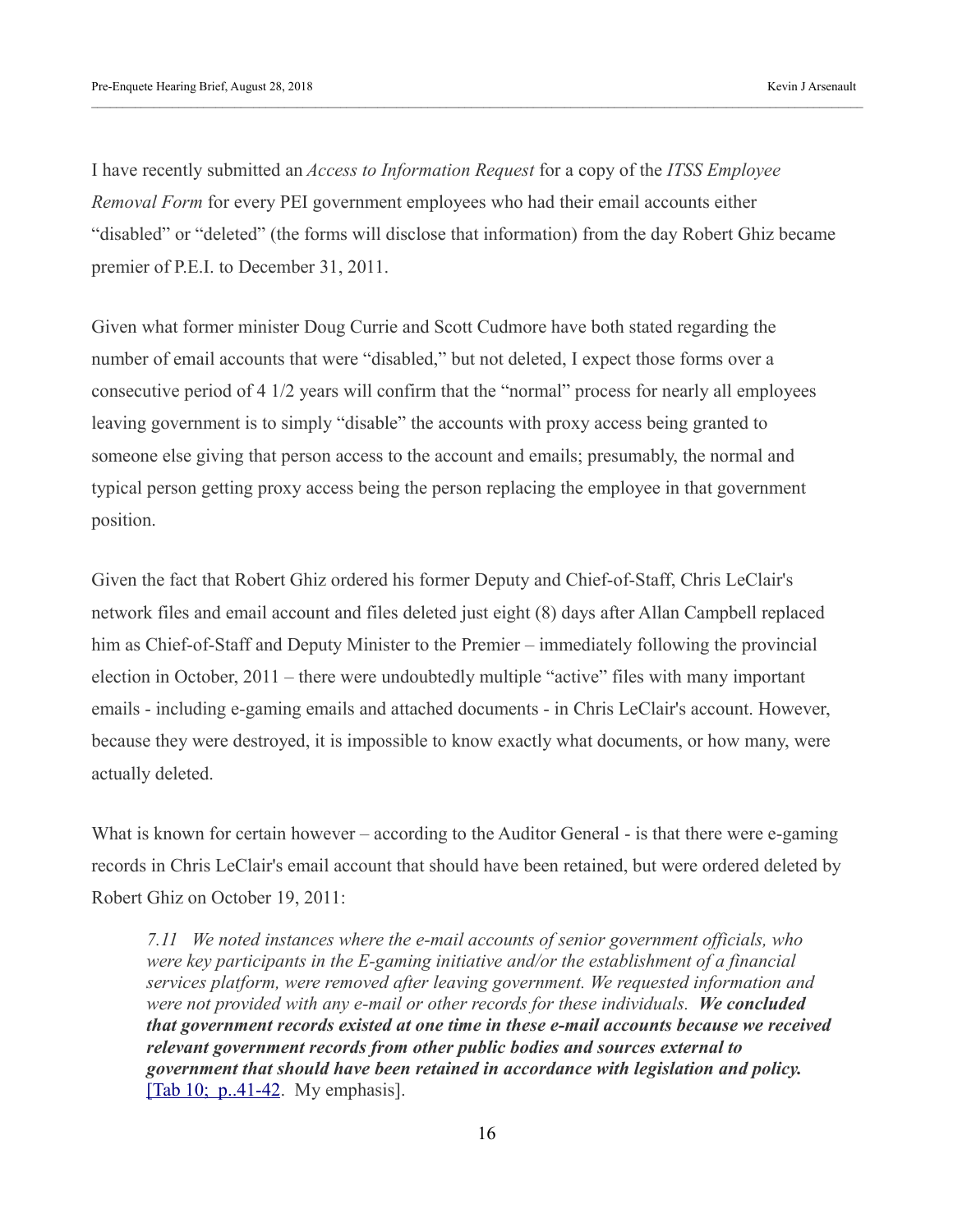Elsewhere, the Auditor General pointed out that e-gaming business was also conducted using text messaging and PINS [peer-to-peer messaging using Blackberry devices with Personal Identification Numbers] – and that she specifically requested those government records as well – but was provided none:

*"We requested from government all relevant texts including instant messages and PINS. There were none provided by government even though we were advised, and have evidence that some government business relevant to these files was conducted through these forms of communication."* [\[Tab 10; p. 48\].](https://kja321.files.wordpress.com/2018/08/tab-10-auditor-general-report-on-egaming.pdf)

The P.E.I. government has a remarkably simple and straightforward policy governing the management of government records. That policy finds statutory authority and precise expression in the *Archives and Records Act*, and is expressed in plain-English language in various policy documents and instruments to ensure that all government employees are made aware of the legal and administrative requirements of the law regarding the P.E.I. government''s *Record Information Management* policy: there are clear guidelines and various "reminders of duties and responsibilities" - including documents which must be "signed" confirming knowledge of government policy regarding record management as they relate to specific contexts and situations, and various "forms" which must be completed and signed to transfer and/or remove or destroy records. As well, PEI's *Public Archives and Records Office* (PARO) provides information, training and administrative support to various government personnel at the departmental level charged with specific record management responsibilities. Where the intention to comply with the policy objectives and legal requirements of PEI's record management system exists, it would not be difficult for any government employee, especially senior-level public servants to comply with RIM responsibilities and objectives (e.g. PARO & ITSS).

Before examining the legal and policy aspects of record management as they pertain to the particular "Informations" I have laid against Robert Ghiz, it is instructive to first situate those two events within the standard administrative "timeline" governing the classification of government records.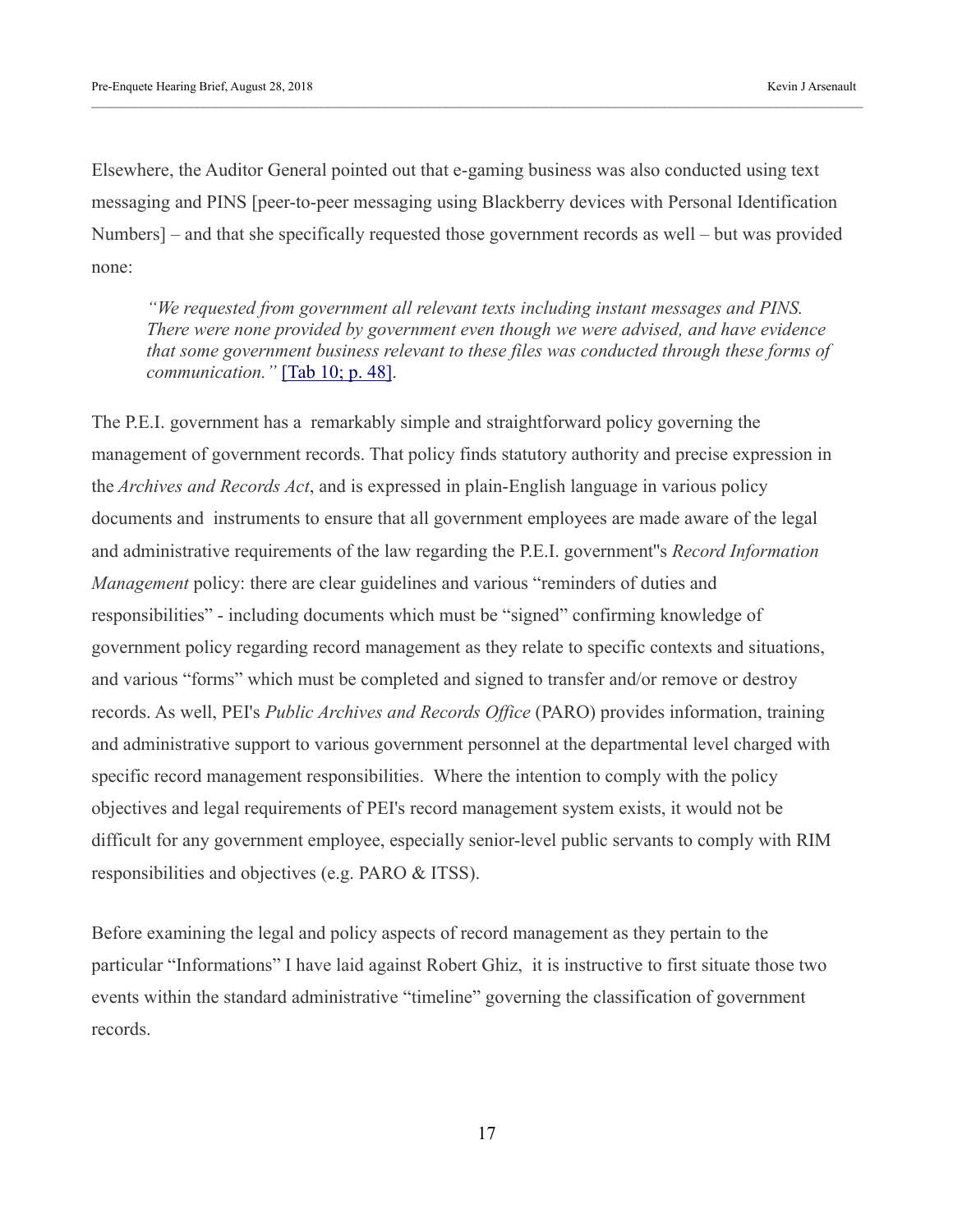#### **(g) "Active" - "semi-active" - and "inactive" government records**

It is helpful to situate the deletion of Chris LeClair's and Rory Beck's government records within the timelines of both (1) the classification system of the PEI government's record management system and (2) the e-gaming project. Doing so helps to appreciate the serious nature of the orders and/or authorizations given by Ghiz to delete all of Chris LeClair's and Rory Beck's electronic egaming records.

The *Pubic Archives and Records Office* (PARO) has developed a manual to assist government departments and agencies to manage government records and complete the mandatory retention schedules as required by the *Archives and Records Act*:

*"The Classification Plan and Retention Schedule (CPRS) is a standard to fit record keeping requirements for both government departments and other public bodies such as agencies, board and commissions, which fall under the mandate of the Archives & Records Act."*  [\[Tab 11; p. 207\].](https://kja321.files.wordpress.com/2018/08/tab-11-classification-plan-and-retention-schedules.pdf)

Within that standard, a key distinction has been made between "active;" "semi-active;" and "inactive" records, with all government records having a designated period of time associated with each "status," which is contingent upon various factors, including the nature of the document.

**"Active" records** are to be retained in the *"...active office equipment and space of the user"* for a designated period of time, depending on the nature of the documents. In the case of "project files," documents are to be classified as "active" "...until the project is completed" [\[Tab 11; p. 213\].](https://kja321.files.wordpress.com/2018/08/tab-11-classification-plan-and-retention-schedules.pdf)

**"Semi-Active" records** refer to records which are not required constantly for current use and which need not be maintained in the office space, storage areas or equipment of the user. These records still have value for the administrative and operational functions of the department or agency, but should be stored in inexpensive, off-site storage at the *Provincial Records Centre* until no longer needed." [\[Tab 11\].](https://kja321.files.wordpress.com/2018/08/tab-11-classification-plan-and-retention-schedules.pdf) The retention periods range from  $0 - 6$  years, referring to the number of years the record will be housed at the Records Centre.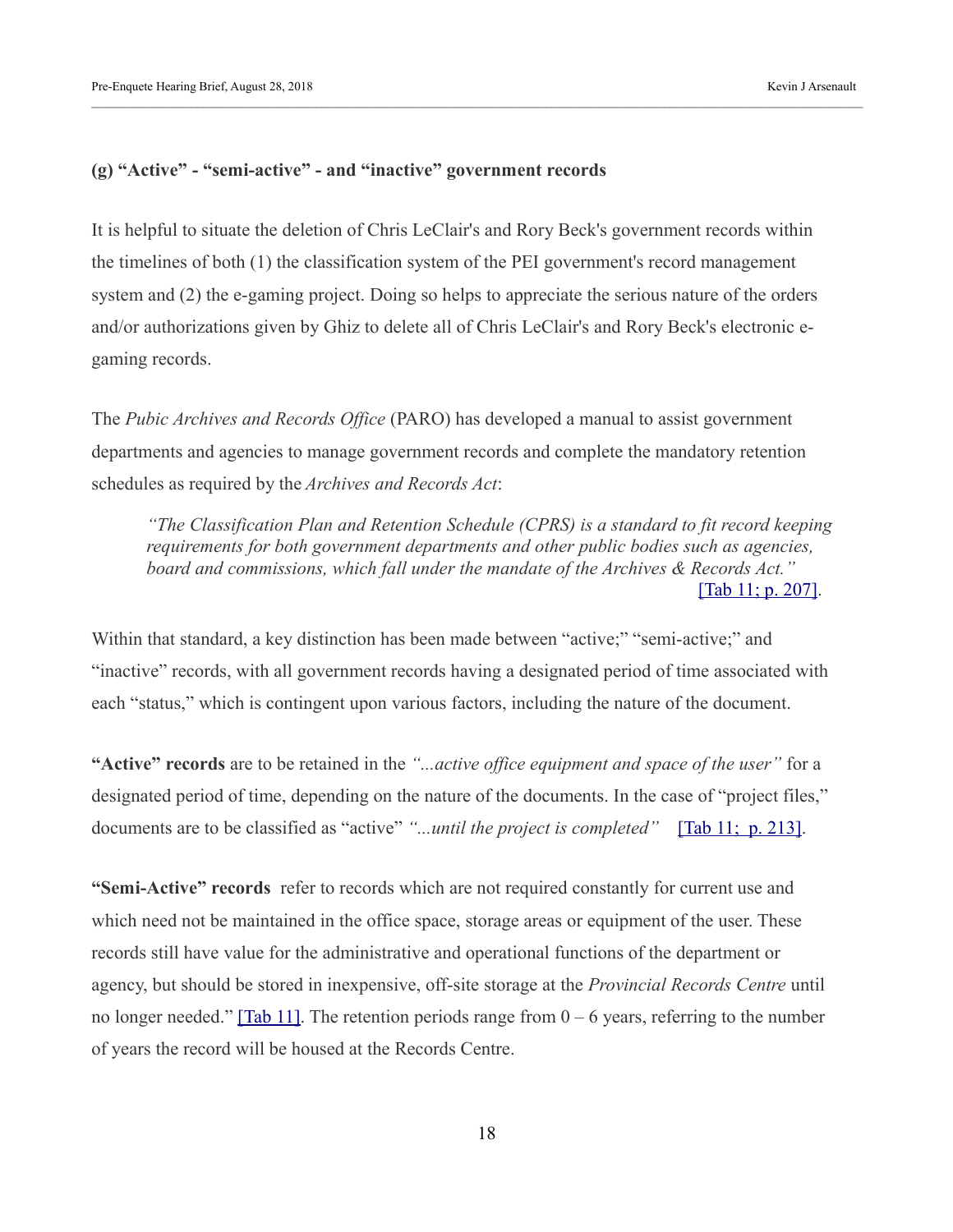**"Inactive" records** are records that are ready for final disposition, and will either be destroyed or archived – as will been explained further in the following section of this brief, those decisions are made by – and only by - the *Provincial Archivist*.

As noted earlier, Chris LeClair was replaced by Allan Campbell on October 11, 2011. According to the Auditor General, the "e-gaming project" began in October, 2008 and formally ended on February 24, 2012 when government informed attendees at a meeting between government officials, Mi'kmaq Confederacy of PEI (MCPEI) and members of McInnis Cooper of it's decision to end the e-gaming project.  $[Tab 10; p.13]$ .

This means that the e-gaming project was still active when Robert Ghiz instructed ITSS to delete LeClair's email account, along with all the government documents in the account, as well as all the electronic records in his network drives, despite those government records still being classified as "active" with an expectation they be kept in the "active office equipment" and physical office space of the Chief-of-Staff, regardless of who that person was.

The Auditor General outlines the key events and timeline with the e-gaming initiative in Figure 3.1, found on page 13 of her e-gaming report. [\[Tab 10; p. 13\].](https://kja321.files.wordpress.com/2018/08/tab-10-auditor-general-report-on-egaming.pdf) As can be seen from that chart, the actual "e-gaming" project was "active" from October, 2008 to February 24, 2012 and Ghiz ordered the files deleted on October 19, 2011.

As well, those e-gaming documents should have been retained and moved to the Provincial Records Centre after February 24, 2012 and kept there for the maximum period of time stipulated in the policy governing "semi-active" records (6 yrs), as the Auditor General told members of the *Public Accounts Committee* on February 15, 2017:

*"We were advised for the Premier's office that they use similar – a same schedule as – the Premier's office's use same schedule as for minister's offices' records, so ministerial office records. That's a six year – six years is the retention period for semi-active records."*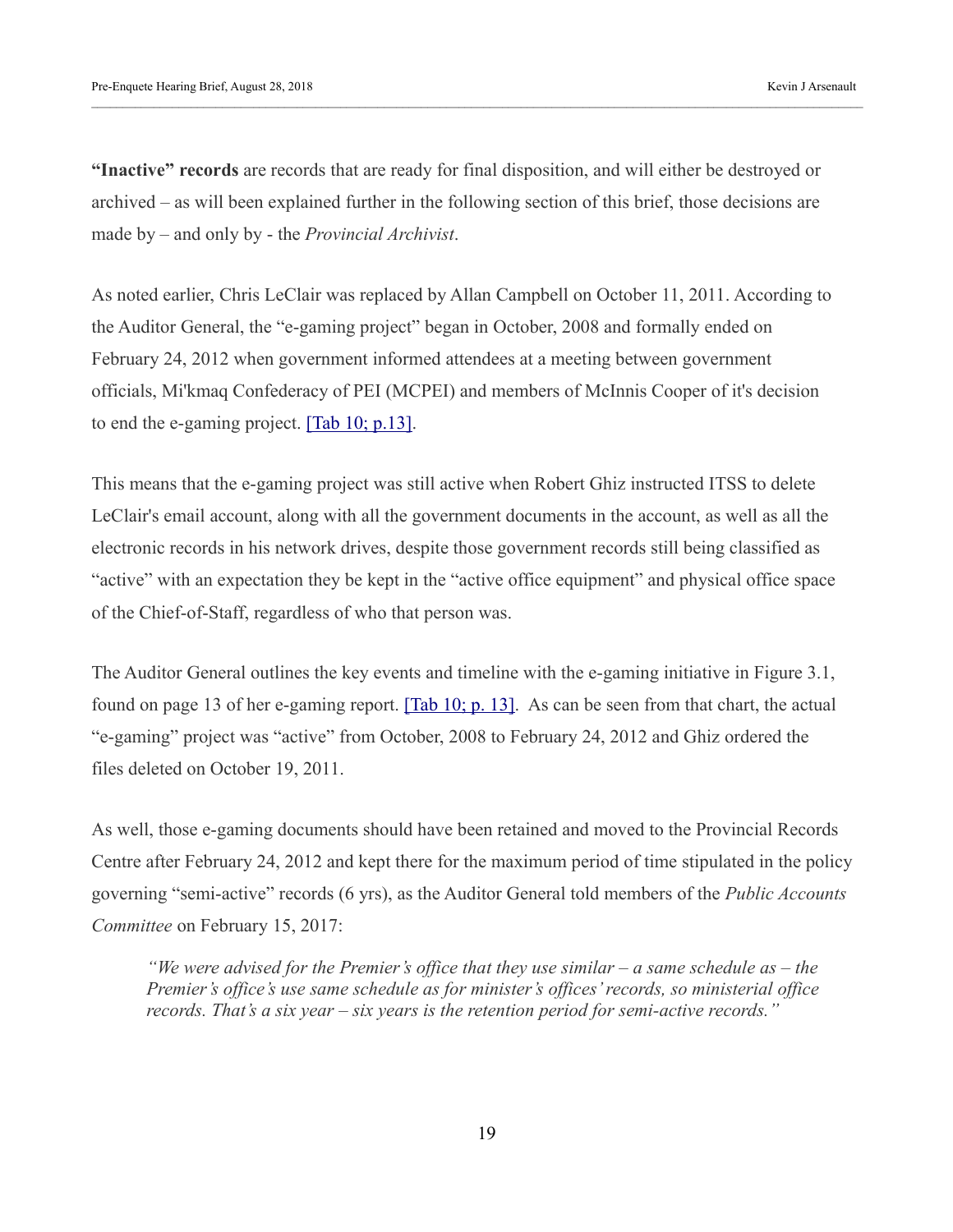After that six year period ended [February 24, 2018] those e-gaming records would then achieve "inactive" status and would have been transferred to staff at the *Public Archives and Records Office* and disposed of – either by being permanently "deleted" or "archived" indefinitely, depending on the assessment criteria used by PARO to value records and justify their disposition recommendations made to the the Provincial Archivist, on the authority of the *Archives and Records Act*.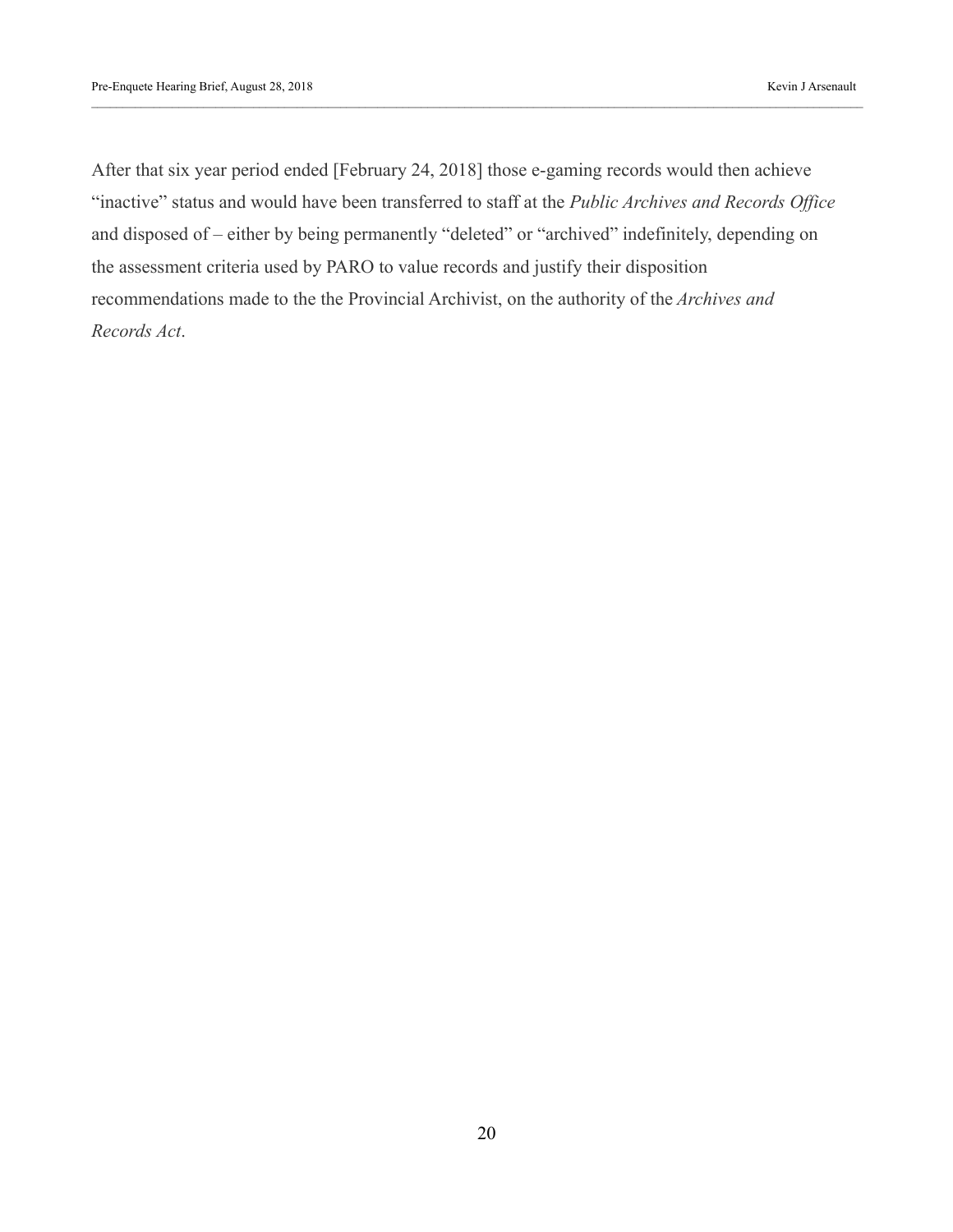# **PART III**

# **PEI Government Law and Policy Governing the Destruction of Government Records**

The PEI government has a variety of policy documents and instruments to ensure that all government employees are fully aware of the legal requirement not to damage or destroy government records. These laws and core policy directives and provisions regarding the management of government records have been integrated into other policies and documents, including the PEI government's *Human Resources Policy* and *Information Security Policy*. In this way, government ensures that all employees receive basic information about the importance of *Record Information Management*, and are made aware of their respective roles, duties and responsibilities regarding the management of government records so the legal and administrative requirements for proper record management are both understood and realized.

In this section of my brief I will review the relevant provisions and aspects of these legal and policy documents to demonstrate that Robert Ghiz would have had prior knowledge that he was not authorized to order and/or authorize the destruction of government records; and, in fact, that he would have been aware that he had a designated legal duty as Premier and President of *Executive Council* to ensure that those records be protected and retained.

#### **(a) Record Information Management (RIM): Managing Electronic Mail**

In March, 2007, two months before Robert Ghiz was first elected premier of Prince Edward Island (May, 2007), the *Public Archives and Records Office* of PEI issued a policy document with detailed guidelines and instructions relevant to all PEI government departments and employees regarding the retention and disposition of electronic government records titled *"Record Information Management: Managing Electronic Mail."* [\[Tab 12\].](https://kja321.files.wordpress.com/2018/08/tab-12-recorded-information-management-managing-electronic-email.pdf)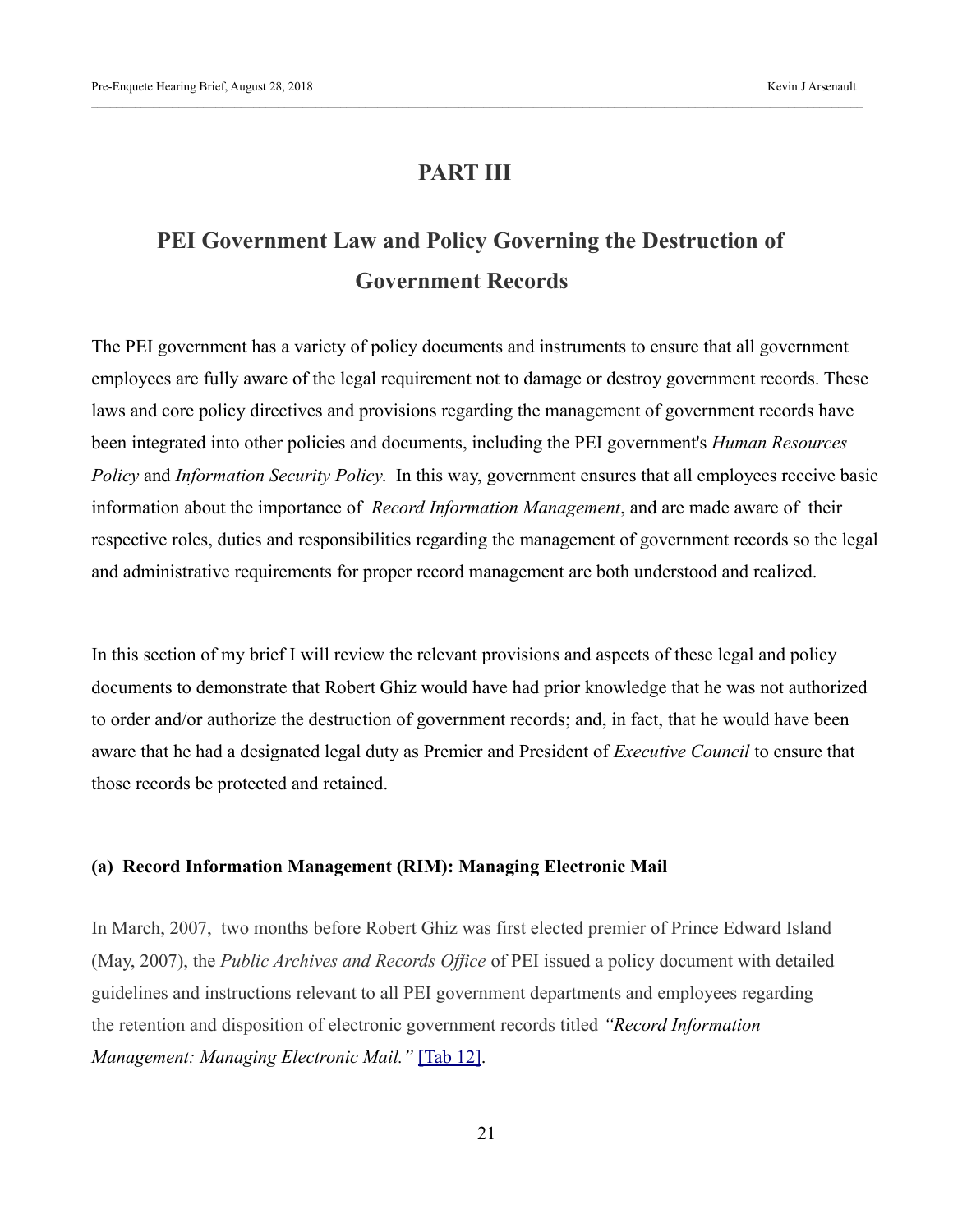This document spelled out procedures and protocols to be followed by all government bodies and employees regarding the classification, storage, transfer and disposition of electronic government records. It also identified who was to be designated with the authority, responsibilities and obligations to ensure that government records were properly managed within each government department.

The guidelines in the *RIM: Managing Electronic Emails* policy document relied on – and were explicitly tied to - Treasury Board's *Recorded Information Management (RIM) Directives*: s. 5.01 – Introduction [\[Tab 13\];](https://kja321.files.wordpress.com/2018/08/tab-13-treasury-board-directive-5-01.pdf) s. 5.02 – Policy Responsibilities [\[Tab 14\]](https://kja321.files.wordpress.com/2018/08/tab-14-treasury-board-directive-5-02.pdf); and s. 5.03 – Core Program Elements [\[Tab 15\]](https://kja321.files.wordpress.com/2018/08/tab-15-treasury-board-directive-5-03.pdf); all of which were themselves based on the statutory provisions of the *Archives and Records Act* [\[Tab 16\]](https://kja321.files.wordpress.com/2018/08/tab-16-archives-and-records-act.pdf).

The "RIM: Managing Electronic Emails" policy document outlined that there were only two "legal" ways in which government records can be destroyed:

*Section 6: "The Archives & Records Act stipulates that records of the provincial government cannot be destroyed or permanently removed from government custody without the development of records retention and disposition schedules or a one-time destruction order, approved in writing by the Public Records Committee."* [\(Tab 12\)](https://kja321.files.wordpress.com/2018/08/tab-12-recorded-information-management-managing-electronic-email.pdf).

*"In requiring that records not be destroyed without proper authority, the legislation recognizes that those who work and make decisions in the public interest must be accountable for their actions and decisions. The saving of records is an essential component of accountability."* [\(Tab 12\)](https://kja321.files.wordpress.com/2018/08/tab-12-recorded-information-management-managing-electronic-email.pdf).

Regarding the government records Robert Ghiz ordered to be destroyed, no "retention and disposition schedule" was prepared; nor was there a "one-time destruction order, approved in writing by the Public Records Committee."

#### **(b) Treasury Board's Recorded Information Management (RIM) Directives**

Treasury Board's policy and procedure on Recorded Information Management (RIM) policy were established by Executive Council on January 20, 1998 via D#1998-33 and were in effect at the time of the incidents related to the two "Informations" I have laid with the P.E.I. provincial court.

In Treasury Board Directive 5.01 [Introduction] we read under s.1(b) that one of the purposes of the PEI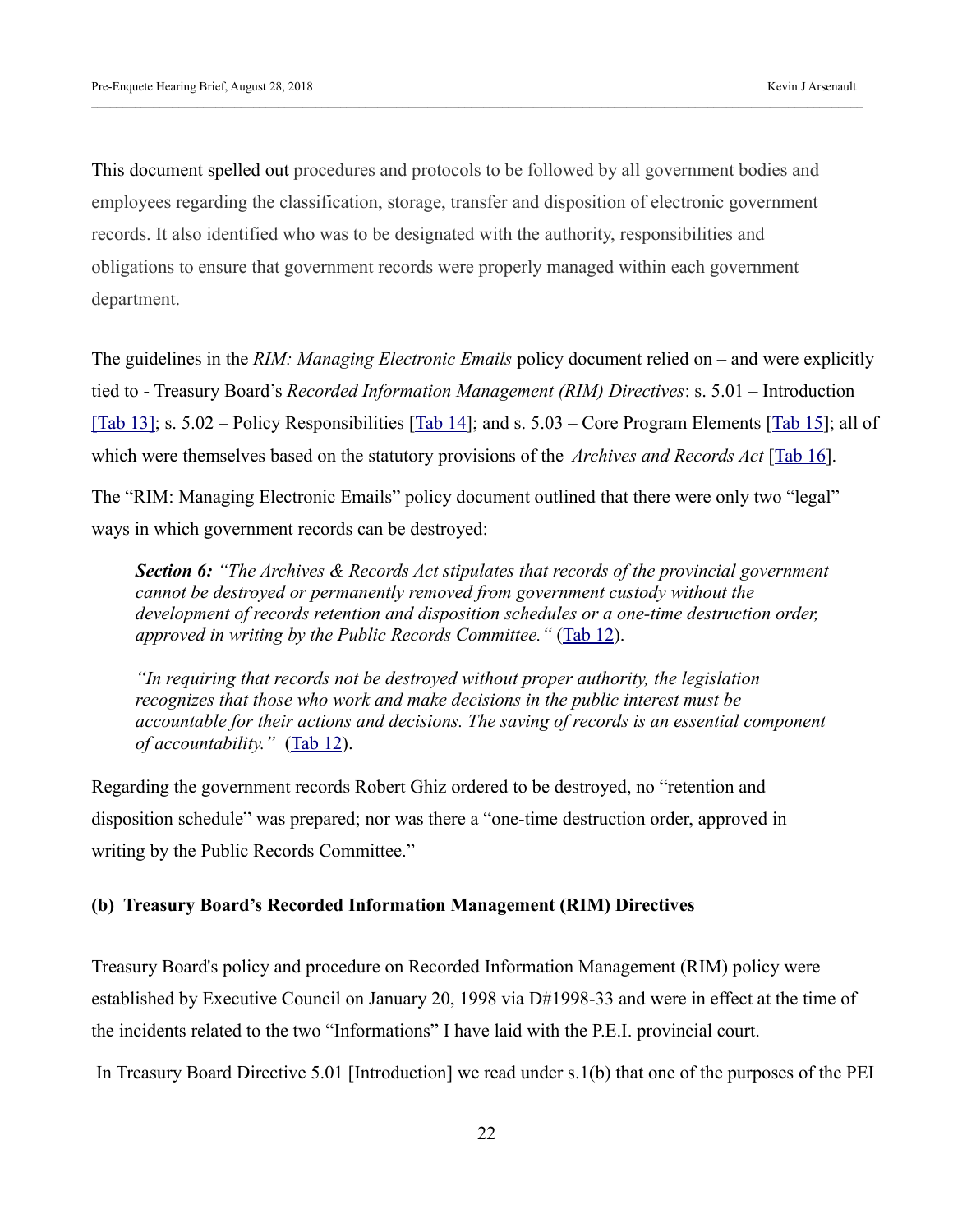government's recorded information management policy is to:

*(b) [to] ensure that required information is obtained, used and maintained effectively, and [to] ensure timely access to reliable information in active, semi-active and inactive records;*

[Tab 13; p. 1]

Timely access to reliable information in "active, semi-active and inactive records" can obviously not be ensured if government records are deleted and destroyed. Not surprisingly, the next two "purposes" specified in this Treasury Board Directive have to do with ensuring that the unauthorized destruction of government records not occur:

*(c) [to] ensure that records are properly protected, and are not destroyed or removed from the control of the Government of Prince Edward Island unless authorized under the Archives Act;*

*(d)* [to] ensure that records with archival value are preserved. **[Tab 13; p. 1]**.

In Treasury Board Directive 5.02 [Policy Responsibilities], under section 1 [General Principles], we read:

*Authority is delegated to the [Public Archives Record Office] PARO through the Public Records Committee, which is authorized to control the destruction and disposition of public records.*  [\[Tab 14; p. 1\]](https://kja321.files.wordpress.com/2018/08/tab-14-treasury-board-directive-5-02.pdf)

Under section 2 of 5.02, this particular Directive further clarifies that the Public Records Committee is responsible for the review of requests for (i) the review of requests for transfer, destruction and scheduling of recorded information; as well as (ii) the approval or disapproval of requests for transfer, destruction and scheduling of recorded information and stipulates that:

 *"An order for the destruction, transfer or scheduling of any public record must be supported by the written recommendation of the Public Records Committee.*" [\[Tab 14; p. 2\]](https://kja321.files.wordpress.com/2018/08/tab-14-treasury-board-directive-5-02.pdf)

Section 2(c)(i) of Directive 5.02 further clarifies that Departments – and both the Premier's office and Executive Council are defined as departments under the *Archives and Records Act* – must ensure that:

*"All public records shall be preserved by the department to which they belong until transferred to the PARO or destroyed in accordance with the Archives Act;"* [\[Tab 14; p. 2\]](https://kja321.files.wordpress.com/2018/08/tab-14-treasury-board-directive-5-02.pdf)

In other words, P.E.I. government policy states unambiguously that no one at the departmental level including Ministers, Deputy-Ministers and even the Premier - has the authority to destroy public records;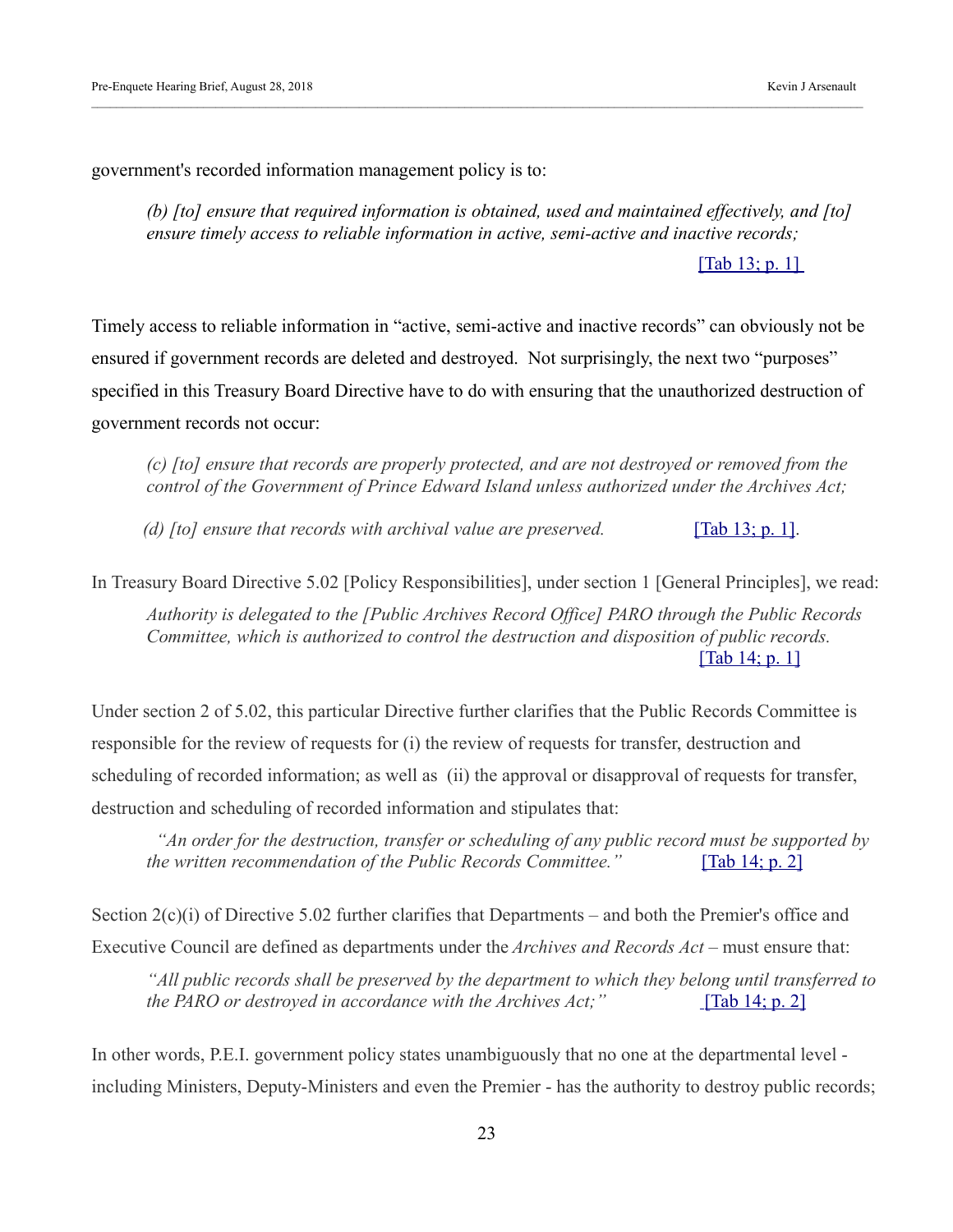and, in fact, departmental staff have an explicit legal obligation to preserve all government records until such time as they are transferred to the only government division which has the legal authority to destroy public records: the *Public Archives and Records Office.*

In Treasury Board Directive 5.03 [Core Program Elements], departments of the Prince Edward Island Government are instructed to designate one staff person to be responsible for the department's *Recorded Information Management Program* and to serve as a primary contact with the PARO. The specific duties and responsibilities of the *Records Management Liaison Officer* are outlined in the Treasury Board Directive 5.02, under s.2 [Accountability, Responsibility, Authority]:

*(d) Records Management Liaison Officer is one of the officers designated by the department and is responsible for: (i) administration and control of departmental records; (ii) implementation, maintenance and monitoring of recorded information management systems and operations according to Government and departmental policy, standards and guidelines; and, (iii) consultation with PARO regarding records classification systems, off-site storage and retrieval, Records Retention and Disposition Schedules, recorded information management training and other recorded information management guidelines.* [\[Tab 14; p. 3\].](https://kja321.files.wordpress.com/2018/08/tab-14-treasury-board-directive-5-02.pdf)

Designates have been identified at two levels: (1) a Management Level designate, who has overall accountability for the department's records; and (2) an Activity Level designate who is responsible for the implementation, maintenance, and administration of the department's recorded information management program. As the Directive goes on to say:

*It is imperative that one person in each department assume responsibility for all recorded information management functions within the department, regardless of type of system (centralized or decentralized) which exists. This person should be designated as the departmental Records Management Liaison Officer (RMLO).* [\[Tab 15; p. 2\].](https://kja321.files.wordpress.com/2018/08/tab-15-treasury-board-directive-5-03.pdf)

Section 5(e) of Treasury Board Directive 5.03 stipulates that for departmental records to be "destroyed" according to proper procedure, they must be transferred to PARO accompanied by the proper form, and that form must be signed by the departmental RMLO:

*(e) Departments must complete a "Records Transfer Request" form (Attachment 5.03- III) available from the Public Archives and Records Office when arranging for the scheduled destruction of records directly from the office. This form must be signed by the departmental Records Management Liaison Officer.* [\[Tab 15; p. 4\].](https://kja321.files.wordpress.com/2018/08/tab-15-treasury-board-directive-5-03.pdf)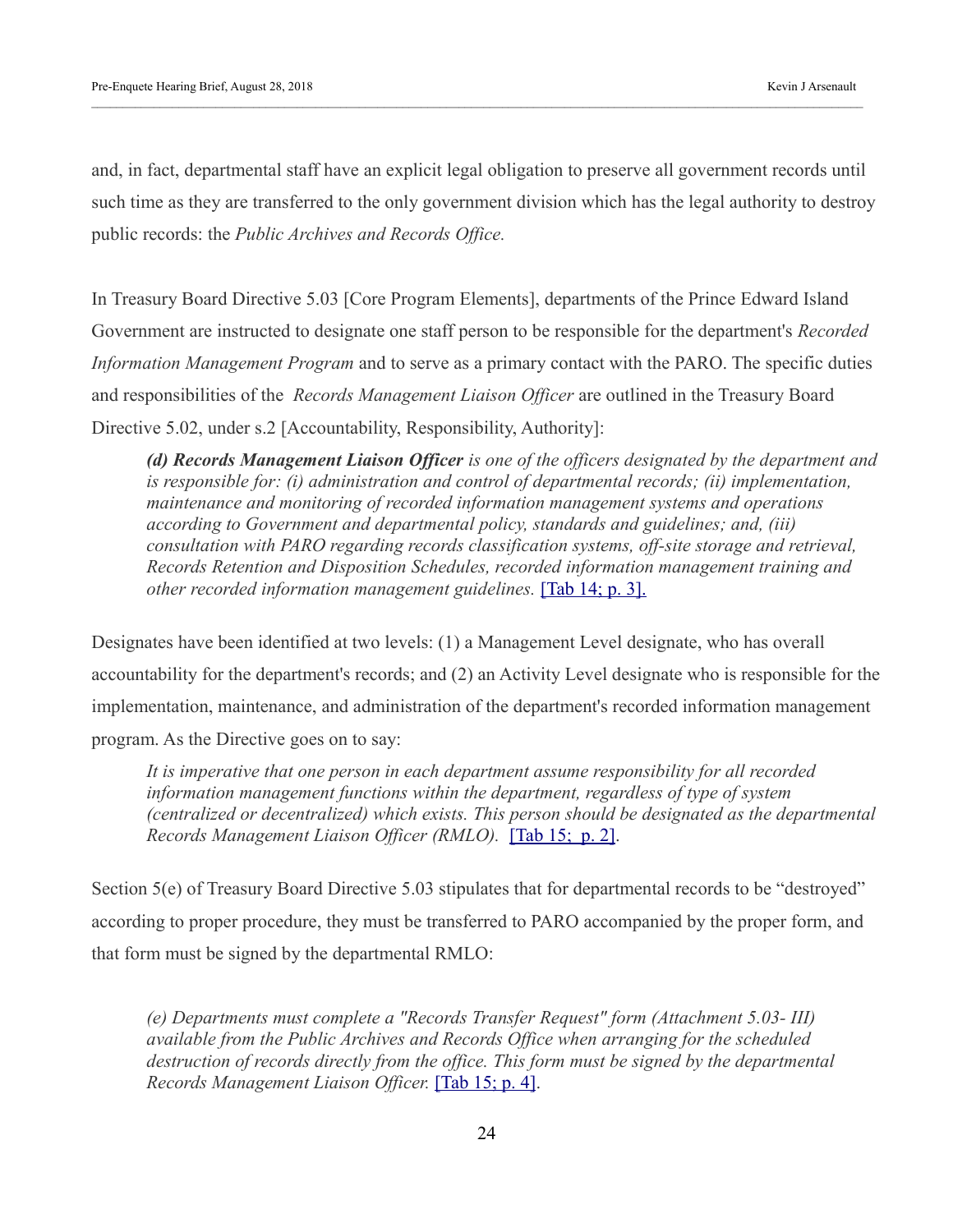The Records Management Liaison Officer at the time of the incidents at issue in this hearing – 2011  $\&$ 2012 – was Rose Long, who is now retired.

I had designated Mrs. Long as a witness for today's hearing, however, she and her husband had previously booked a trip to Ireland and their departure date was yesterday. When Mrs. Long received notice from me concerning the date and time of today's hearing, she called me and we had a long conversation concerning her role – or I should say "lack of a role" - in the management of both Chris LeClair's and Rory Beck's records after they left government. I asked her if she could send me a note confirming what she told me over the phone and she happily agreed to do so. It's short, but of key significance for this hearing, so I'd like to read it in its entirety: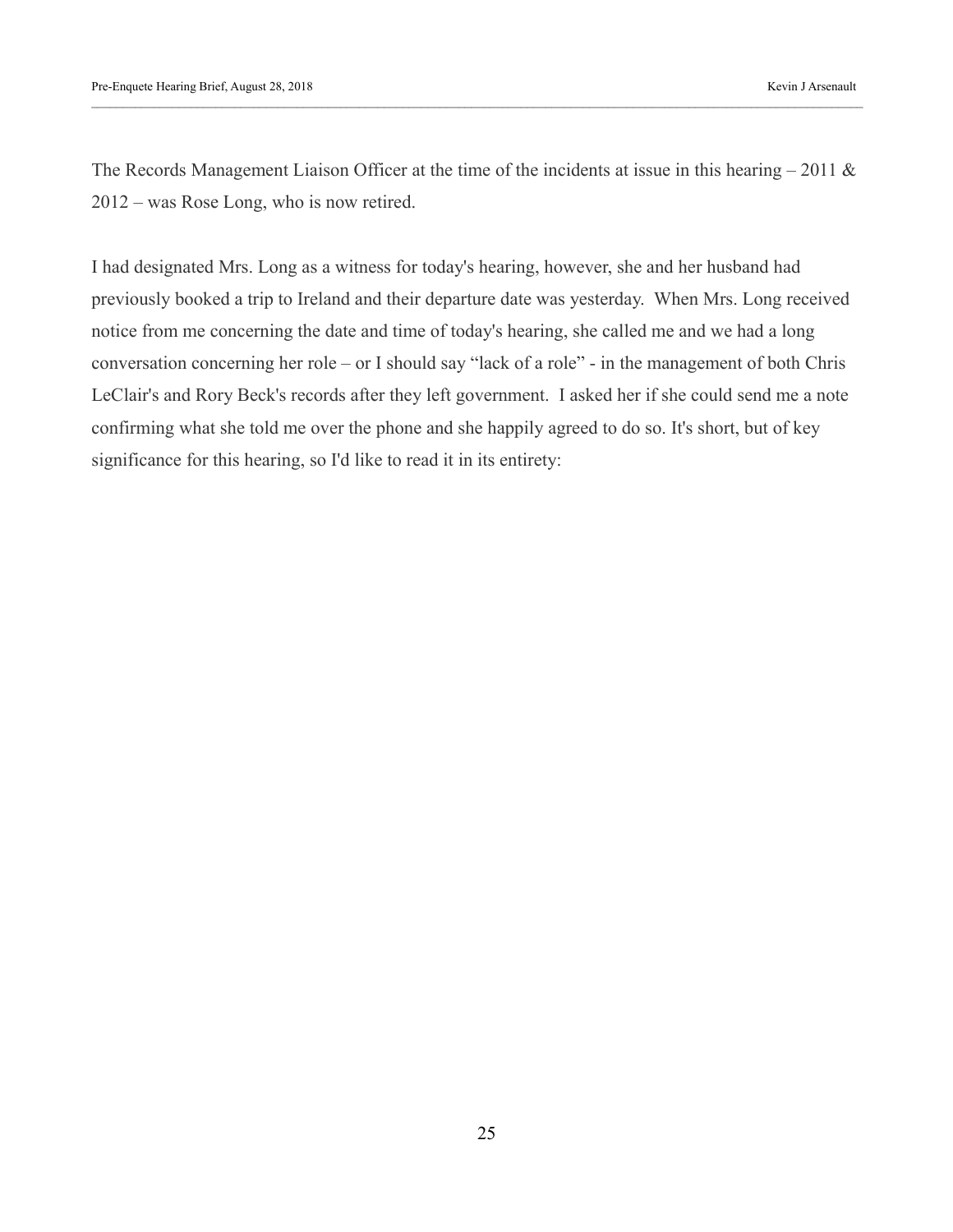From: Rose Long <rmlong4@gmail.com> Date: Tue, Aug 14, 2018 at 9:46 AM Subject: Re: Letter To: Kevin Arsenault <kja321@gmail.com>

Dear Mr. Arsenault.

I appreciate our conversation earlier today and your understanding regarding my inability to attend the hearing as a witness. My husband and I will be in Ireland. and this trip was booked long before I received notice about the date for the hearing.

As I told you on the phone, although I was the Record Management Liaison Officer for Executive Council in 2011-12, and would routinely send documents to the Public Archives and Records Office for destruction or to be archived. I had absolutely no involvement with Rory Beck's files after his untimely passing.

You mentioned that the Auditor General had indicated that Karen Stanley had signed the ITSS Employee Removal form for Rory's email and network records. I have no knowledge of what happened to Rory's files, nor do I know who was responsible for destroying Rory's e-gaming records. No one ever provided me with any records belonging to Rory Beck to classify or transfer anywhere, including to the Public Archives and Records Office.

You also asked me if I had anything to do with Chris LeClair's records after he left government. I have no knowledge of what happened to Chris LeClair's files, nor do I know who was responsible for destroying Chris LeClair's e-gaming records. No one ever provided me with any records belonging to Chris LeClair to classify or transfer anywhere, including to the Public Archives and Records **Office** 

Sincerely,

Rose Long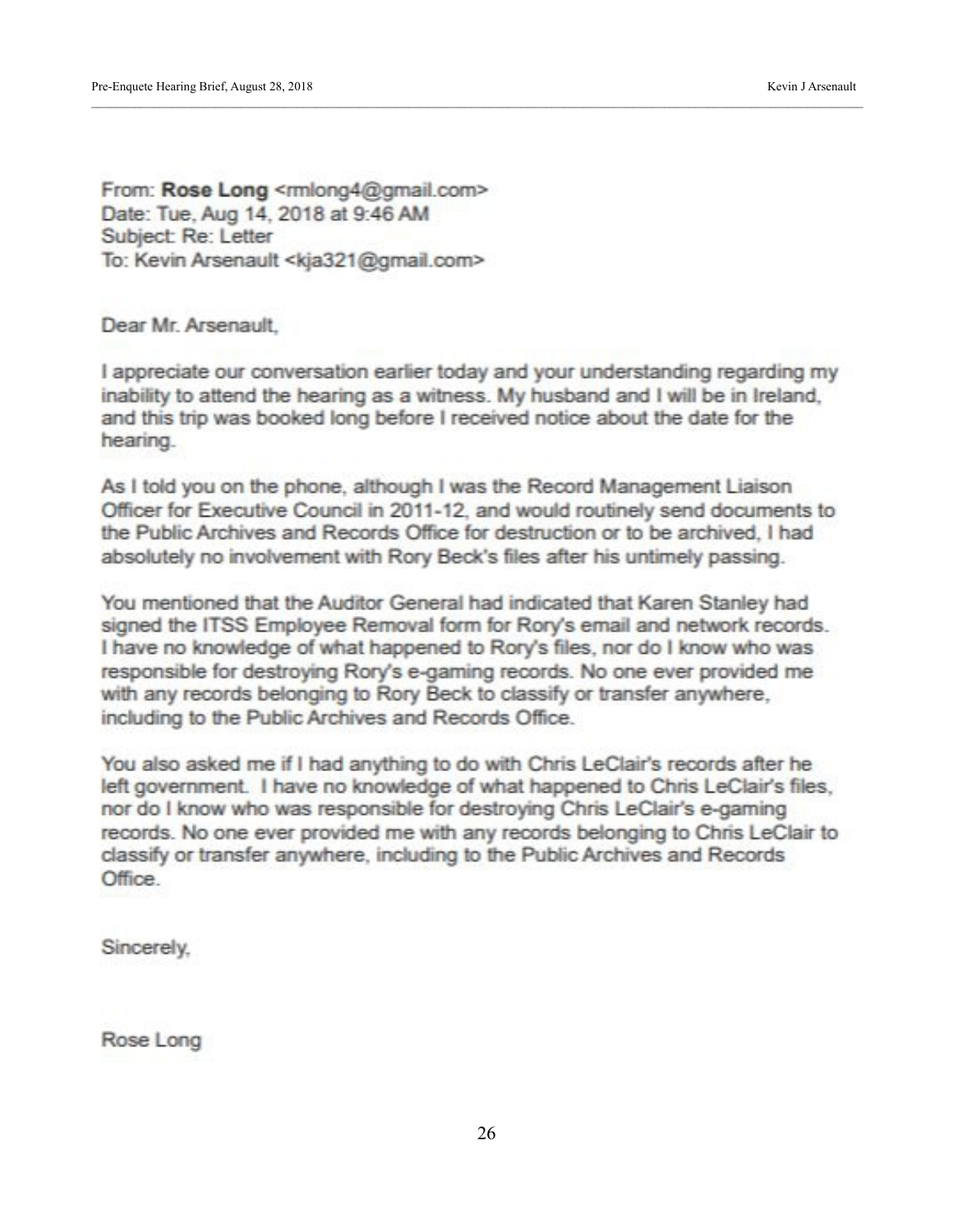#### **(c) Duties of Department "Heads" under the** *Archives and Records Act*

Achieving the purposes and objectives of the PEI government's *Records Information Management (RIM)* policy ascribed to "Departments" contained in the Treasury Board Directives, which I have just discussed, is ultimately the responsibility of the "Head" of the department, as per the definition of "head" found in section 1(c) of the *Archives and Records Act*:

*(c) "head", in relation to a public body, means (i) the member of the Executive Council who presides over, or is responsible for, the public body by order of the Lieutenant Governor in Council, where the public body is (A) a department, branch or office of the Government, or (B) a body referred to in subclause 1(1)(f)(iii) or (iv) that reports directly to that member of Executive Council respecting its day-to-day operations,* [\[Tab 16; p. 5\].](https://kja321.files.wordpress.com/2018/08/tab-16-archives-and-records-act.pdf)

The role of the head of the department is so central and important to the overall success of the government's Record Information Management policy and program that one key "purpose" stipulated in the Act under s. 3(c) **[Purposes of Act]** is:

*(e) to provide for the duties of the head of a public body with respect to the management and preservation of public records. 2001,c.28,s.3; 2017,c.60,s.3.* [\[Tab 16; p. 7\].](https://kja321.files.wordpress.com/2018/08/tab-16-archives-and-records-act.pdf)

Although the Treasury Board Directives on the P.E.I. Government's RIM policy explain that it is the RMLO who is the person who is designated to *"assume responsibility for all recorded information management functions,"* within each government department, the *Archives and Record Act* clarifies under s. 9. that it is actually the "head" of the department who ultimately must ensure that records are not destroyed, but rather, transferred to the PARO by the *Record Management Liaison Officer:*

*Public record of archival importance : Notwithstanding any other Act, including the Freedom of Information and Protection of Privacy Act and the Health Information Act, where the Provincial Archivist is of the opinion that a public record in the custody or under the control of a public body is of archival importance, the head of the public body shall ensure that the record is transferred to the care and control of the Provincial Archivist in accordance with the applicable records retention and disposition schedule approved by the Committee. 2001,c.28,s.9; 2017,c.60,s.9.* [\[Tab 16; p. 9.](https://kja321.files.wordpress.com/2018/08/tab-16-archives-and-records-act.pdf) My emphasis].

Robert Ghiz clearly failed in his duty to *"ensure that the record is transferred to the care and control of the Provincial Archivist"* when he took it upon himself – without the legal authority to do so – to order the destruction of Chris LeClair's and Rory Beck's government records, without either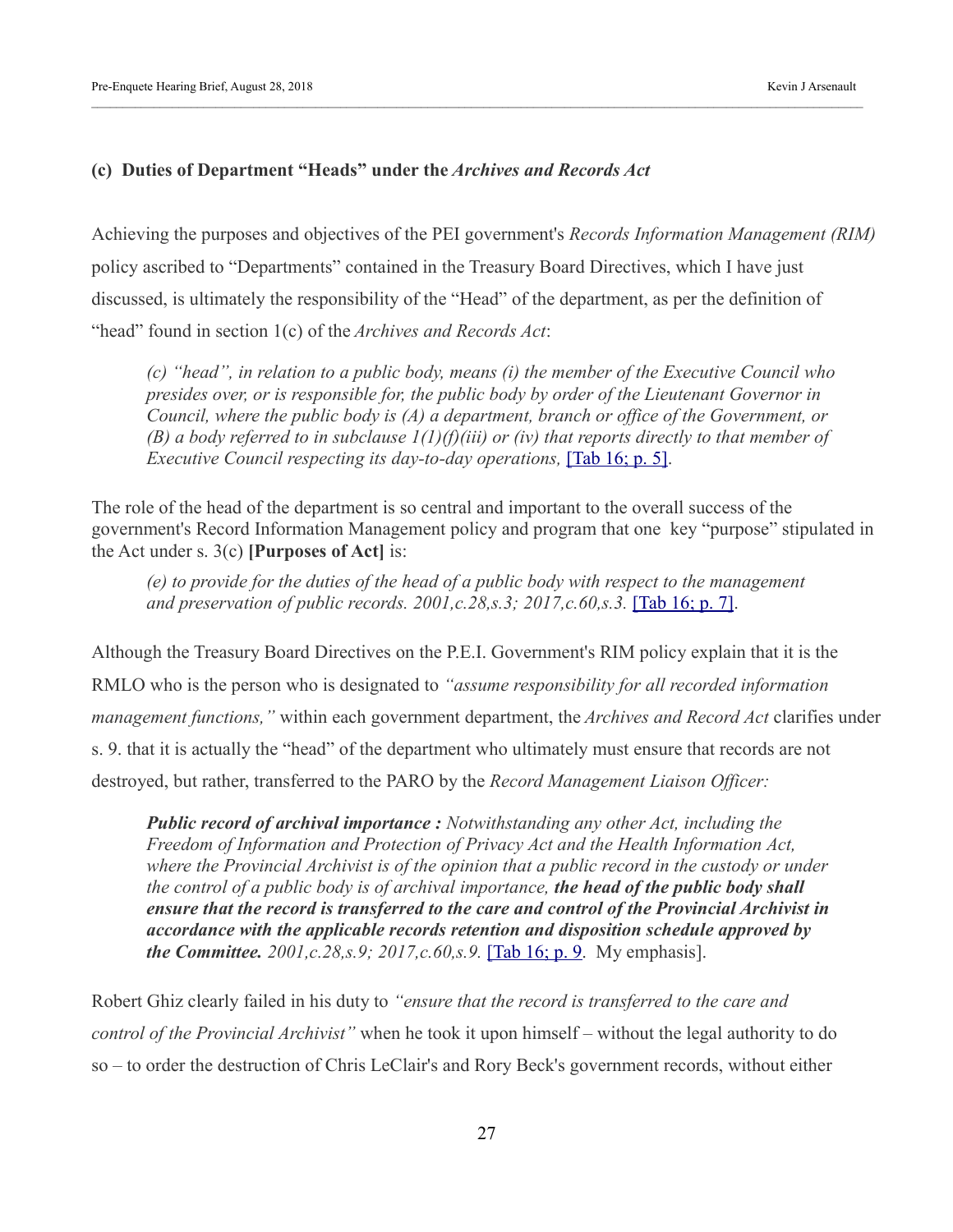notifying or including the one person within executive council with the authority to manage those records, Rose Long.

More precisely, under s. 17 (a) of the Act, the duties of the head of a public body are articulated in a list as follows:

*"The head of a public body shall:(a) ensure that the public records in the custody or under the control of the public body are (i) protected and maintained so that the records are accessible, legible, understandable, usable and transferable throughout the life cycle of the records, from creation to final disposition, (ii) maintained in formats, media and conditions that ensure the retention and preservation of the records, and (iii) retained and disposed of in accordance with the retention and disposition schedules approved by the Committee in respect of the public records;"* [\[Tab 16; p. 11\].](https://kja321.files.wordpress.com/2018/08/tab-16-archives-and-records-act.pdf)

The obligation for the head of the public body to protect and maintain records expressed "positively" in section 17 (e.g., an articulation of what must be done) is also expressed "negatively" in even stronger terms in s. 19.1 of the Act (e.g., in terms ensuring that records are not to be damaged or destroyed):

*"(1) No person shall, with the intent to deprive a public body, the Public Archives and Records Office or the Provincial Archivist of the custody, control or use of, or access to, a public record, (a) destroy or damage a public record; (b) erase or remove information from a public record or make a public record illegible; (c) remove or conceal a public record from the public body or the Provincial Archivist; or (d) direct, counsel or cause any person to do anything mentioned in clause (a), (b) or (c).*  $\Gamma$  [\[Tab 16; p. 12\].](https://kja321.files.wordpress.com/2018/08/tab-16-archives-and-records-act.pdf)

As already noted, the *Archives and Records Act* does not regard the improper or unauthorized destruction of government records to be a trivial matter, and therefore offers unambiguous clarity regarding the prohibition of unauthorized document destruction:

#### *19.1 Prohibition*

*(1) No person shall, with the intent to deprive a public body, the Public Archives and Records Office or the Provincial Archivist of the custody, control or use of, or access to, a public record, (a) destroy or damage a public record; (b) erase or remove information from a public record or make a public record illegible; (c) remove or conceal a public record from the public body or the Provincial Archivist; or (d) direct, counsel or cause any person to do anything mentioned in clause (a), (b) or (c).* [\[Tab 16; p. 12\].](https://kja321.files.wordpress.com/2018/08/tab-16-archives-and-records-act.pdf)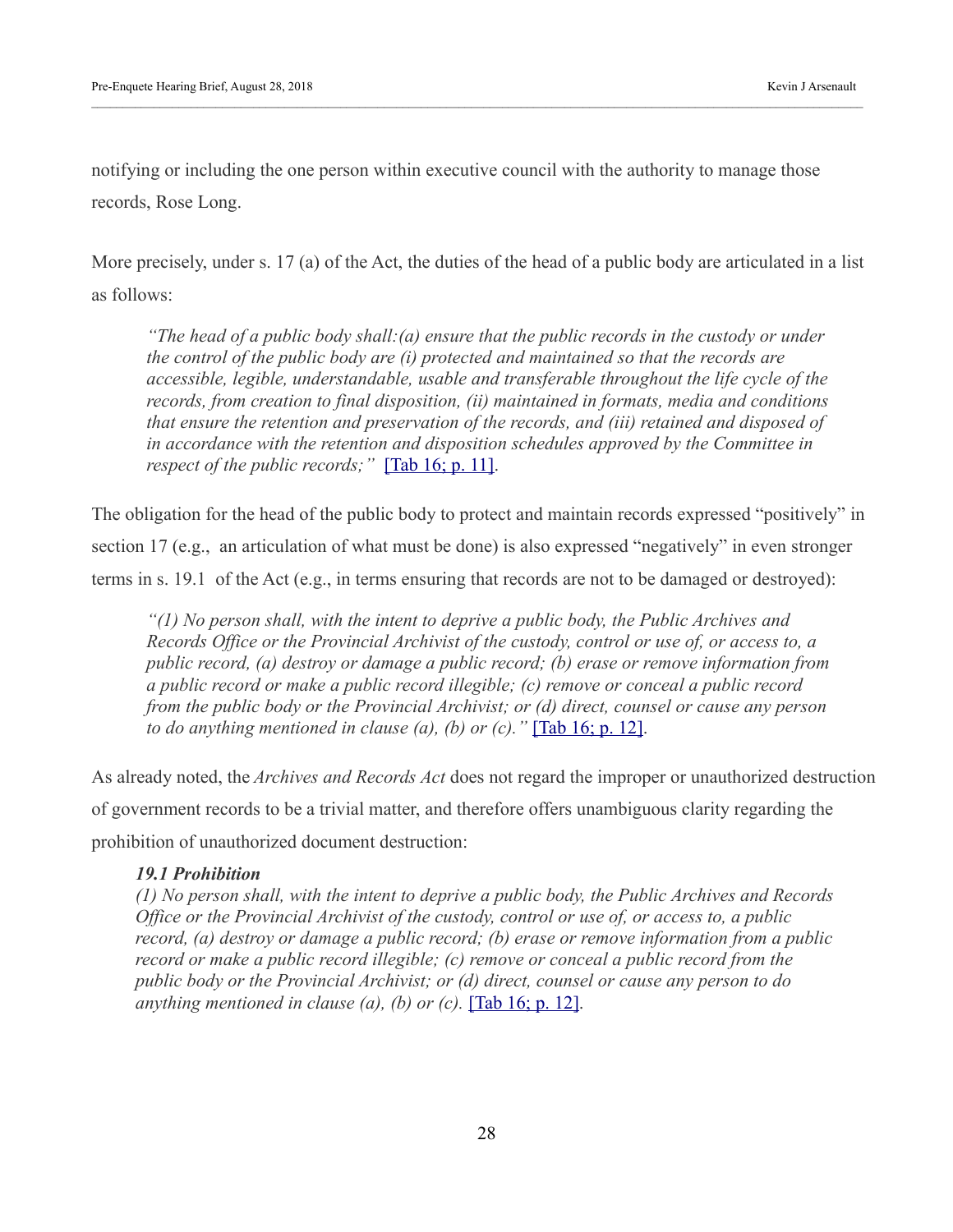And the punitive consequences for causing the unauthorized destruction of government records now stipulated in the Act are severe, as a result of an amendment made in early 2017, which actually came about as a result of the destruction of the records of the three senior bureaucrats:

#### *19.1 Offence and penalty*

*(3) A person who contravenes subsection (1) is guilty of an offence and liable on summary conviction to a fine of not more than \$10,000.*

#### *Discipline, termination*

*(4) In addition to and apart from the sanction provided for in subsection (3), an officer or employee of a public body who contravenes subsection (1) may be subject to disciplinary action, up to and including termination from employment. 2017,c.60,s.18*

What must be here noted is that no head of any government department – including former premier Robert Ghiz – has the authority or prerogative to destroy government records. Conversely, as head of Executive Council, Robert Ghiz had the express legal duty and responsibility to ensure that the RIM policy of the PEI government was being followed by staff within both his own office and Executive Council, given the fact that the premier is the designated "head" of both the Premier's office and Executive Council, as per the definition of "head" within the *Archives and Records Act.*

In addition to the statutory prohibition against destroying public records in the *PEI Archives and Records Act*, the *P.E.I. Freedom of Information and Protection of Privacy (FOIPP) Act* also prohibits the destruction of any government records subject to the *FOIPP Act* under s. 75(e) which reads:

*Offences (1) A person shall not wilfully:* 

*(e) destroy any records subject to this Act, or direct another person to do so, with the intent to evade a request for access to the records;* [\[Tab 17; p. 47-48\].](https://kja321.files.wordpress.com/2018/08/tab-17-foipp-act.pdf)

What must be noted here is that the offence of destroying records subject to the FOIPP Act not only covers incidents where an individual destroys records directly, but also incidents where an individual "directs another person to do so."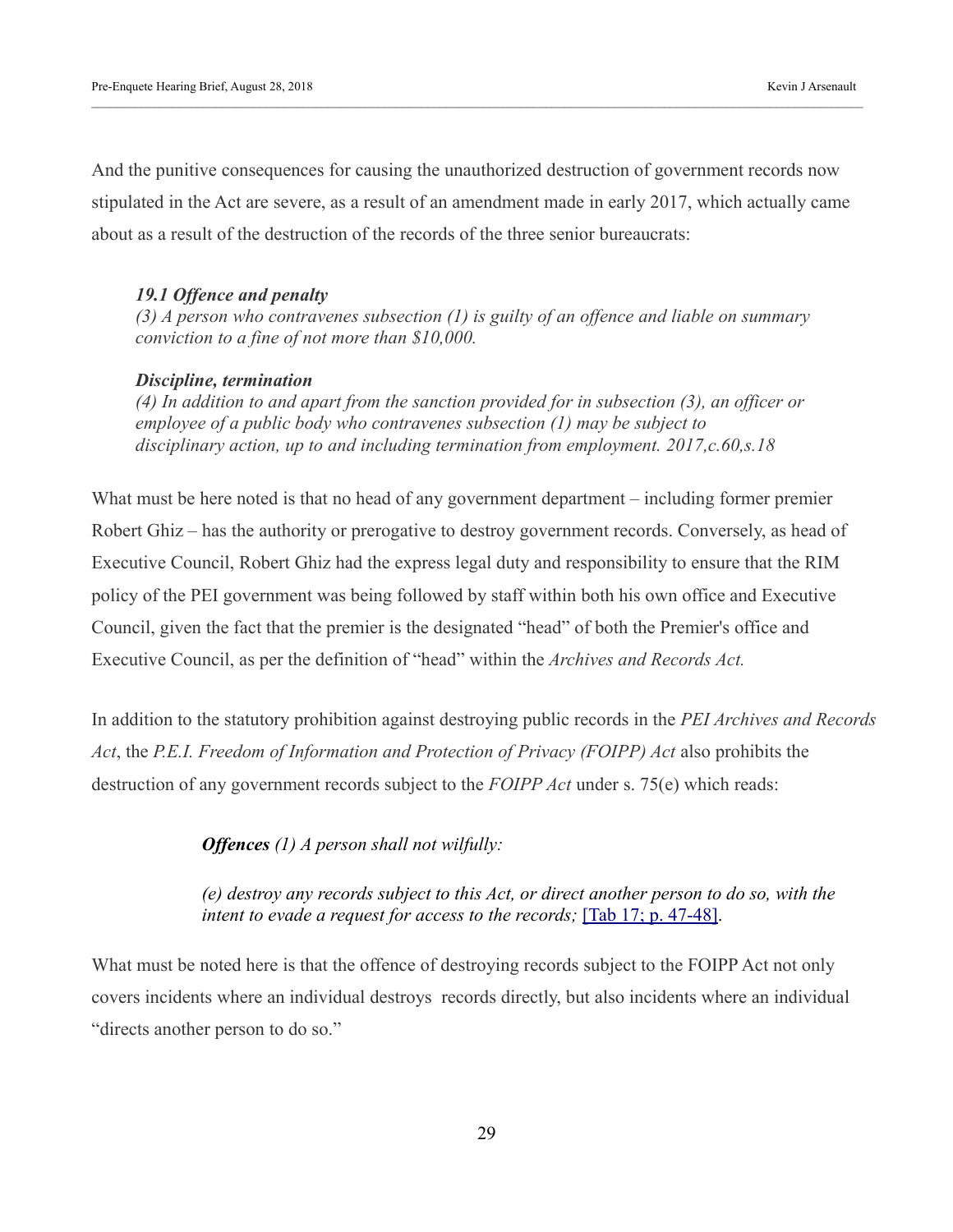Whereas Robert Ghiz directly ordered ITSS to destroy Chris LeClair's government records, with Rory Beck's government records, he authorized and/or directed a subordinate member of Executive Council, Karen Stanley to do as Supervisor and Head (President) of Executive Council.

#### **d) Composition and Duties of the "Public Records Committee"**

Treasury Board Directive 5.01 provides the composition of the Public Records Committee as follows:

*(h) "Public Records Committee" is a Committee consisting of the Provincial Archivist, the Clerk of Executive Council, and representatives from the Department of Community Services and Attorney General, the Department of the Provincial Treasury and the History Department of the University of Prince Edward Island. This Committee must approve all Records Retention and*  **Disposition Schedules for public records.** [\[Tab 13; p. 3.](https://kja321.files.wordpress.com/2018/08/tab-13-treasury-board-directive-5-01.pdf) My Emphasis].

In addition, the *Public Archives Act invests the Public Records Committee with* the following duties:

#### *14. Duties of Committee*

*(1) The Committee shall (a) review records retention and disposition schedules submitted to it by a public body; (b) review procedures for the retention, preservation, destruction or alienation of records identified in a records retention and disposition schedule; and (c) approve records retention and disposition schedules.* [\[Tab 16: p. 10\].](https://kja321.files.wordpress.com/2018/08/tab-16-archives-and-records-act.pdf)

The Premier is not a member of the *Public Records Committee*, so Robert Ghiz circumvented both the authority of the designated *Records Management Liaison Officer* for the Premier's Office and Executive Council when he ordered the deletion of the email accounts and e-gaming records of Chris LeClair [Note: the "Division" indicated on the ITSS *Employee Removal Form* for Chris LeClair completed by Robert Ghiz was "Executive Council" - [\(Tab 18\)\]](https://kja321.files.wordpress.com/2018/08/tab-18-completed-employee-removal-form-for-chris-leclair.jpg) and Rory Beck, but also the Public Records Committee, the only government body with the authority to "*approve all Records Retention and Disposition Schedules for public records,"* and make recommendations to the *Provincial Archivist* regarding what records should be archived or destroyed.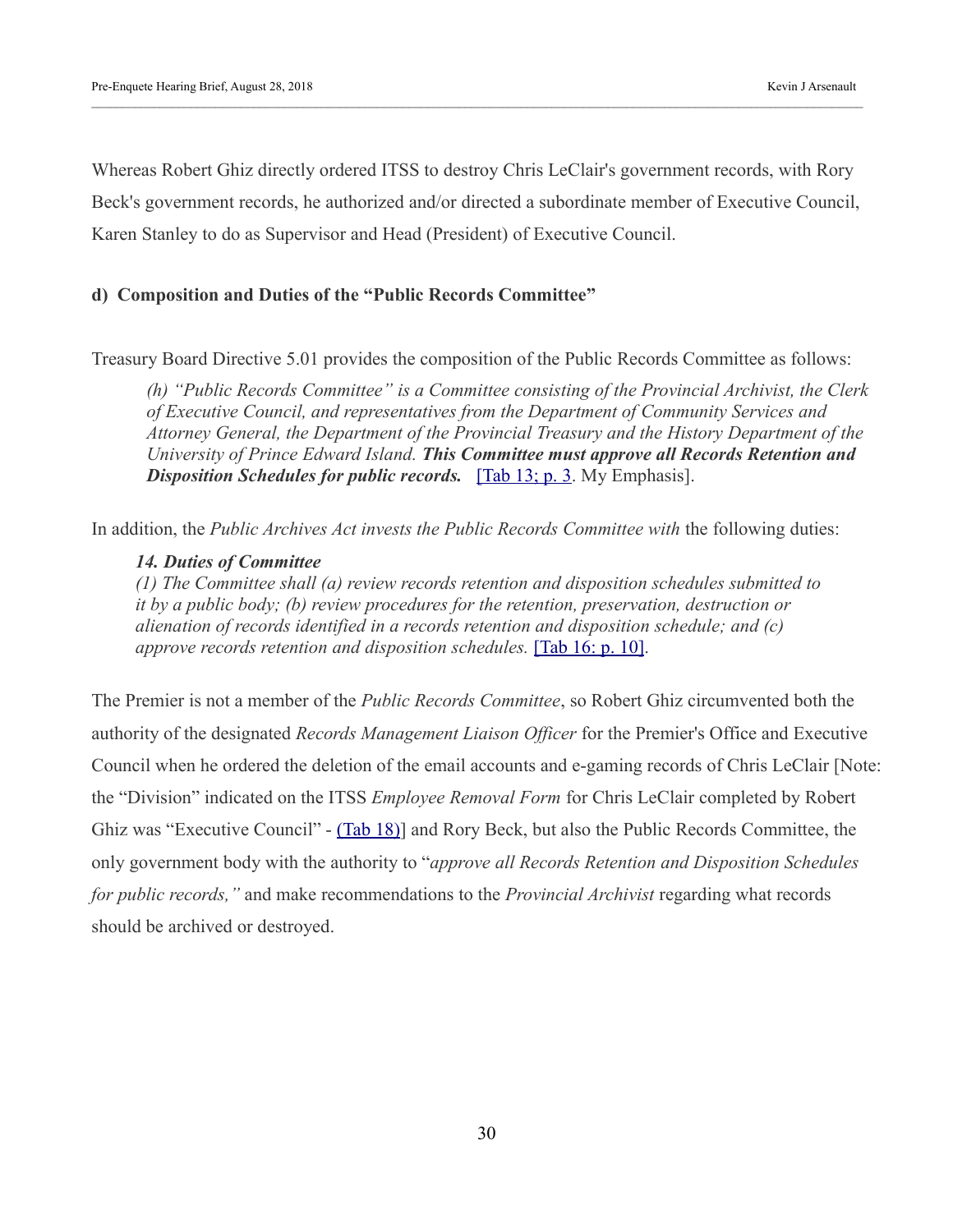#### **(e) The proper "chain of command" with the destruction of government records**

The "chain of command" with respect to the manner in which the legal requirements for government record management is protected within the PEI provincial government administrative procedures and process requires a four-step process:

**(1)** All employees are provided both guidelines and technical assistance to ensure that all records they receive and/or generate are retained for eventual disposition by the *Provincial Archivist*;

**(2)** The Records *Management Liaison Officer* in each government body or department liaises both with staff in that government body or department, and the *Public Archives and Records Office (*PARO). Schedules must be completed for all records by the *Records Management Liaison Officer* – along with a transfer form which the RMLO signs – and forwarded to the PARO;

**(3)** Under the authority of the *Archives and Records Act*, the *Public Records Committee* reviews, approves all schedules received from the RMLOs within government bodies or departments and signs the *Records Retention and Disposition Schedule* as part of the consultative process. The Schedule only comes into effect when approved by the *Public Records Committee,* and finally;

**(4)** Under the authority of the *Archives Act*, the public records designated for retention or disposition are either "archived" or "destroyed" by the *Provincial Archivist*. Again, the *Archives and Records Act* makes it clear that it is the *Provincial Archivist -* and only the *Provincial Archivist -* who has the legal authority to destroy government records; or, for that matter, the power and duty to "decide" whether government records are to be archived or destroyed.

#### *6.2 Destruction of records*

*(2) Subject to the terms and conditions under which records have been acquired or obtained, the Provincial Archivist may destroy or dispose of any record in the Public Archives and Records Office, where the Provincial Archivist considers that it is no longer necessary to retain the record. 2001,c.28,s.6; 2017,c.60,s.5.* [\[Tab 16; p. 8\].](https://kja321.files.wordpress.com/2018/08/tab-16-archives-and-records-act.pdf)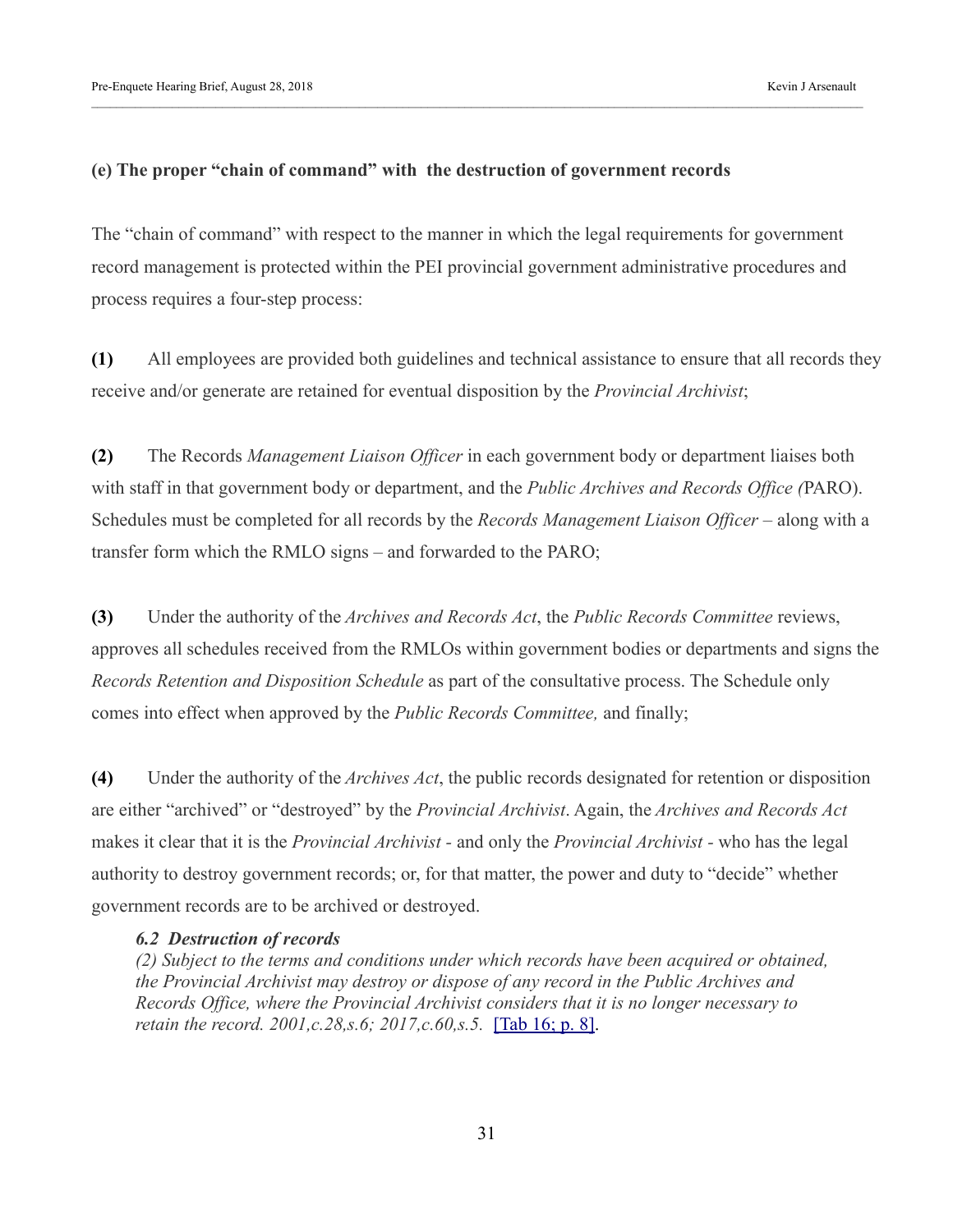The main reason for carefully laying out the legal and administrative framework in place within the PEI provincial government – which I have just done here – is to show how several options were readily available to Robert Ghiz to comply with the law.

*Treasury Board Directives* and *Legislation* make it clear that only the *Provincial Archivist* has the legal authority to dispose of government records. This is also spelled out clearly in the PEI government's "*Information Technology Security Handbook and Acceptable Use Policy for Computer Systems":*

"*Information, including open or public information and assets, must be destroyed in the manner outlined in the Recorded Information Management Policy which can be located at the provincial government Intranet site at http:/iis.peigov/. For information you should contact your department's Records Management Liaison Officer."* [\[Tab 19\]](https://kja321.files.wordpress.com/2018/08/tab-19-information-technology-security-handbook-and-acceptable-use-policy-for-computer-systems.pdf).

#### **f) Authority for Altering Computer hardware**

In addition to the Records Information Management Policy primarily designed to ensure that retainable records are not destroyed but properly archived for posterity, the PEI government also has strict policies governing how information technology is managed to protect information. Information devices and systems are technically-complex and require expertise to manage properly.

Section 5 of the "Human Resource Policy and Procedures Manual" of the PEI government is titled "Information Technology Security Handbook and Acceptable Use Policy for Computer Systems." [Tab [19\].](https://kja321.files.wordpress.com/2018/08/tab-19-information-technology-security-handbook-and-acceptable-use-policy-for-computer-systems.pdf) Under the subsection titled "Computer Use and Access," it states:

*Note to Managers/Supervisors\_\_\_\_\_\_\_\_\_\_\_\_\_\_\_\_\_\_\_\_ As a manager/supervisor, you must ensure that computer hardware alterations and configurations are handled by IT staff.*  [\[Tab 19\].](https://kja321.files.wordpress.com/2018/08/tab-19-information-technology-security-handbook-and-acceptable-use-policy-for-computer-systems.pdf)

The blank line is for the Manager/Supervisor signature, to confirm for the record that supervisors have read and understand the policy.

"Wiping" a computer's hard drive of all information definitely qualifies as a "computer hardware alteration" and should only be undertaken by IT staff according to PEI government policy. Although "deleting" all records on a hard drive may seem like a simple and straightforward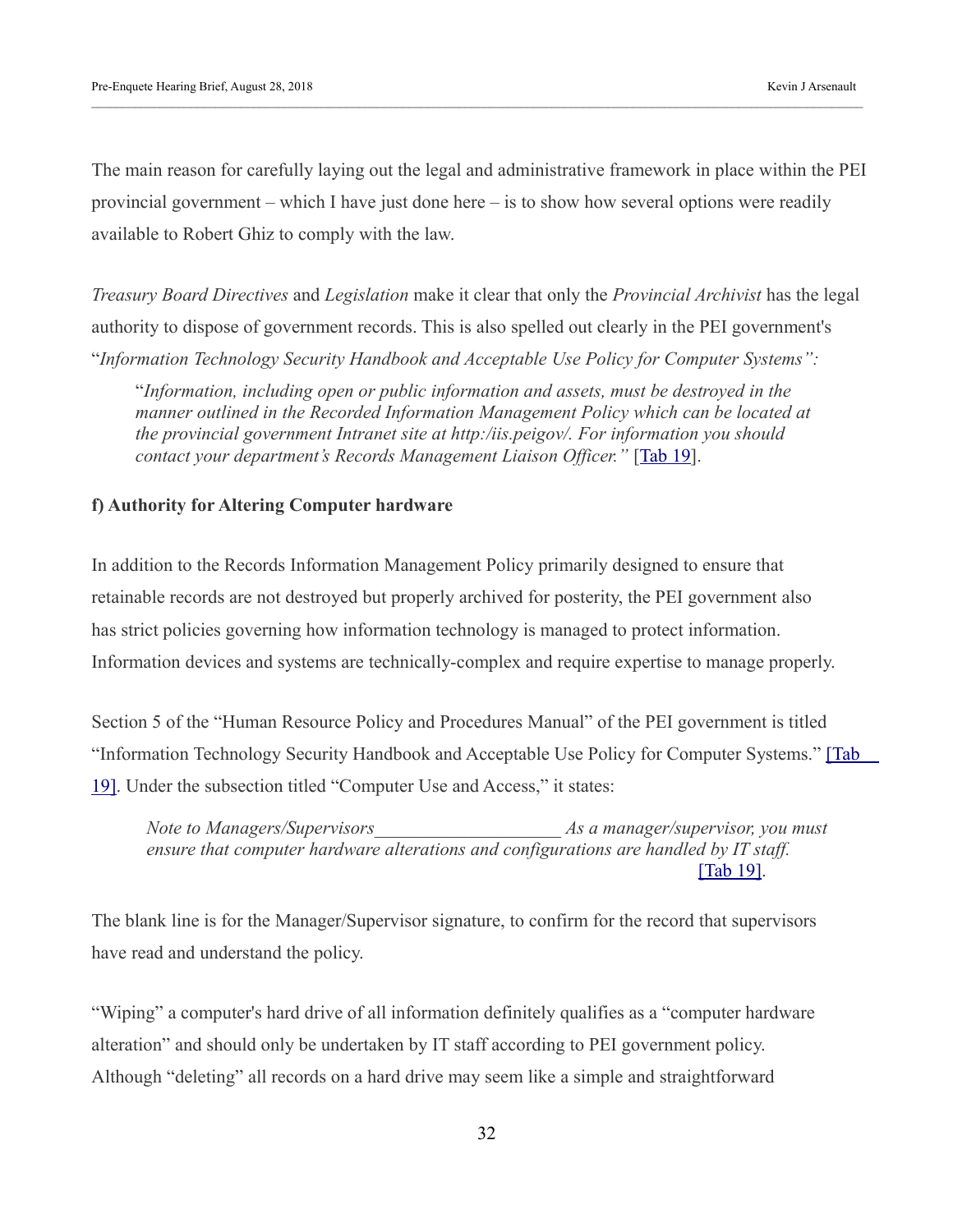procedure, special software is required to ensure that data is removed from electronic storage devices in such a way as to ensure it can not be recovered and/or subsequently retrieved for illicit purposes, or resulting in breaches of personal privacy or governmental confidentiality.

All government employees are required to give written confirmation that they have been provided information concerning the policy pertaining to the security requirements of computer use and data protection and sign the "Acceptable Use Policy" as indicated in sub-section 5.06 (3)(03) of the HR Manual titled " *IT Security and Electronic Devices":*

*3.03 All employees, or external users, must also read and sign the Acceptable Use Policy at the time they receive access to these resources. This signed document is then given to the Human Resource Manager for their Department (or designate) and kept on file (Attachments 4.03 or 4.04).* [\[Tab 20; p. 1\].](https://kja321.files.wordpress.com/2018/08/tab-20-hrmanual_5-06.pdf)

In the memo field at the bottom of the ITTS Employee Removal Form Robert Ghiz completed for Chris LeClair he indicated that Chris LeClair's desktop was already "wiped" thereby suggesting that IT Shared Services did not know it was wiped, and did not do the "wiping". Not only was this contrary to the P.E.I. government's IT Security Policy regarding the acceptable means for disposing of information and/or information assets, it failed to follow the procedures outlined in the policy document *"Standard Procedures for the Disposal of Government Information on Electronic Media."* [\[Tab 31\].](https://kja321.files.wordpress.com/2018/08/tab-31-livingston-sentence.pdf) Part of the procedure/process to be followed according to that document is that the owner or supervisor authorizing the "wiping" of the computer must sign a waiver/form (which must be witnessed) verifying that retainable records under the P.E.I. government's Record Management laws and policies have been properly copied and retained. That form is the last page of the "Standard Procedures for the Disposal of Government Information on Electronic Media" policy document [\[Tab 32\]](https://kja321.files.wordpress.com/2018/08/tab-31-standard-procedure-for-the-disposal-of-government-information-on-electronic-media-policy.pdf) and was apparently not completed for Chris LeClair's computer, although that will only be confirmed when I receive a formal response to my FOIPP request for that document filed several weeks ago.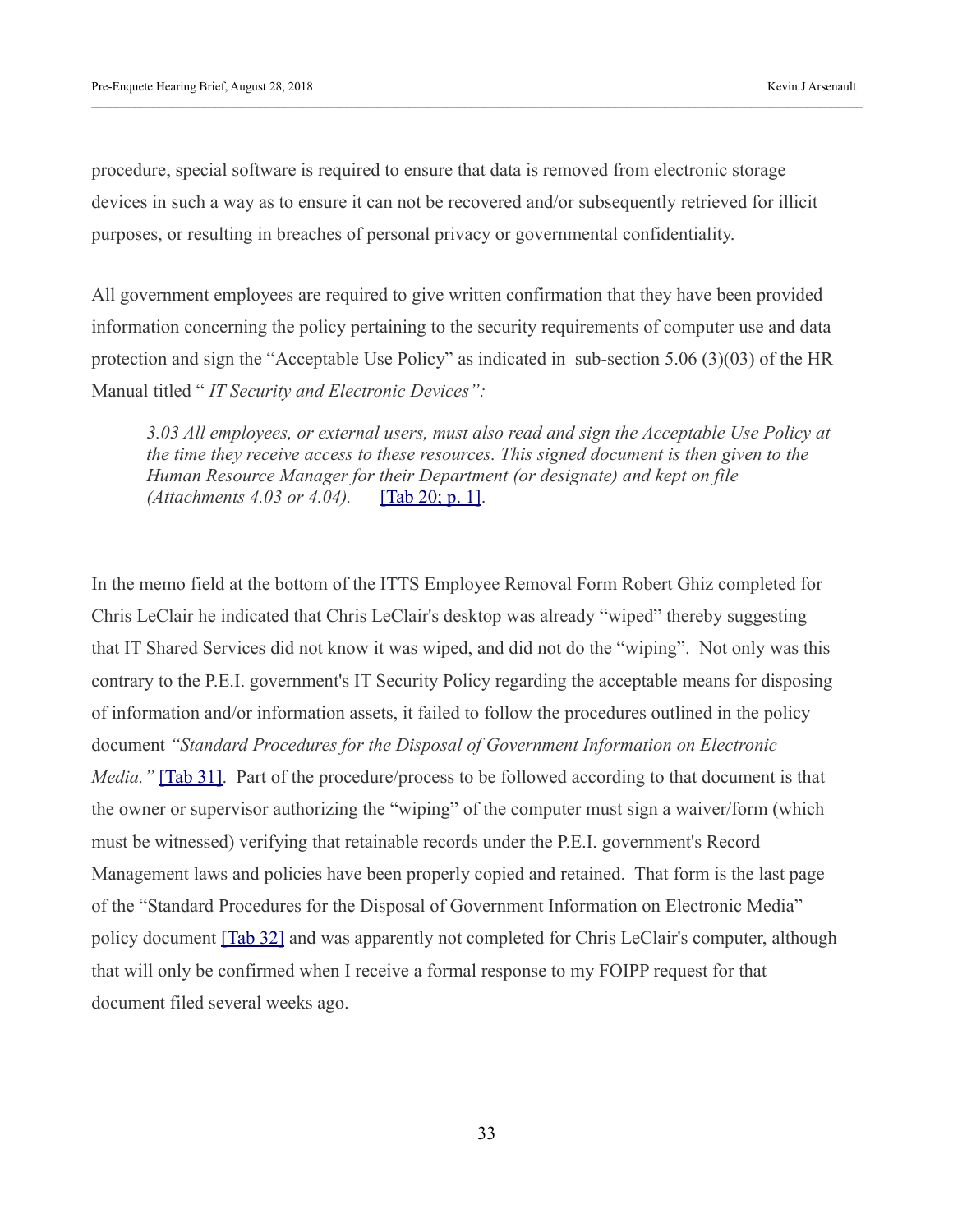# **Part IV**

## **A summary overview of pertinent and undisputed facts**

It is my contention that the following facts pertaining to the two "Informations" laid against Robert Ghiz are proven and not in dispute:

#### **1. Chris LeClair**

- (a) That at the time of the alleged offence (October 19, 2011) Chris LeClair had left his employ as Deputy Minister and Chief-of-Staff to then premier, Robert Ghiz;
- (b) That Robert Ghiz sent an email message to *Information Technology and Shared Services* (ITSS) at 9:05 am on October 19, 2011 requesting that Chris LeClair's email account be "cancelled"; [Original 'incident activity log' [\(Tab 21\)](https://kja321.files.wordpress.com/2018/08/tab-21-original-incident-reports-and-employee-removal-form-for-chris-leclair.pdf); a more legible transcript [\(Tab 22\)\]](https://kja321.files.wordpress.com/2018/08/tab-22-ghiz_incident1.pdf)
- (c) That Rachel MacAusland, an ITSS employee, called the premier's office at 10:34 am on October 19, 2018 to get a contact to forward a *Local Area Network (LAN) Removal Form* completed, and was told to send it to Virginia Flood. She then sent an email with an *Employee Removal Form* attached and placed the incident on hold [Original 'incident activity  $log'$  [\(Tab 21\)](https://kja321.files.wordpress.com/2018/08/tab-21-original-incident-reports-and-employee-removal-form-for-chris-leclair.pdf); for a more legible transcript [\(Tab 23\)](https://kja321.files.wordpress.com/2018/08/tab-23-ghiz_incident2.pdf)].
- (d) That it explicitly states on the *Local Area Network (LAN) Removal Form* that ""It is the responsibility of the Supervisor to Forward, Print or Archive GroupWise email before an account is deleted" [\[Tab 9\].](https://kja321.files.wordpress.com/2018/08/tab-9-blank-lan-removal-form.jpg)
- (e) That Robert Ghiz received an email message from ITSS at 10:36 am on October 19, 2018 indicating that Chris LeClair's email account had been "disabled and hidden," and that a copy of an *ITSS Employee Removal Request Form* was attached as a pdf file, requesting instructions regarding (1) the removal of LeClair's network login account; (2) the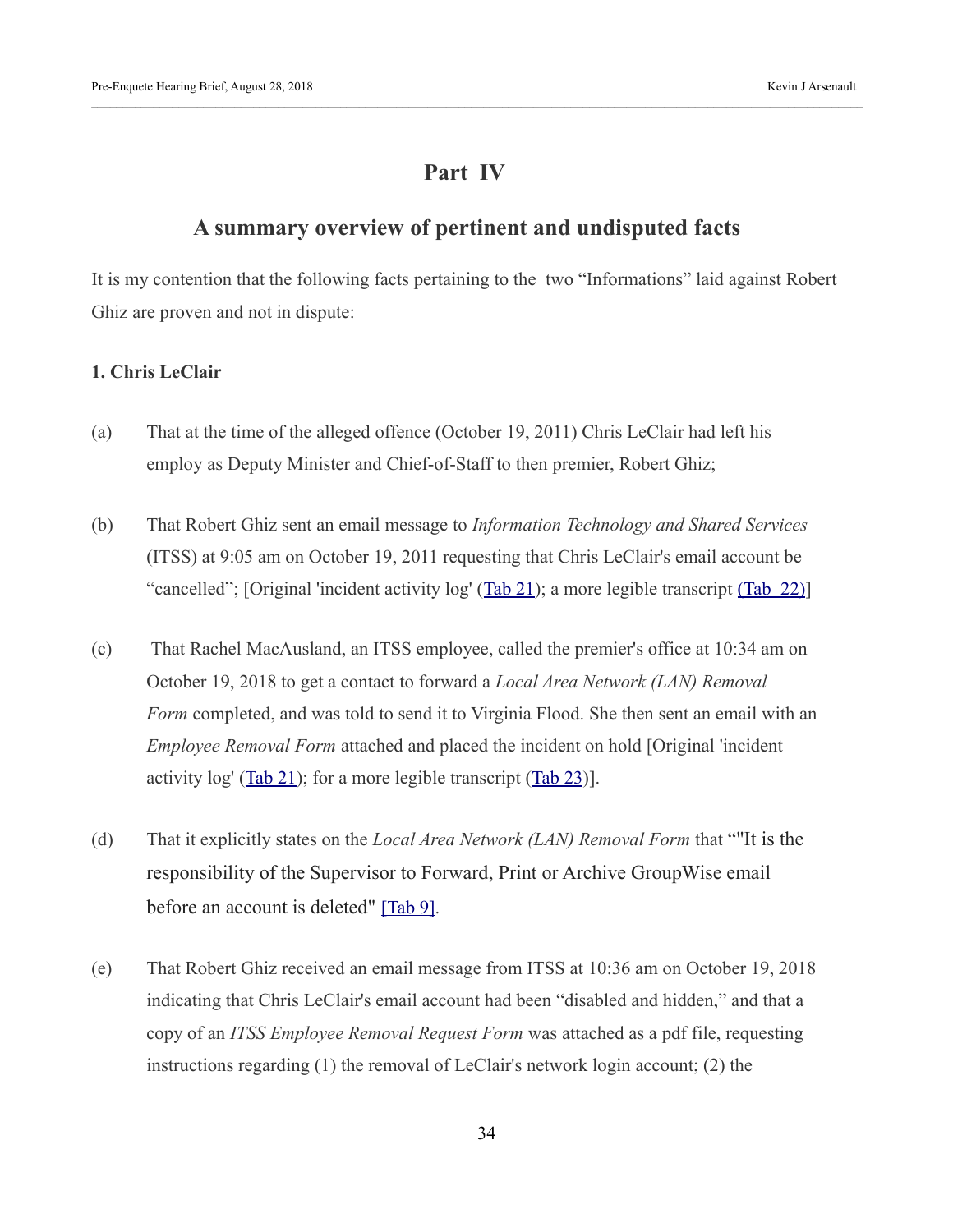disposition of the files in his network drives, and (3) the disposition of the emails in his GroupWise account [Original 'incident activity log' [\(Tab 21\)](https://kja321.files.wordpress.com/2018/08/tab-21-original-incident-reports-and-employee-removal-form-for-chris-leclair.pdf); for a more legible transcript of same  $(Tab 24)$ ];

- (f) That Robert Ghiz indicated on a signed ITSS *Employee Removal Request Form* dated October 19, 2011, that he wanted Chris LeClair's network files "deleted," and that he was (by virtue of that decision) declining a service offered by ITSS to move the network files to a secure location [\[Tab 18\];](https://kja321.files.wordpress.com/2018/08/tab-18-completed-employee-removal-form-for-chris-leclair.jpg)
- (g) That Robert Ghiz indicated on a signed ITSS *Employee Removal Request Form* dated October 19, 2011 that he wanted Chris LeClair's GroupWise email account "deleted," and that he was (by virtue of that decision) declining a service offered by ITSS to grant proxy access to LeClair's GroupWise email account and emails to another person or persons [\[Tab 18\];](https://kja321.files.wordpress.com/2018/08/tab-18-completed-employee-removal-form-for-chris-leclair.jpg)
- (h) That Robert Ghiz indicated on a signed ITSS *Employee Removal Request Form* dated October 19, 2011 in a "notes or comments" field that: "Chris LeClair's desktop computer already been wiped...all we want removed is his GroupWise account." [\[Tab 18\];](https://kja321.files.wordpress.com/2018/08/tab-18-completed-employee-removal-form-for-chris-leclair.jpg)
- (i) That PEI government *"Information Technology Security Handbook and Acceptable Use Policy*" stipulates that any "alterations" to computers must be undertaken by ITSS.
- (j) That Scott Cudmore told members of the *Public Accounts Committee* at a February 1, 2017 meeting - in response to a question from Hon. Jordan Brown regarding whether Chris LeClair's email account had been "deleted" or "disabled" - that it was his understanding that the request that came through to *IT Shared Services* was to "delete the account" adding that *"...the assumption on the part of IT Shared Services at the time was that account records had been retained according to records management policy."*  [\[Tab 6; p 106\].](https://kja321.files.wordpress.com/2018/08/tab-6-public-accounts-committee-meeting-february-1-2017.pdf)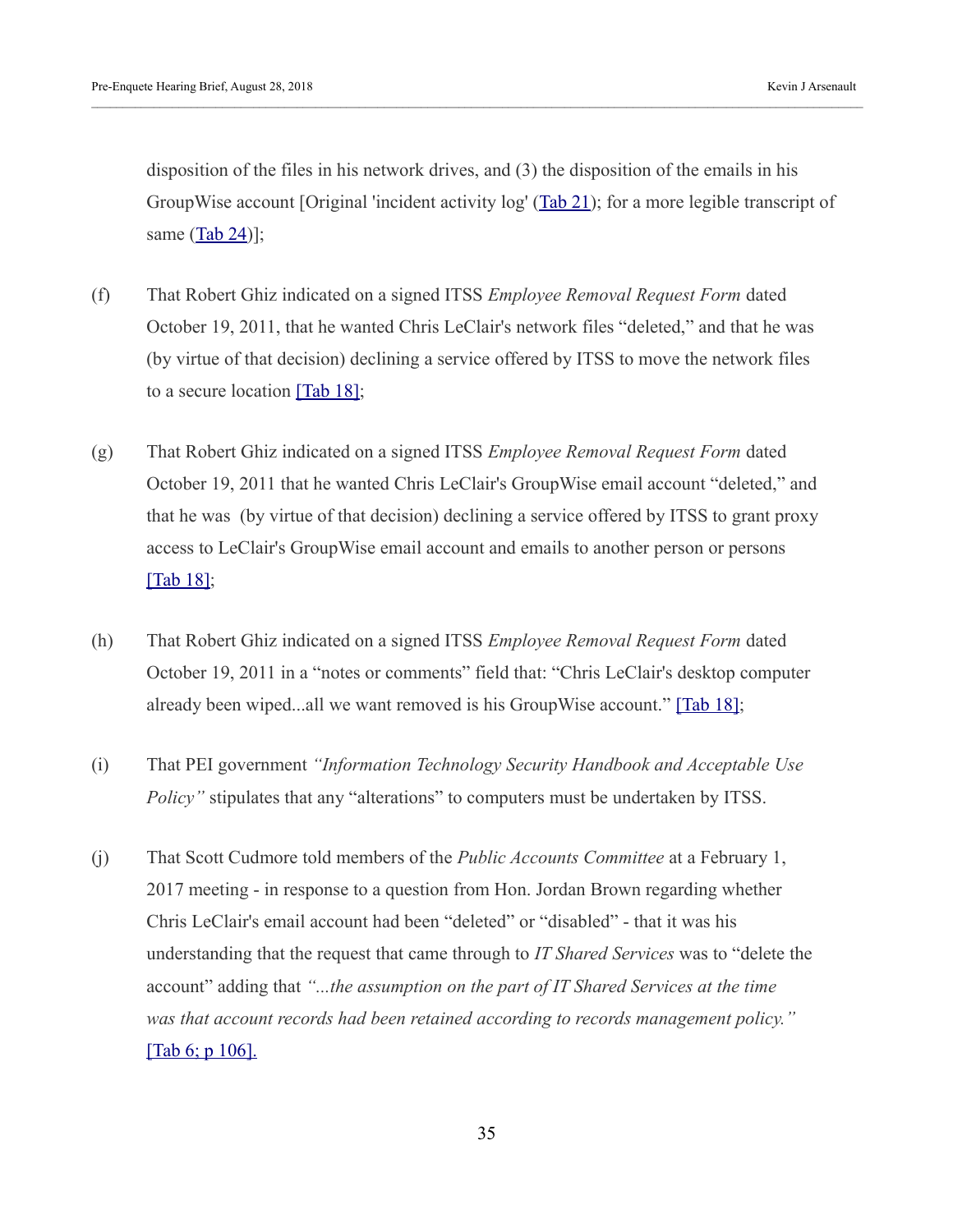- (k) That the PEI Auditor General, Jane MacAdam, obtained evidence and confirmed that government records existed at one time in Chris LeClair's email accounts that should have been retained in accordance with the law pertaining to the P.E.I. government's *Record Information Management* policy, because she received relevant government records from other public bodies and sources external to government proving the existence of retainable records in those email accounts.
- (l) That in order to comply with the obligation invested in the "heads" of departments stipulated as a legal "duty" under s.9 of the *Archives and Records Act*, Robert Ghiz was legally required to complete a *"Records Transfer Request"* form when arranging for the scheduled destruction of Chris LeClair's government records, and that to be in compliance with Treasury Board RIM Directive 5.03 the *"Records Transfer Request"* form *".....must be signed by the departmental Records Management Liaison Officer,*" who was, at the time, Rose Long.
- (m) That the *Record Management Liaison Officer* responsible for managing and transferring Chris LeClair's records at the time, Rose Long, has declared that she has no knowledge of what happened to Chris LeClair's files, and no knowledge of who was responsible for destroying Chris LeClair's e-gaming records; and that no one ever provided her with any records belonging to Chris LeClair to classify or transfer anywhere, including to the *Public Archives and Records Offic*e, nor did she sign a *"Record Transfer Request"* form for Chris LeClair's records.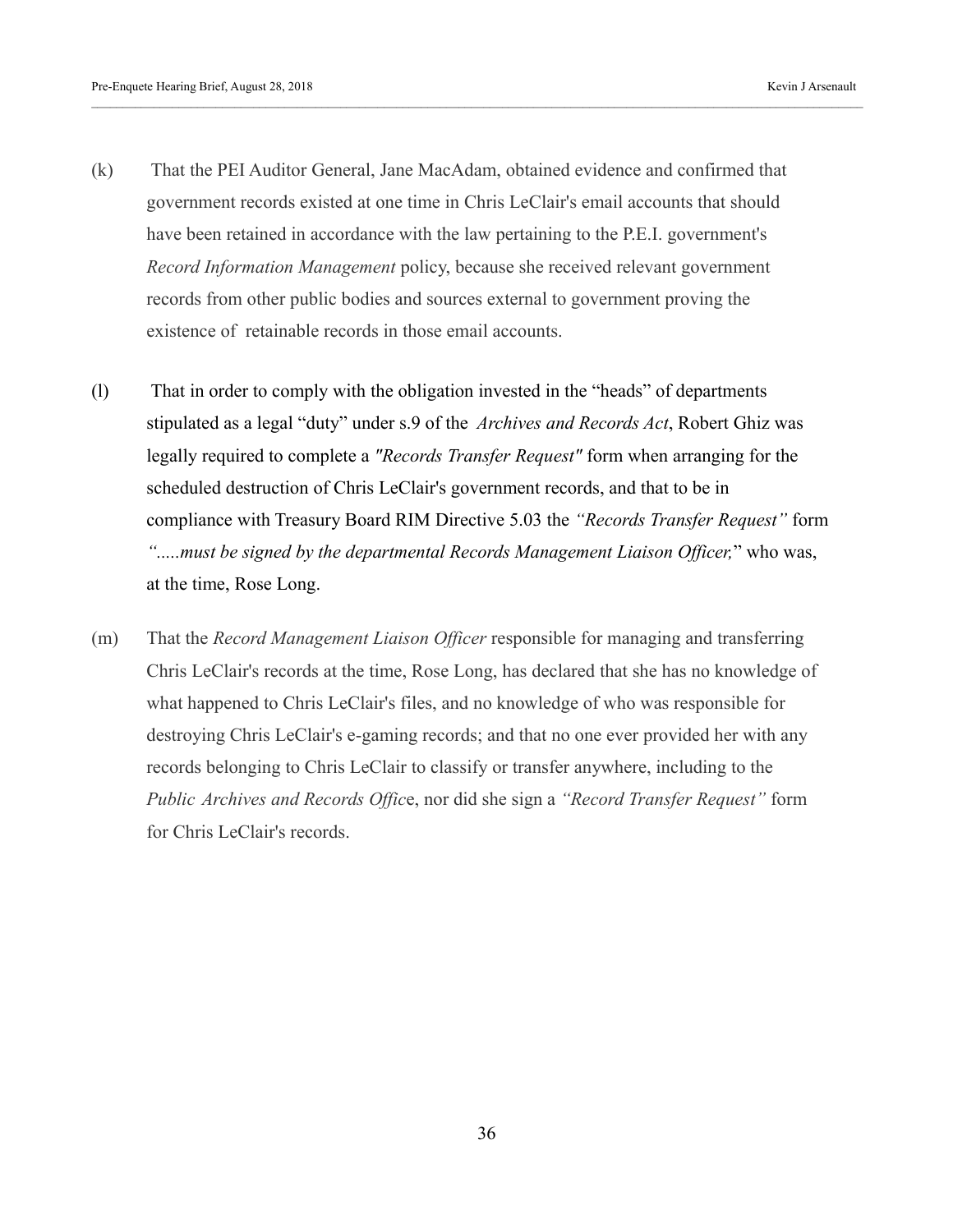#### **2. Rory Beck**

- (a) That Rory Beck was the Clerk of *Executive Council* under former premier Robert Ghiz until Friday, April 13, 2012.
- (b) That the Auditor General confirmed on January 18, 2017 that Karen Stanley, a director at Executive Council, instructed ITSS – by completing and signing the ITSS *Employee Removal Form* dated September 24, 2012 – to delete Rory Beck's email account; and that the AG did not know whether Ms. Stanley was aware at the time that she completed that form whether Rory Beck's files had been copied and retained in accordance with legislation and policy.  $[Tab 5; p 72]$ .
- (c) That the PEI Auditor General obtained evidence which confirmed that government records that should have been retained in accordance with legislation and policy existed at one time in Rory Beck's email account, because she received relevant government records from other public bodies and sources external to government proving that claim.
- (d) That in order to comply with the obligation invested in the "heads" of departments as a legal "duty" under s.9 of the *Archives and Records Act,* Robert Ghiz was legally required to complete a "Records Transfer Request" Form when arranging for the scheduled destruction of Rory Beck's records, and that to be in compliance with Treasury Board RIM Directive 5.03 the *"Request Transfer Request"* form ".....must be signed by the departmental Records Management Liaison Officer," who was, at the time, Rose Long.
- (e) That the *Record Management Liaison Officer* responsible for managing and transferring Rory Beck's records has declared that she has no knowledge of what happened to Rory's files, and no knowledge of who was responsible for destroying Rory's e-gaming records; and that no one ever provided her with any records belonging to Rory Beck to classify or transfer anywhere, including to the Public Archives and Records Office, nor did she sign a *"Record Transfer Request"* form for Chris LeClair's records.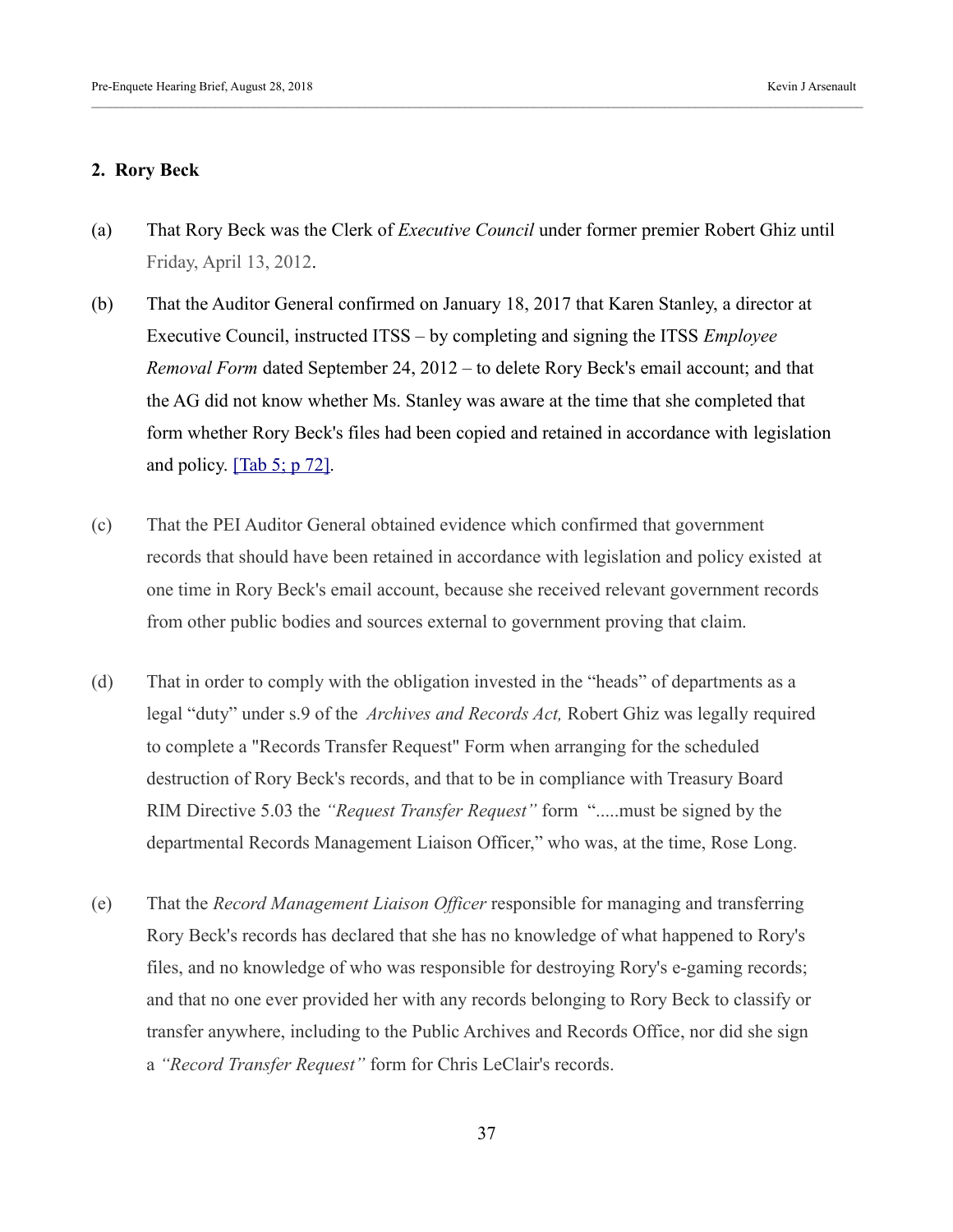# **PART V**

# **Inferences derived from the facts**

If the facts presented in the previous section of this brief (Part IV) remain uncontested and are accepted as true, certain "inferences" can logically be drawn from those facts which together prove beyond a reasonable doubt that Robert Ghiz committed the crime of causing "mischief to data" when he ordered the destruction of retainable government records - something which he did not have the legal authority or right to do.

- 1. In instructing ITSS to "delete" all electronic files in Chris LeClair's network drives without first copying those files, Robert Ghiz's purpose was to ensure that no records remained on those network drives that were responsive to either a *Freedom of Access to Information and Protection of Privacy Act (FOIPP)* request or a future *Production Order*  of a Standing Committee of the PEI Legislature (e.g., Public Accounts);
- 2. In instructing ITSS to "delete" all electronic files in Chris LeClair's email accounts, without first copying those files, Robert Ghiz's purpose was to ensure that no records remained on those network drives that were responsive to either a *Freedom of Access to Information and Protection of Privacy Act (FOIPP)* request or a future *Production Order*  of a Standing Committee of the PEI Legislature (e.g., Public Accounts);
- 3. Although Karen Stanley, a director of Executive Council, completed the *"Employee Removal Form"* instructing ITSS to delete Rory Beck's GroupWise email account and the electronic files contained therein - without first ensuring that those files were copied – or confirming that those files had already been copied and retained in accordance with the Archives and Records Act - it is not reasonable to assume that she acted without first obtaining either a directive to undertake that action, or the authorization to undertake that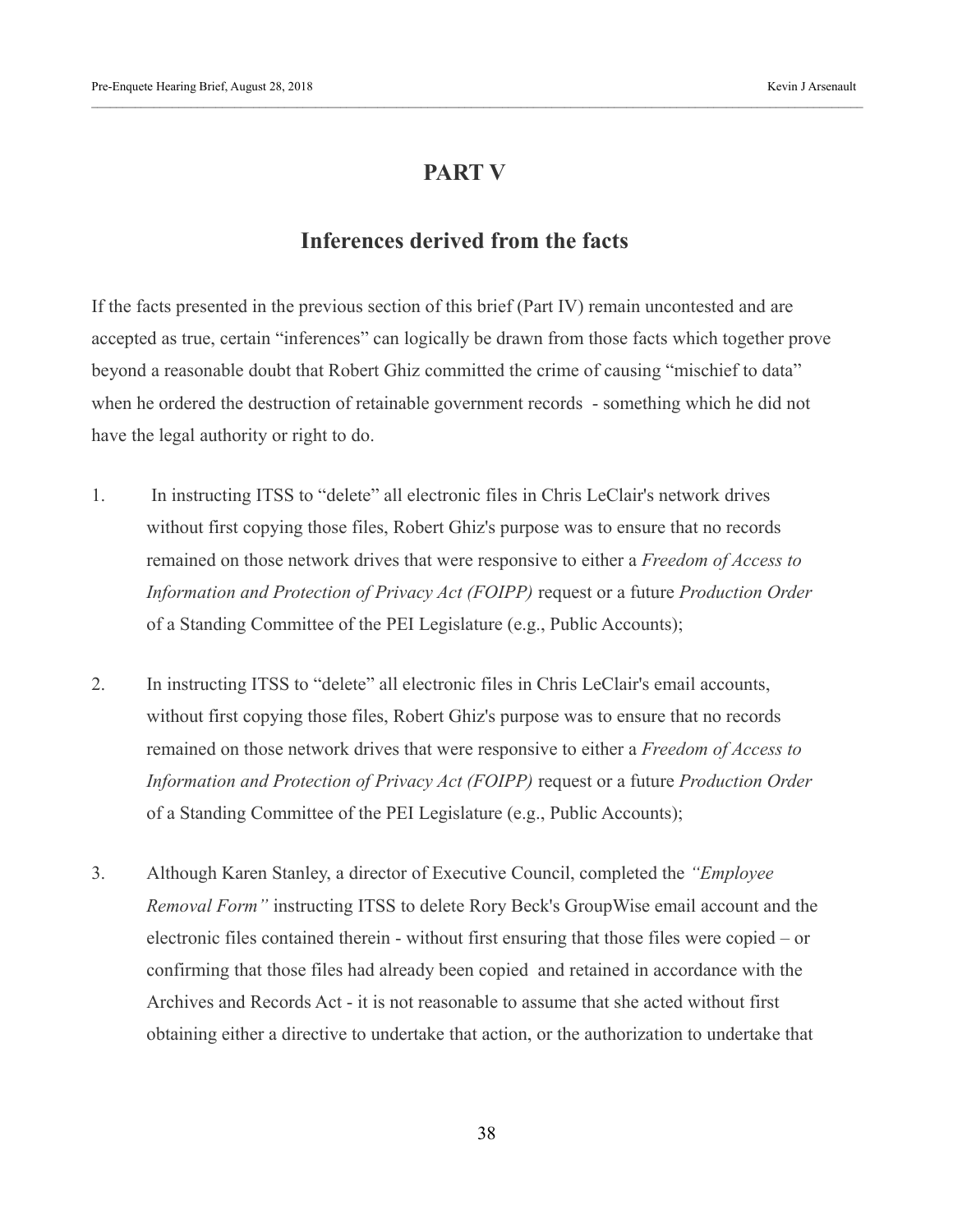action, from her supervisor, the President of Executive Council and Premier at the time, Robert Ghiz.

- 4. It is not reasonable to believe that no hard copy records were produced and/or received and stored in the offices of the Chief-of-Staff (Chris LeClair) and the Clerk of Executive Council (Rory Beck) pertaining to the E-gaming project, the Loyalty Card project, and the Financial Transaction Platform initiative which, together, stretched over a time period of many years.
- 5. It is not reasonable to believe that someone would systematically destroy all hard copy egaming documents belonging to Chris LeClair and Rory Beck without first receiving a directive and/or authorization from the person designated as the "head" of both the Premier's office and Executive Council – Robert Ghiz – the only person with the legal duty and responsibility to ensure the protection of government records, and charged with the duty to ensure that all such records are transferred to the *Public Archives and Records*  Office for disposition.
- 6. Given the fact that clear directives forbidding unauthorized government personnel from deleting government records were consistent and ubiquitous in government legislation, policy and operational manuals – including the *FOIPP Act*; the *Archives and Records Act*; Treasury Board Directives; the *Human Resource Policy and Procedures Manual*; the *Classification Plan and Retention Schedules for Administrative Records Manual;* and various other RIM policy documents including *"Managing Electronic Documents,"* it is not reasonable to believe that Robert Ghiz did not know he was acting with mischievous intent when he ordered the deletion of all the files on Chris LeClair's Network Drives and GroupWise email accounts without first copying those files. Given his many years in government as both Leader of the Opposition and Premier of PEI, Robert Ghiz would have known that his indiscriminate elimination of all of the government records of his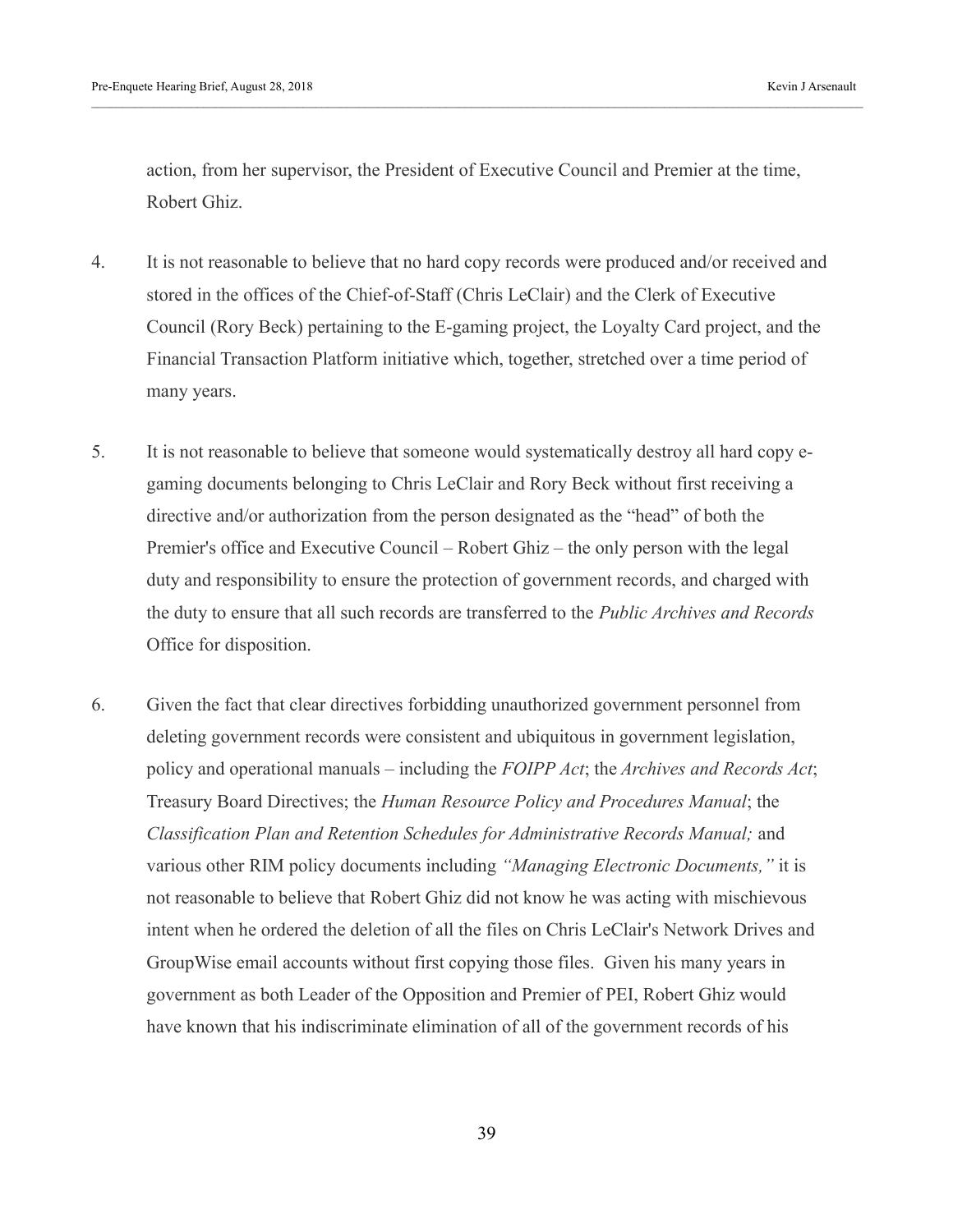Chief-of-Staff was both forbidden and unlawful. Such would also be true for the deletion of Rory Beck's government documents.

- 7. If the inferred claims in the preceding (1- 6) are accepted to be reasonable conclusions that follow logically from the facts related to this matter, then the following claims must also be accepted as reasonable and true:
	- (a) Robert Ghiz knew he was not authorized to destroy government records especially government records with "active" and/or "semi-active" status.
	- (b) Robert Ghiz destroyed government records indiscriminately, employing a "scorched earth" strategy requiring multiple acts, each using separate and deliberate means: e.g., a form with specific instructions had to be completed for GroupWise email accounts for Chris LeClair; directives and authorization had to be provided to Karen Stanley to eliminate Rory Beck's electronic files; directives and/or personal actions had to be given or undertaken to shred – or otherwise dispose of – hard copy government records belonging to both Chris LeClair and Rory Beck; etc. The complexity involved with ensuring no e-gaming records remained – for both Chris LeClair and Rory Beck – of any type, in any format, on any device, or in any filing cabinet or other storage facility, demonstrates a conscious, deliberate effort involving careful and sustained strategic planning and clear intent to destroy all e-gaming records for the sole purpose that those records would not be seen or otherwise be available to other people who had a legal right to access those records as per provisions of the *Archives and Records Act* and *FOIPP Act*.
	- (c) Robert Ghiz knowingly broke the law by ordering the destruction of government records without the legal authorization to do so, and had an explicit legal duty to ensure those records were protected.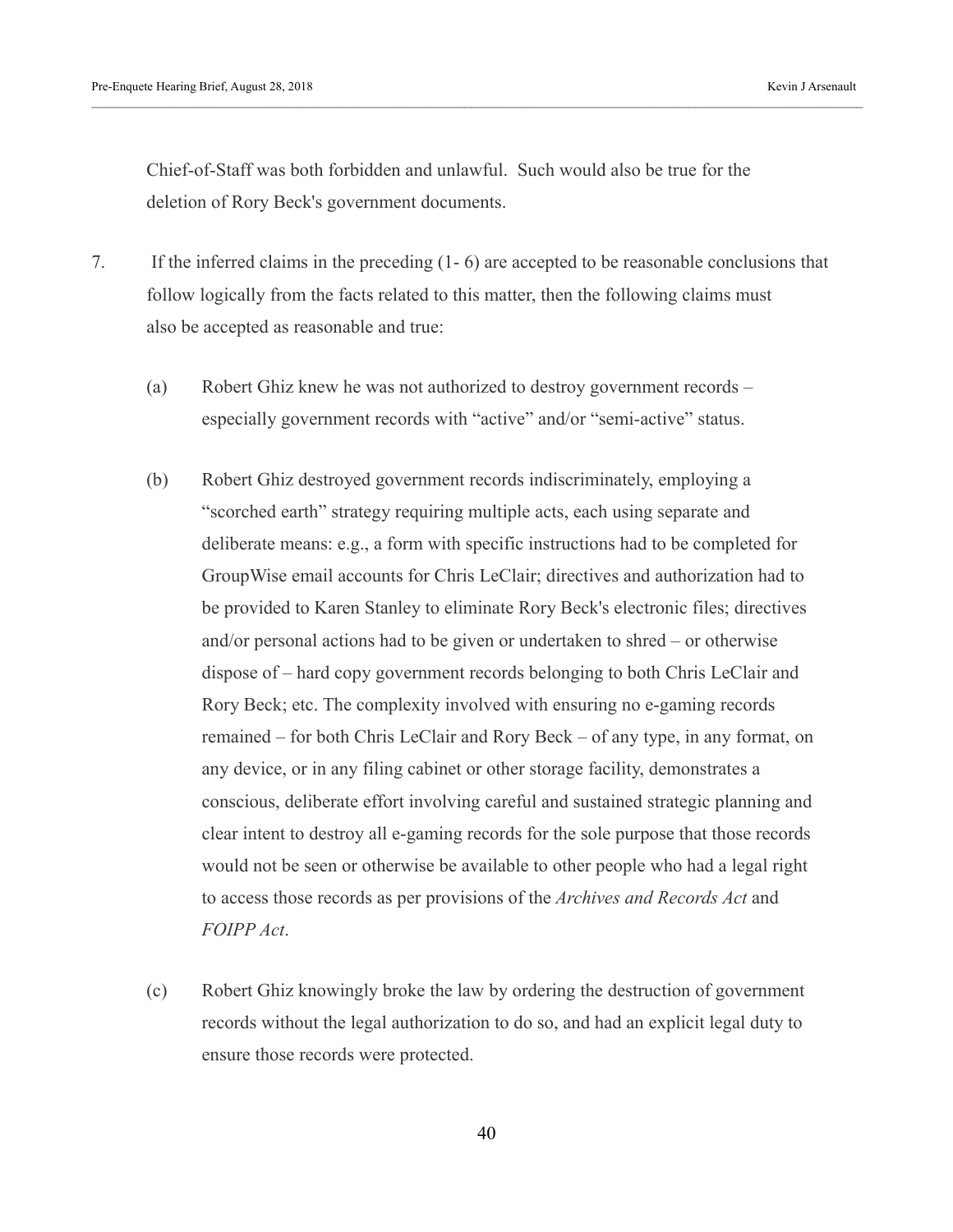(d) Robert Ghiz's long career as the Premier of PEI, and before that, the Leader of the Official Opposition, along with the many public statements he made over the years demonstrating both a sophisticated knowledge of, and stated commitment to, government accountability and open, honest and transparent governance clearly demonstrate a refined moral and legal awareness that the destruction of government records was not only contrary to several provincial statutory authorities and a consistent government policy widely entrenched throughout government in both policies, procedures, and programs, it (1) represented a deliberate interference with the proper functioning of parliamentary democracy by denying legislative committees access to information which they have a right to have, and (2) represented a betrayal of duty by depriving Islanders access to information which they are entitled to have through legislation. Denying Islanders access to information by destroying records subverts the fundamental principles of open governance, accountability and the values of honesty and trust, and seriously weakens our cherished democratic system of governance.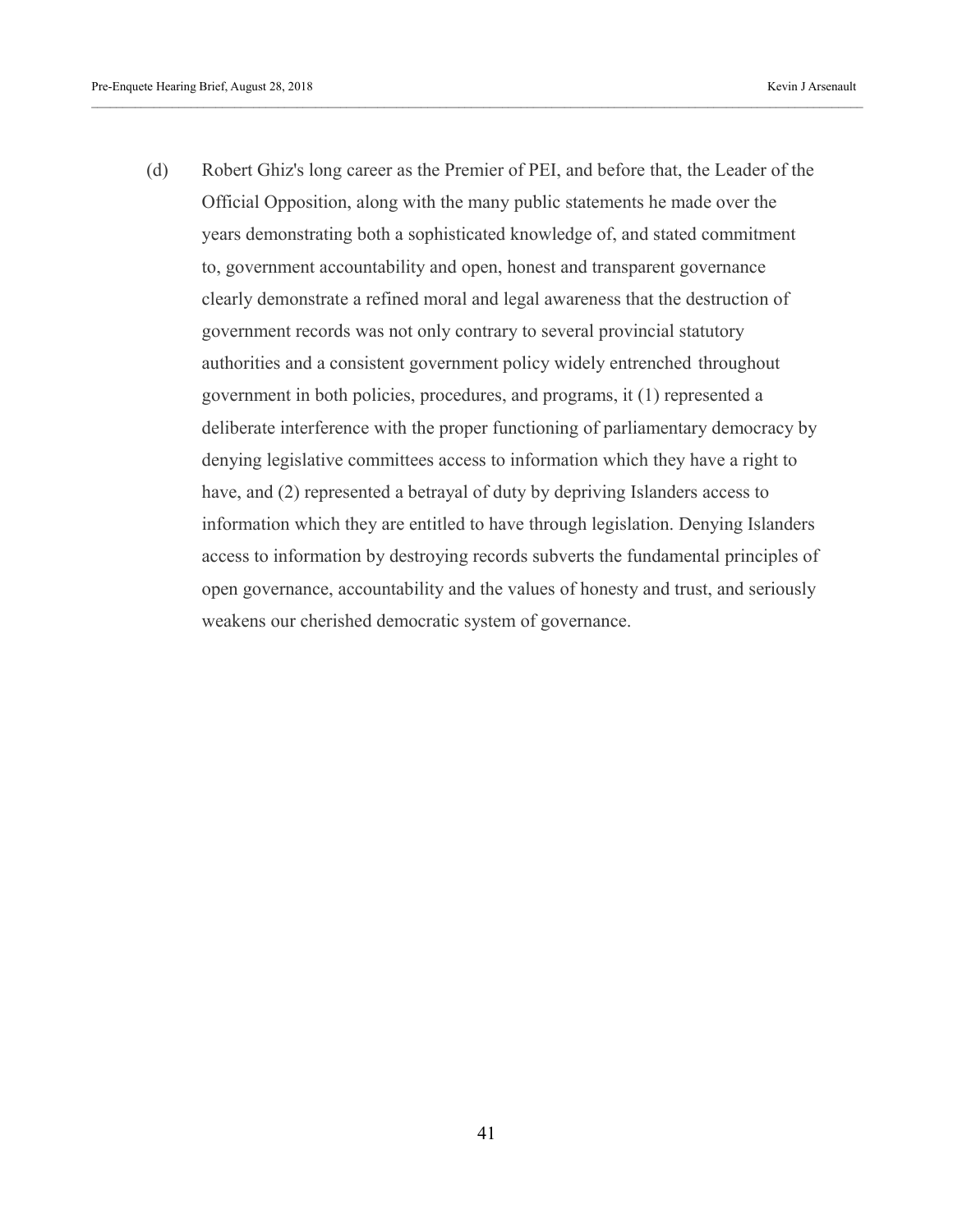# **Part VI**

# **Possible Motives for Destroying Government E-gaming Records**

In light of a comprehensive overview of all the legislative, policy and administrative "checks and balances" that were in place at the time that Robert Ghiz ordered and/or authorized Chris LeClair's and Rory Beck's e-gaming records destroyed, it becomes clear that a significant degree of premeditated planning was required for Ghiz to effect the destruction of those government records, while at the same time circumventing the elaborate administrative and legal framework in place to prevent unauthorized destruction of government records.

I believe the undisputed "facts" listed in Section IV of this brief - based primarily on circumstantial, but incontrovertible, documentary evidence - establishes solid grounds to infer from those facts that Robert Ghiz's decisions and acts ordering and/or authorizing the destruction of government records were carried out with mischievous intent.

Assessing or drawing conclusions about a person's "intent" is a tricky business, given that it is usually not possible to prove intent in the same way that you can prove that a person is, for example "alive" - by drawing attention to facts that he or she is breathing, talking and walking around. To prove that there is mischievous intent to destroy data requires a discussion of a "motive" for doing so and a broad understanding of the context within which the destruction of documents occurred, along with an appreciation of the information on the documents destroyed.

If the incidents in question concerned the destruction of records that had no real importance – e.g., the records were a bunch of used colouring books – a person could, on the basis of what I have already provided in this brief, prove that laws were broken, policies were ignored, etc., but that no mischievous intent existed - to suggest that destroying a bunch of used colouring books of no value constituted a "crime" would be a ridiculous allegation.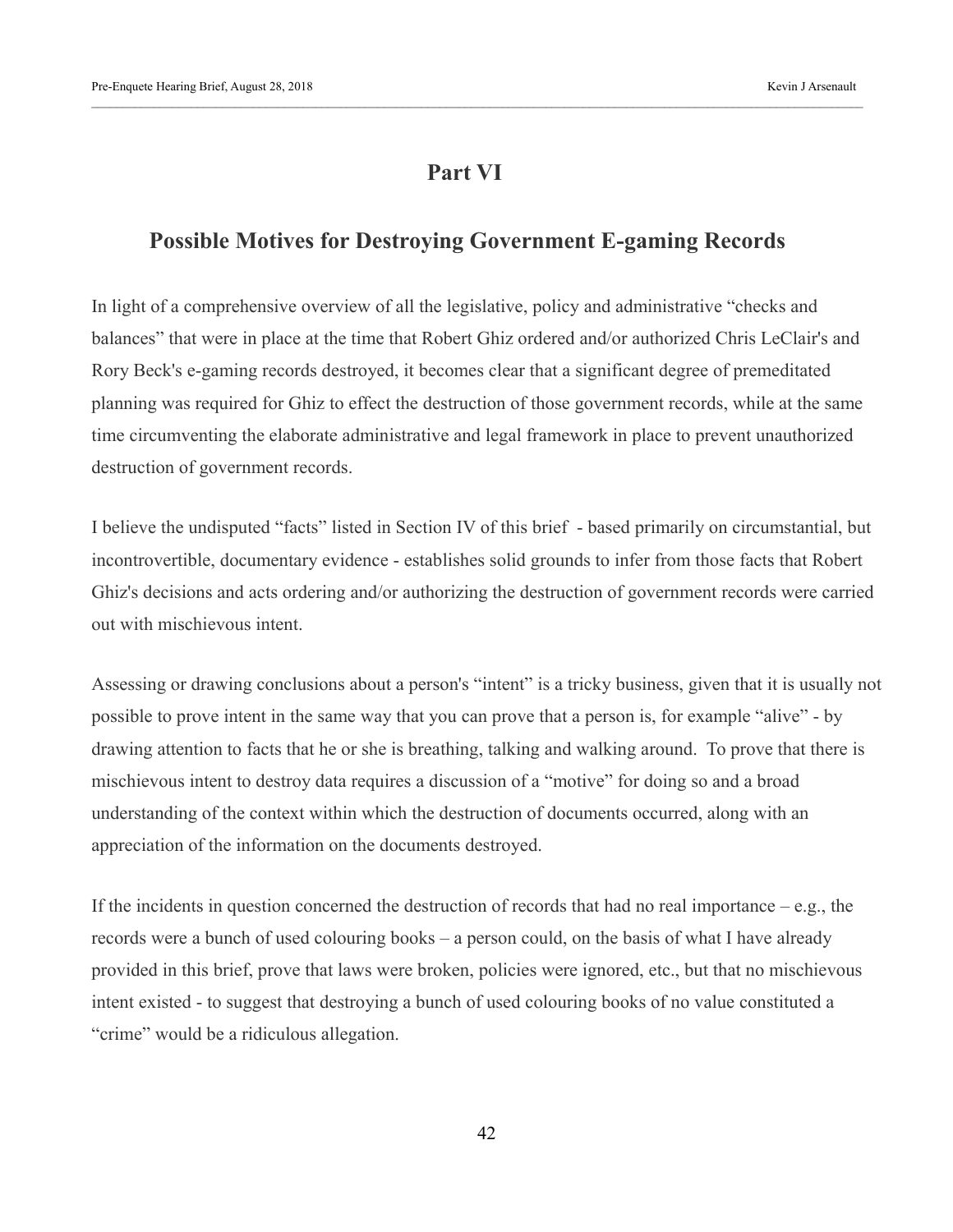There is, however, a substantial body of information and evidence demonstrating that it is entirely likely that Robert Ghiz did not want others to access and scrutinize government records pertaining to the failed e-gaming project and that he had motive to destroy the records of key senior-level people involved in the file to prevent such access from happening. Although it is obviously impossible to draw conclusions with certainty regarding what the motive (or motives) may have been, it is nonetheless important to review evidence that a number of inter-related, possible motives exist.

#### **(a) Chris LeClair's incidents of "Conflict of Interest" and "Insider Trading" with e-gaming**

In the PEI Auditor General's report into e-gaming she stated: *"We noted apparent conflict of interest with two senior executives involved with these files, a former Chief-of-Staff and a former Deputy Minister*" [\[Tab 10; p. 3\].](https://kja321.files.wordpress.com/2018/08/tab-10-auditor-general-report-on-egaming.pdf) The AG subsequently noted that it was Chris LeClair who had introduced *Capital Market Technologies* (CMT) and Simplex to the *E-gaming Working Group* (EWG) in May, 2011. [\[Tab 10; p. 13\],](https://kja321.files.wordpress.com/2018/08/tab-10-auditor-general-report-on-egaming.pdf) which eventually lead to the signing of a *Memorandum of Understanding* (MOU) which, in turn, subsequently led to a \$50 million civil litigation by CMT against 16 defendants, including Chris LeClair and Robert Ghiz.

There are serious allegations of malfeasance involving both these individuals [LeClair and Ghiz] in this legal action, and although nothing has yet been proven in court, the fact that a large body of documentation relevant to this matter was destroyed by Robert Ghiz, a defendant in this action, is of considerable concern. Inferences are being drawn by the plaintiffs related to the "spoliation of records" by Ghiz, for both Chris LeClair's and Rory Beck's destroyed e-gaming records (see subsection "c" below).

In addition to the "inferences" drawn by the plaintiffs concerning possible motives for Ghiz destroying LeClair's and Beck's records, there are also a number of "facts' suggesting Chris LeClair not only engaged in various e-gaming activities that put him in a "conflict of interest" situation, but that he also, with his wife, engaged in "insider trading" as a result of an investment he and his wife made based on inside information LeClair had about an e-gaming related company. There were also other possible incidents of impropriety and possible conflicts of interest with Chris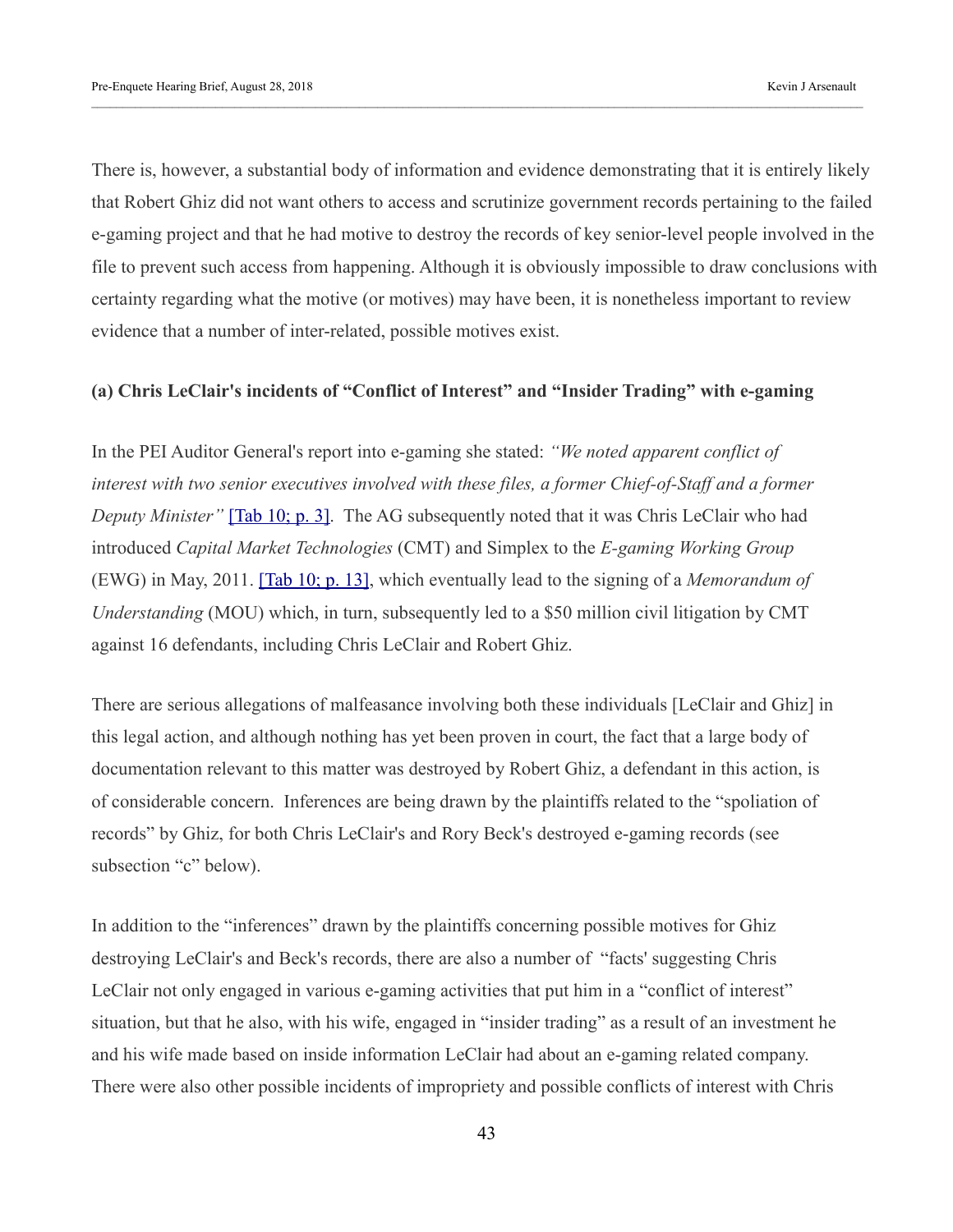LeClair; however, because LeClair's records were destroyed by Robert Ghiz, all we have at present are a lot of unanswered questions.

For example, the Auditor General disclosed that when Chris LeClair travelled to England for an e-gaming conference with the former Minister of Finance (Wes Sheridan), although she was able to report the travel costs for the Minister, she was unable to report the travel costs for Mr. LeClair because those records had been destroyed, despite a P.E.I. government policy requirement that those costs be both retained and disclosed to the public. **[Tab 10; p..25]**. Did Mr. LeClair incur expenses on that trip that were unauthorized, inappropriate or excessive? Possibly, but because those records were destroyed it is impossible to know.

However, the AG did find evidence that LeClair clearly put himself in an "apparent" conflict of interest [it's baffling to me why the AG used the qualifier "apparent" in describing this incident, since the evidence demonstrates a *bona fide* case of "conflict of interest"]. The AG begins by clarifying what the PEI government *Conflict of Interest* policy entailed [there was no conflict of interest "legislation" at the time]:

*"Section 9 of the Conflict of Interest Policy in place at the time, which applied to Deputy Heads [Chris LeClair], outlines the concept of preferential treatment. Specifically, it states that 'employees must not accord preferential treatment in relation to any official matter to family members, friends, other persons or organizations in which the employee, family members or friends have a financial or other interest.'* [\[Tab 10; p. 37\].](https://kja321.files.wordpress.com/2018/08/tab-10-auditor-general-report-on-egaming.pdf)

Chris LeClair's wife was one of an unknown number of Islanders who bought shares in a company called Rev Tech, an e-gaming-related company. Although LeClair's wife's signature was on the document, LeClair later confirmed to the Globe and Mail that it was a joint endeavour. The AG noted that the company, Rev Tech, was a shell company that was traded on an 'over-the-counter' exchange and "would not be known by the average investor" [\[Tab 10; p. 37\].](https://kja321.files.wordpress.com/2018/08/tab-10-auditor-general-report-on-egaming.pdf)

After a careful review of this matter of Chris LeClair and his wife purchasing Rev Tech shares, it's hard not to conclude that LeClair not only acted from a position of "conflict of interest," but that he was also guilty of "insider trading". Yet, this very serious matter has never been fully investigated by the Auditor General, nor has it led to any action being taken against Chris LeClair by the *P.E.I. Securities*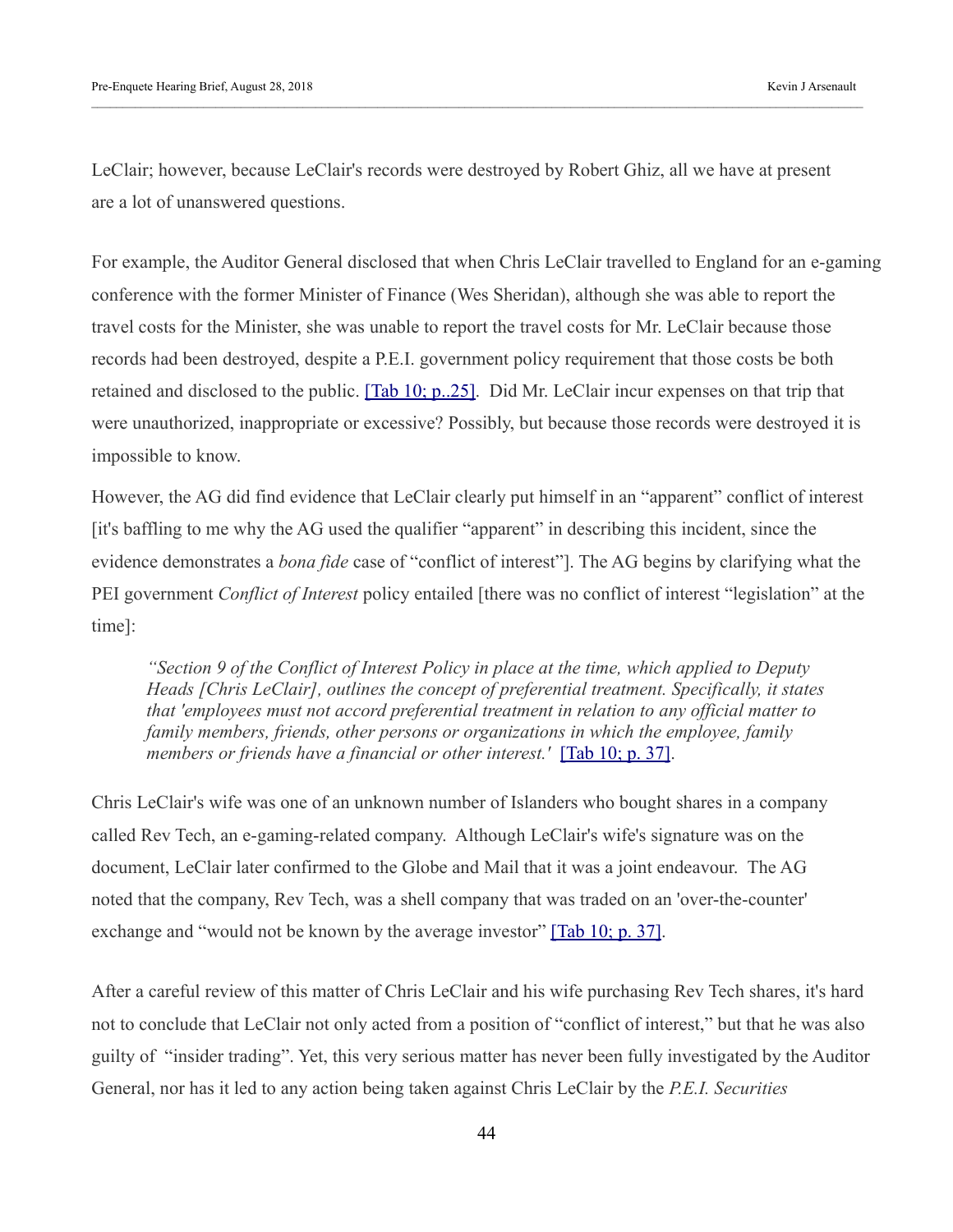*Commission*. In reviewing this evidence in more detail, let's start with what the AG stated in section 6.14 of her e-gaming report:

*"In early 2011, a local business owner [Jenkins] introduced the former Chief of Staff [LeClair] to CMT's Vice President of Business Development, and the CEO of Simplex. These companies were pursuing the development of a financial services platform in PEI and began working with the former Chief of Staff [LeClair] to market PEI to prospective companies."*  [\[Tab 10; p. 36\].](https://kja321.files.wordpress.com/2018/08/tab-10-auditor-general-report-on-egaming.pdf)

It is clear from what the AG reported in s. 6.15 of her e-gaming report that, as Chief-of-Staff to Premier Ghiz, Chris LeClair had non-public and uncommon knowledge of these companies.

*"In May 2011, the former Chief of Staff and these individuals presented the opportunity of marrying the two projects (E-gaming and the financial services platform) to the E-gaming working group. Simplex, CMT's Technology partner was then engaged by the local law firm to prepare a report on how the platform would work for E-gaming and the technical requirements it would need to operate."* [\[Tab 10; p. 36\].](https://kja321.files.wordpress.com/2018/08/tab-10-auditor-general-report-on-egaming.pdf)

It is also clear that - contrary to the Government public position in the Legislative Assembly and the media - it was LeClair who was the "lead" for recruiting e-gaming companies to PEI, and that the government was fully aware of these companies since at least early 2011:

*"6.17 "Some convertible debentures were being sold directly by the target company, Rev Tech. We were unable to substantiate Rev Tech's investor list, but we did confirm that in the spring of 2011, the former Chief of Staff's spouse purchased \$1,500 of convertible debentures in Rev Tech. Rev Tech was a shell company that was traded on the Over-the – Counter exchange and would not be known by the average investor."* [\[Tab 10; p. 37\].](https://kja321.files.wordpress.com/2018/08/tab-10-auditor-general-report-on-egaming.pdf)

LeClair later confirmed in an email to the *Globe and Mail* that he was aware of this investment and stated that "they" [both he and his wife] had made the investment together....

*"Because we heard it was a company that could be used for a variety of purposes, including financial services."* [\[Tab 25\]](https://kja321.files.wordpress.com/2018/08/tab-25-2015-02-27-globe-and-mail-egaming-article.pdf).

The intent underlying LeClair and his wife's purchasing these shares was clearly to "profit from inside information," which is the very definition of "insider trading" as spelled out in the *PEI Securities Act* [See s. 119 *"Liabilities for Insider Trading,"* and s.12. *"Special relationship with reporting issuer."*]. Despite the revelation of this particular incident of "insider trading" by Chris LeClair - as mentioned earlier - no action has ever been taken against LeClair, nor has the *Superintendent of Securities* for P.E.I.,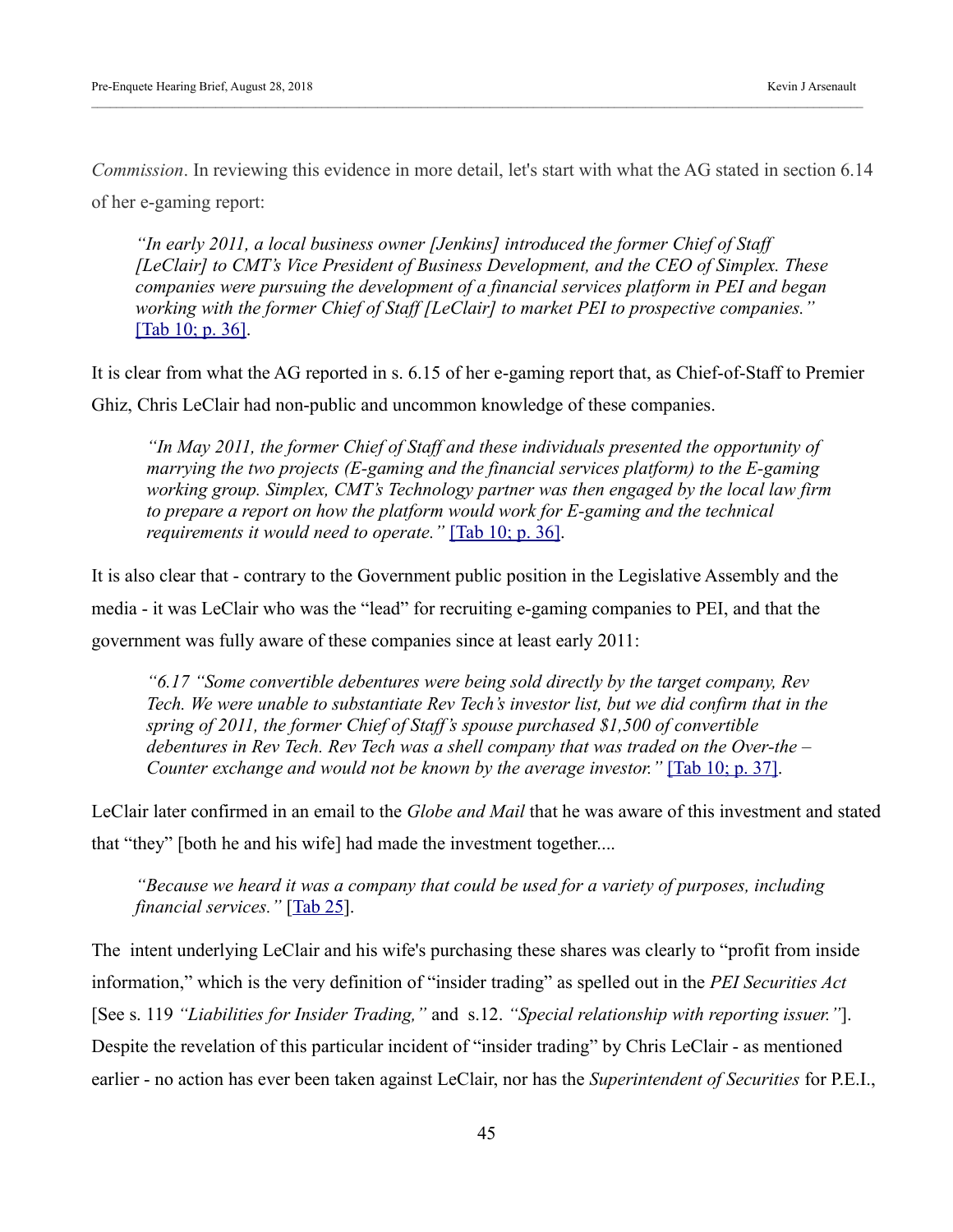the Auditor General, nor – to my knowledge – anyone else, ever requested that the shareholder list of Rev Tech be produced to determine who else may have invested money in this company, or to determine if there may have been other individuals who did so on the basis of inside information. Such an investigation should still be undertaken, especially given the fact that Robert Ghiz has destroyed Chris LeClair's government records which may have had additional information related to this matter.

LeClair's emails – and possibly other documents in his network drives and/or computer desktop – may have revealed other investors who also acted on inside information. They may have also have shed light on what other companies he and his family, or other close friends and colleagues, possibly also Robert Ghiz, were possibly involved in other "conflicts of interest" and/or incidents of "insider trading."

*"A week after the premier's gala, Rev Tech's lawyer, Colin James, received a fax from the chief of staff's wife, Christine DaPrat. She wanted to make a \$1,500 investment in Rev Tech. This document, which was obtained by The Globe, was sent to Mr. LeClair and Ms. DaPrat for comment."* [Tab 25].

In an e-mail response to the Globe, Chris LeClair admitted that he and his wife made the investment in Rev Tech *"....because we heard it was a company that could be used for a variety of purposes, including financial services,"* adding that. *"...it was a small sum of money that we invested into a debenture, perhaps mistakenly on our part, without a lot of due diligence. … However, in the event that any investment in any company ever posed a potential conflict of interest to me, we would have forfeited any potential benefit."* [\[Tab 25\].](https://kja321.files.wordpress.com/2018/08/tab-25-2015-02-27-globe-and-mail-egaming-article.pdf)

A "potential" conflict of interest? How does a person with insider information on a secret government project file involving a company not known to the public, who then uses that preferential knowledge to purchase shares in that obscure company, not recognize that a serious "conflict of interest" already exists? When asked by the Globe and Mail reporter if he had ever worked on a file before that intersected with his private life, LeClair said, *"There were no files that I can think of, but in a small place it is always a consideration."*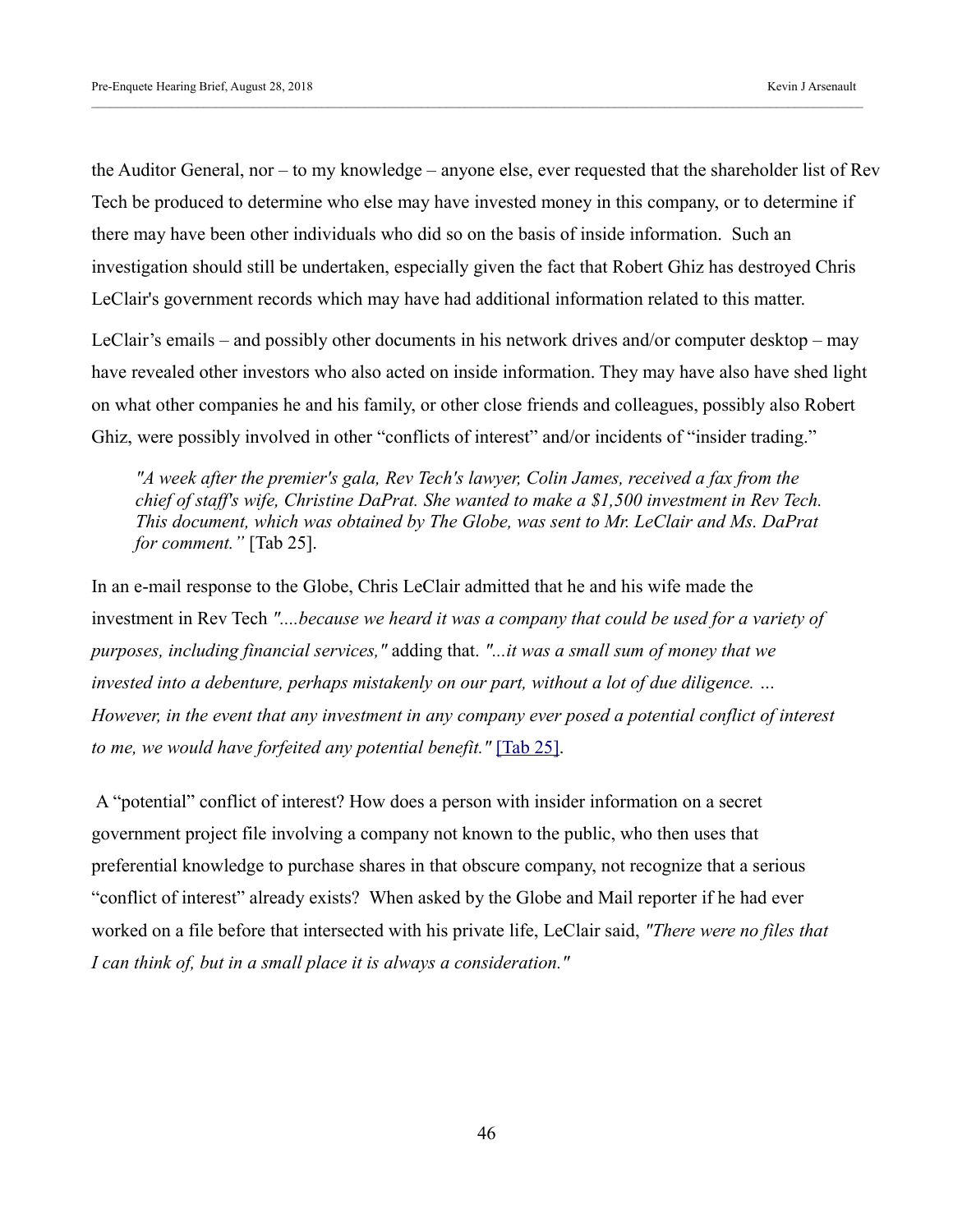#### **(b) Destruction of E-gaming records to "cover-up" the cover-up**

When Robert Ghiz ordered the destruction of the government records of Chris LeClair and Rory Beck, there was only a handful of people who even knew about the e-gaming initiative. A wellorchestrated effort had been employed to keep the project secret, so it is reasonable to believe that when Ghiz made those decisions he rationalized what he did as simply being part of the existing strategy to keep the project "secretive".

Despite a significant investment of time and effort in e-gaming by the former Minister of Finance – Wes Sheridan – who, according to the Auditor General, was the lead government person on the egaming file, attended 100 meetings and had over 140 contacts on the file. [Tab 10; p., 16]. Yet, Sheridan and Ghiz kept the entire e-gaming strategy a government secret, never once mentioning it in the Legislative Assembly, despite it being at the centre of the P.E.I. government's gaming strategy since October, 2008.

In fact, the former Minister of Finance repeatedly spoke about the PEI government's new "gaming strategy" introduced in the fall of 2008 – the very same time as e-gaming project began – without ever mentioning e-gaming.

*For the first time in history, in the fall of 2008, this administration brought forward a responsible gaming strategy for Prince Edward Island. Never before - 11 straight years of willy-nilly, doing whatever they wanted with regards to gaming on Prince Edward Island. In 2008 we brought forward a number of things that we were going to do for Islanders and gaming.* [\[Tab 26; p.. 1296\].](https://kja321.files.wordpress.com/2018/08/tab-26-gaming-quote-from-wes-sheridan-08-05-09-hansard.pdf)

And many deliberate well-calculated decisions were taken to ensure that all e-gaming activities were completely secretive – Wes Sheridan was the only person from government on the 5-member E-gaming Working Group – which began meeting regularly in February 2010.

Mr. Sheridan was also the Chair of the PEI Lotteries Commission at the time, and although he arranged to have some e-gaming monies flow through the Lotteries Commission, there was,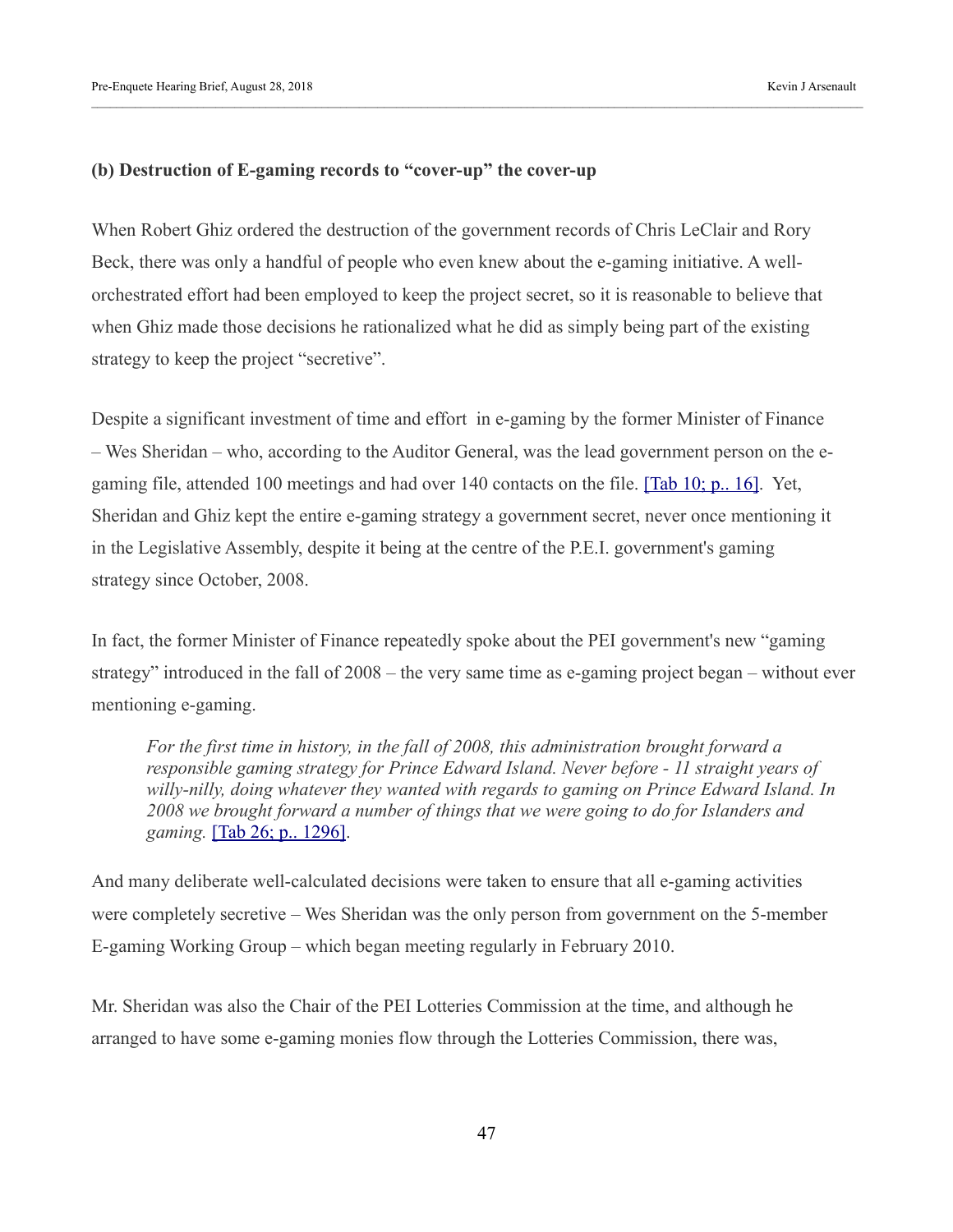according to the Auditor General, no mention of e-gaming in the PEI Lotteries Commission minutes.  $\boxed{\text{Tab }10; \text{p. }14}$ .

And the Ghiz government amended the Lotteries Act (effective May 10, 2010) to remove the Provincial Treasurer as the person responsible for payments and advances to the Lotteries Commission, replacing him with Mr. Sheridan – then Minister of Finance – who assumed the power and responsibility of making payments and advances to the Commission. [\[Tab 27\].](https://kja321.files.wordpress.com/2018/08/tab-27-comparison-of-two-versions-of-lotteries-act.jpg)

And, as is noted in more detail later in this brief, the \$950,000 loan to the Mi'kmaq Confederacy of P.E.I. that was written-off as a complete loss had been reduced from \$1.2 million so as not to have to to seek Cabinet approval to avoid generating a public document that would expose the e-gaming initiative to the media and general public, and further, had been secured only with a letter from Mr. Sheridan, which was in direct contravention of both Treasury Board policy and the *Financial Administration Act.* 

At every possible turn, deliberate and premeditated decisions and actions were taken to keep the egaming file completely secretive – even from members of the official opposition, who have a legislative duty to hold the government to account in its dealings.

Given the secretive agenda that prevailed throughout the time period in question – leading up to the dates when both Chris LeClair's and Rory Beck's documents were ordered "destroyed" - it seems clear that the simple realization by Ghiz that a FOIPP request for "gaming" records (perhaps not even intentionally looking for "e-gaming" records) could potentially compromise the entire strategy to keep the e-gaming project a secret. Contemplating this possibility could possibly have led to a decision that the only protection against something like that happening would be to destroy those records.

It was becoming clear by October 19, 2011 that the e-gaming project was doomed to fail. Plan "A" to enlist support from other provinces was abandoned just weeks later, and a Plan "B" attempt to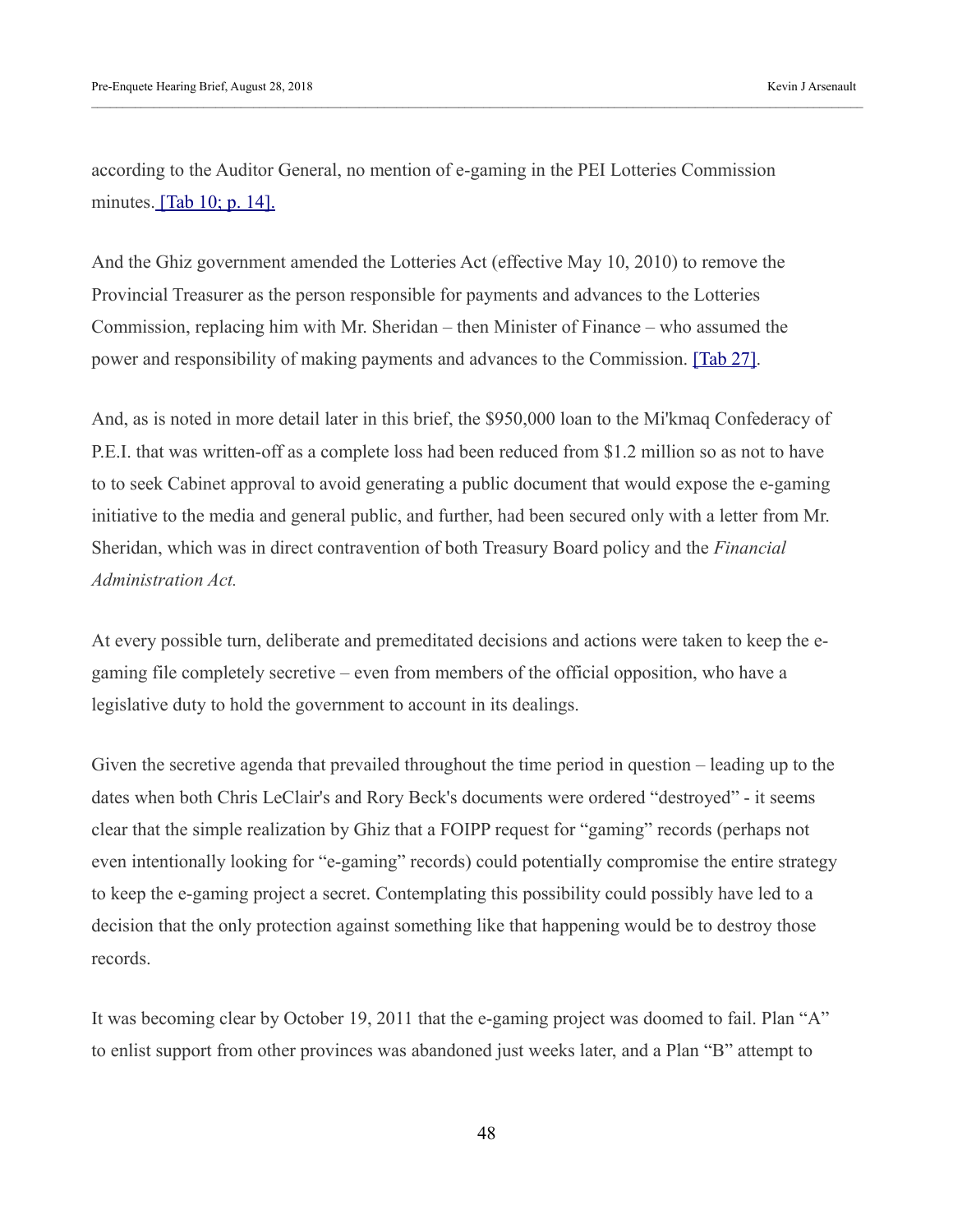have the Mi'kmaq Confederacy house the e-gaming project was abandoned shortly thereafter in February, 2012.

The fact that Chris LeClair allegedly attempted to undermine the same work he did on e-gaming while Chief-of-Staff immediately after leaving government (when, with no "cooling off" period whatsoever, he began working for McInnis Cooper as a consultant on the same file) may have contributed additional motive for eliminating his e-gaming records, as is conjectured by the Plaintiffs in the CMT civil litigation currently underway in the P.E.I. Supreme Court of P.E.I. as discussed in the following subsection.

#### **(c) Inferred motives for document destruction by Robert Ghiz in CMT litigation**

Capital Markets Technologies Inc. (CMT) is presently engaged in a civil litigation action seeking damages it alleges resulted from a breach of the terms of an MOU it had with the PEI government. The merits of CMT's allegations have yet to be tested in court, although the judge recently ruled in favour of a Motion filed by CMT to add additional names to the case, largely based on revelations from the P.E.I. Auditor General's report on e-gaming. There are now 16 named defendants in the action, including both Chris LeClair and Robert Ghiz.

The Plaintiff's Responding Motion contains information based on documents submitted as evidence relating to the destruction of e-gaming records which is of interest and relevance to the two "Informations" I have laid against Robert Ghiz; in particular, how the allegations and inferences drawn by the Plaintiffs suggest a motive for the destruction or "spoliation" of e-gaming records.

If the allegations outlined in this motion are eventually proven in court, it will be easy to see how mischievous intent may have fuelled Ghiz's decisions to order the destruction of e-gaming records.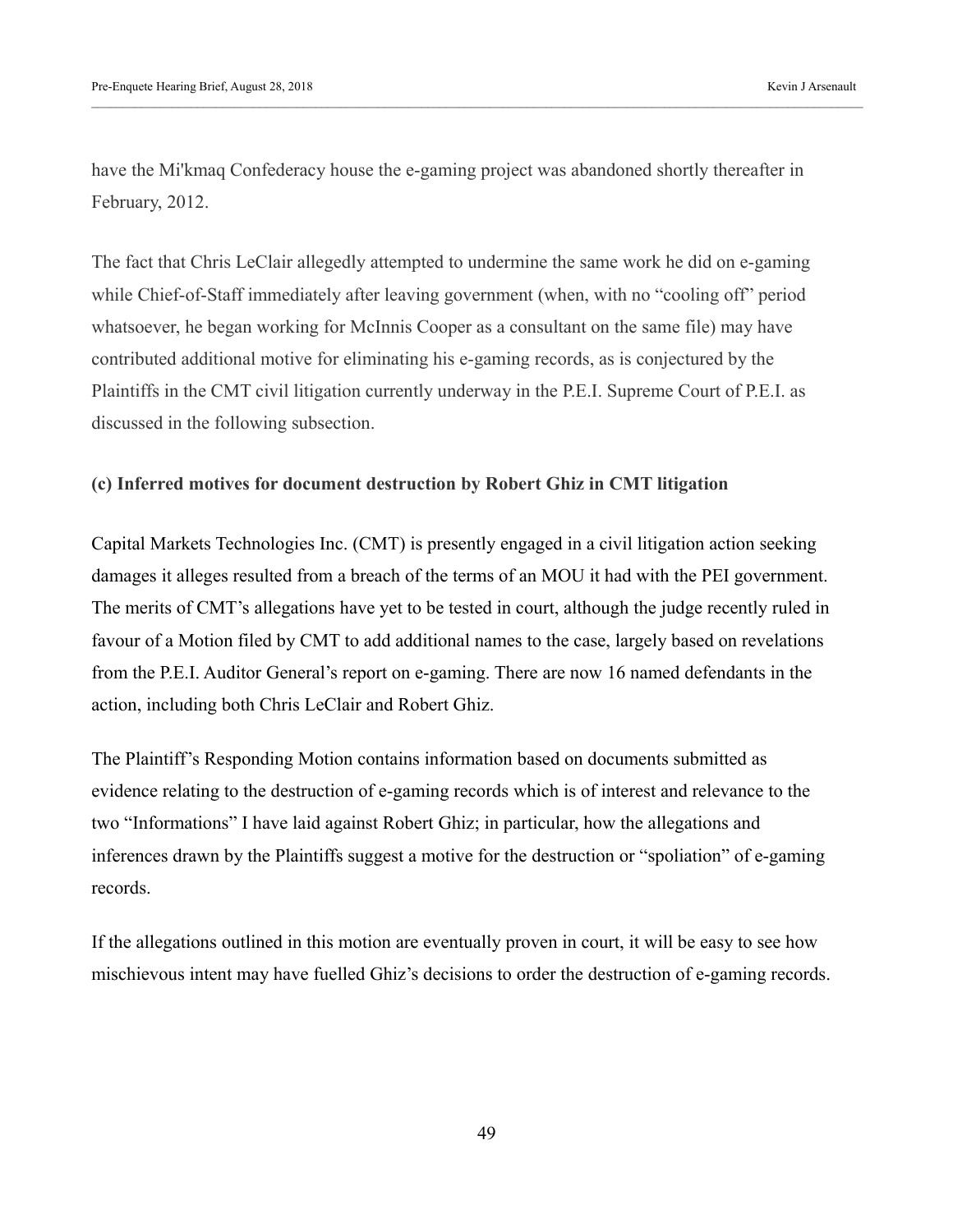I have taken a verbatim section of the Plaintiff's Responding Motion below [\(Tab 28: s. 85-89\).](https://kja321.files.wordpress.com/2018/08/tab-28-cmt-security-motion-responding-factum.pdf)

#### *85. DESTRUCTION OF EVIDENCE*

*86. Spoliation or destruction of evidence is an act of commission conducted for a purpose. The rebuttable presumption of fact is that destroyed evidence would not assist the spoliator and therefore the evidence was destroyed.*

*87. In this case the onus of reversing the presumption is on Ghiz and Stewart. All that the plaintiffs can do at this time, since the evidence has been destroyed, is attempt to make logical and reasonable inferences.*

#### *88. October 19, 2011 Ghiz Spoliation of LeClair Emails*

*Inference: Ghiz ordered destruction of the LeClair's emails to hide from public view the fact that LeClair after his forced resignation set out to destroy the Financial Services Platform and promote an alternative business service platform designed to enrich Ghiz, Sheridan and LeClair personally.*

*Inference: Ghiz and LeClair never stopped their activities to destroy the Financial Services Platform and promote an alternative business service platform through the service of LeClair as an outside consultant employed by Policy Intel with favoured PEI Government contracts.*

*Inference: LeClair became that principal contact with Newcourt/Newco and Laslop, the proposed replacement for the Simplex Financial Services Platform, and attempted to hide from public view the names of Newcourt/Newco and Laslop by misusing of section 15.(1) of the Freedom of Information and Protection of Privacy Act.*

*Inference: Ghiz and LeClair, knew or should have known from the very beginning, that Sheridan was prepared to issue false statements and Sheridan in order to "win" would attempt to destroy other persons reputations with a series of false statements.*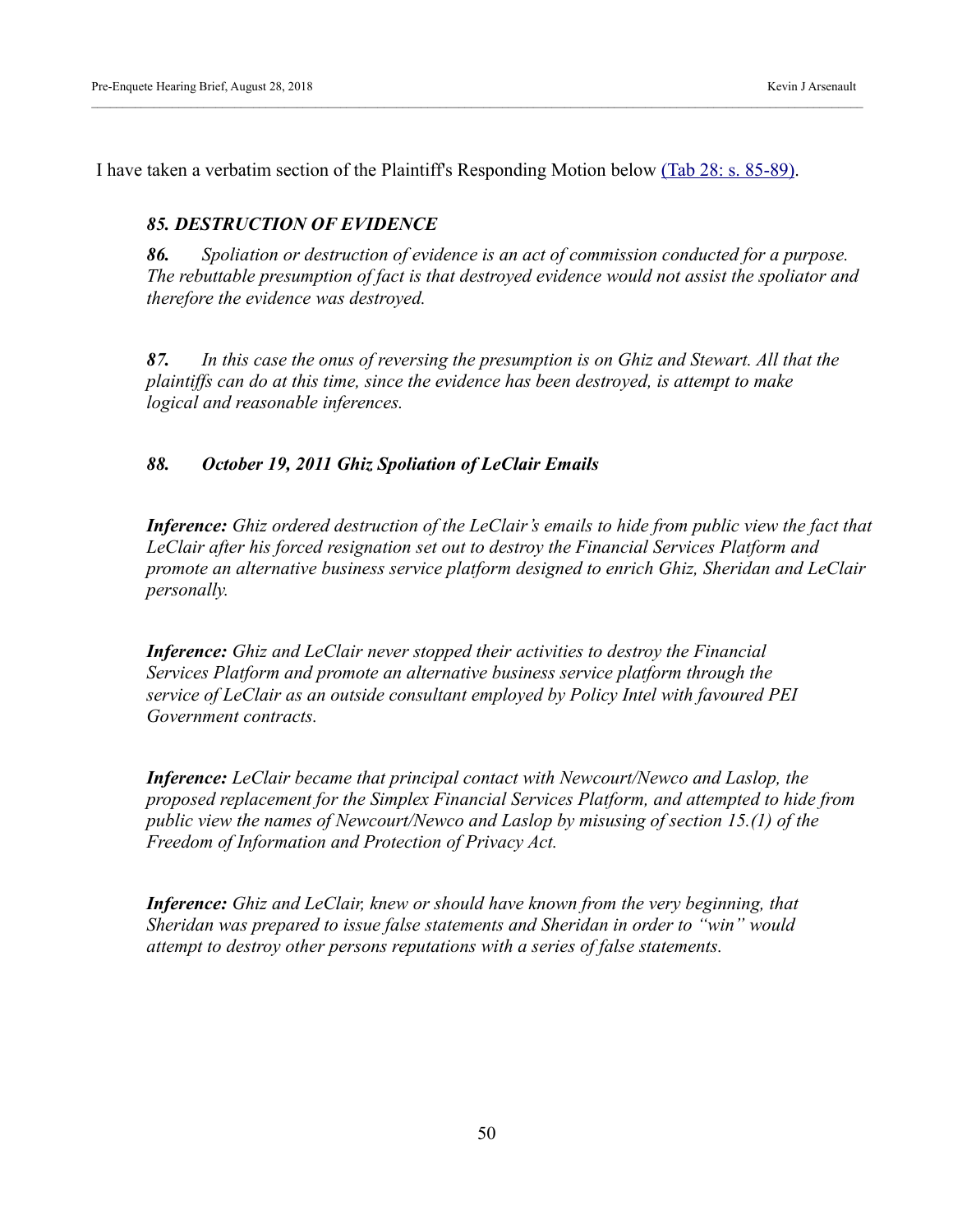#### *89. September 04, 2012 Ghiz Spoliation of Beck Emails*

*Inference: Ghiz ordered destruction of the Beck's emails to hide from public view the fact that Beck was involved in the E-gaming initiative (Sheridan initiative) from the very beginning as Clerk of the Executive Council and Secretary to the Cabinet.*

*Inference: Ghiz ordered destruction of the Beck's emails to hide from public view the fact that Beck favoured the Financial Services Platform and that Beck was involved in the Loyalty Card Program (MacEachern initiative) from the very beginning as Clerk of the Executive Council and Secretary to the Cabinet.*

*Inference: Ghiz ordered destruction of the Beck's emails to hide from public view the direct involvement of Sheridan, Roach and Paynter in the breach of the MOU when these individuals dealt directly with Newcourt/Newco and Laslop.*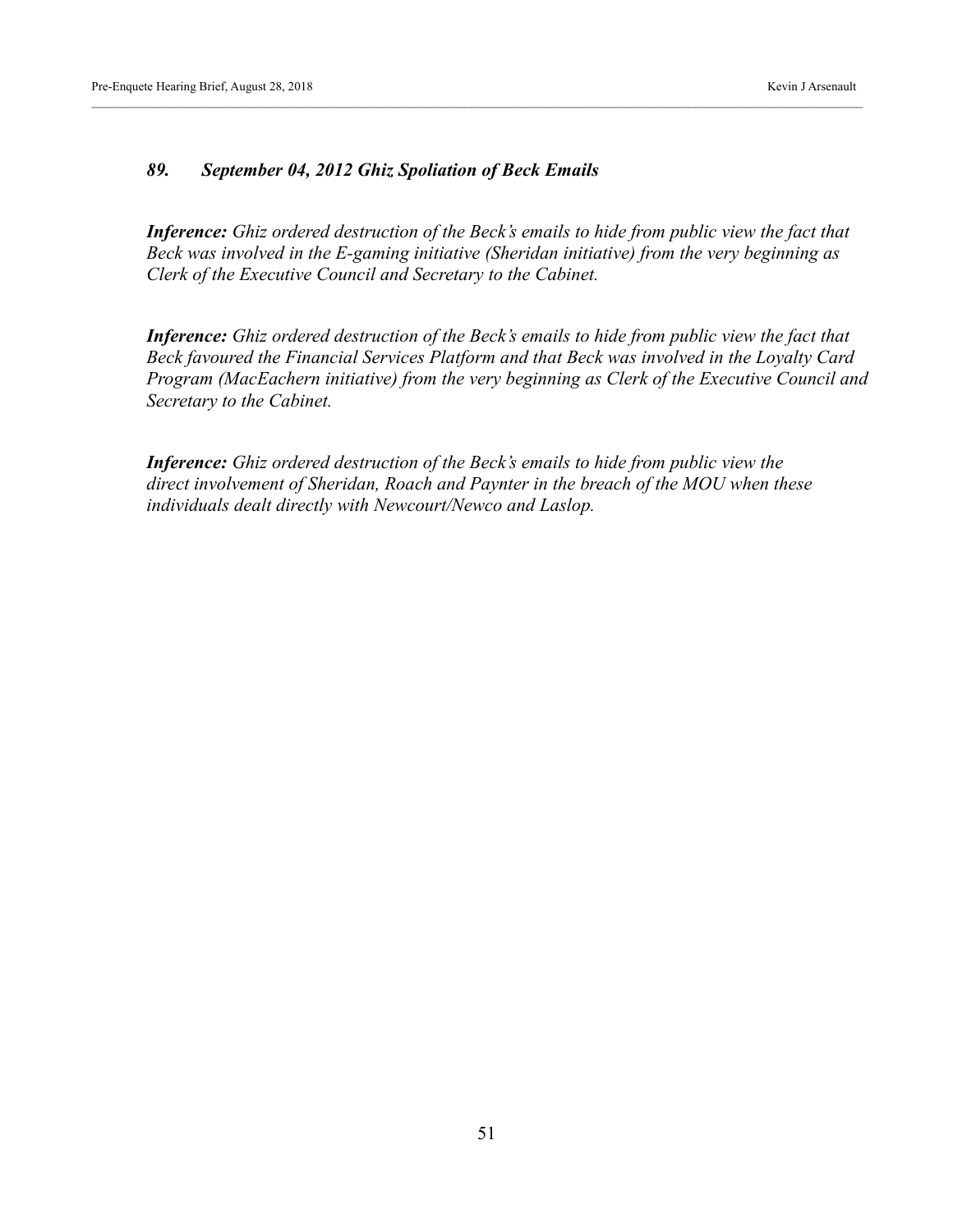# **Part VII**

# **Concluding Comments and Observations**

In the previous sections of this brief, I have noted that according to the Auditor General who formally requested the production of e-gaming records from the provincial government [and again, to avoid any confusion the phrase "e-gaming records" throughout this brief was meant to include records pertaining to the *Loyalty Card Program* and the *Financial Transactions Platform* project] and discovered that no e-gaming records of any type were produced for three key individuals: Chris LeClair; Rory Beck; and Melissa MacEachern:

 *"We concluded that government records existed at one time in these e-mail accounts because we received relevant government records from other public bodies and sources external to government that should have been retained in accordance with legislation and policy."* [\[Tab 10; p. 42\].](https://kja321.files.wordpress.com/2018/08/tab-10-auditor-general-report-on-egaming.pdf)

The Auditor General several times elaborated on the broad, "scorched earth" nature of the destruction of the e-gaming records belonging to these three individuals at Public Accounts:

**Public Accounts Committee Chair:** *Right. I guess I just fail to understand why someone is not being taken to task because all correspondence from these individuals was essentially expunged, it disappeared, whether it was deleted as an email or it was taken out to a shredding machine, that none of these records were available to be given to the Auditor General who is directed by the Premier of Prince Edward Island to do a thorough audit of this file.*

**Jane MacAdam:** *Yeah, it was concerning for sure, and that's why it's in the report. We did not get any records for these individuals from the relevant public body. Like I said before, we got the other end of some emails that were given to us from other sources, from other public bodies or sources outside government. [Public Accounts, Feb. 15, 2017, p. 137].*

This strongly suggests that there are also grounds to lay a charge of "Mischief to Data" against Neil Stewart, Deputy Minister of *Innovation and Advanced Learning* at the time (now Deputy Minister of Finance) who, as the Auditor General told members of the *Public Accounts Committee*, is the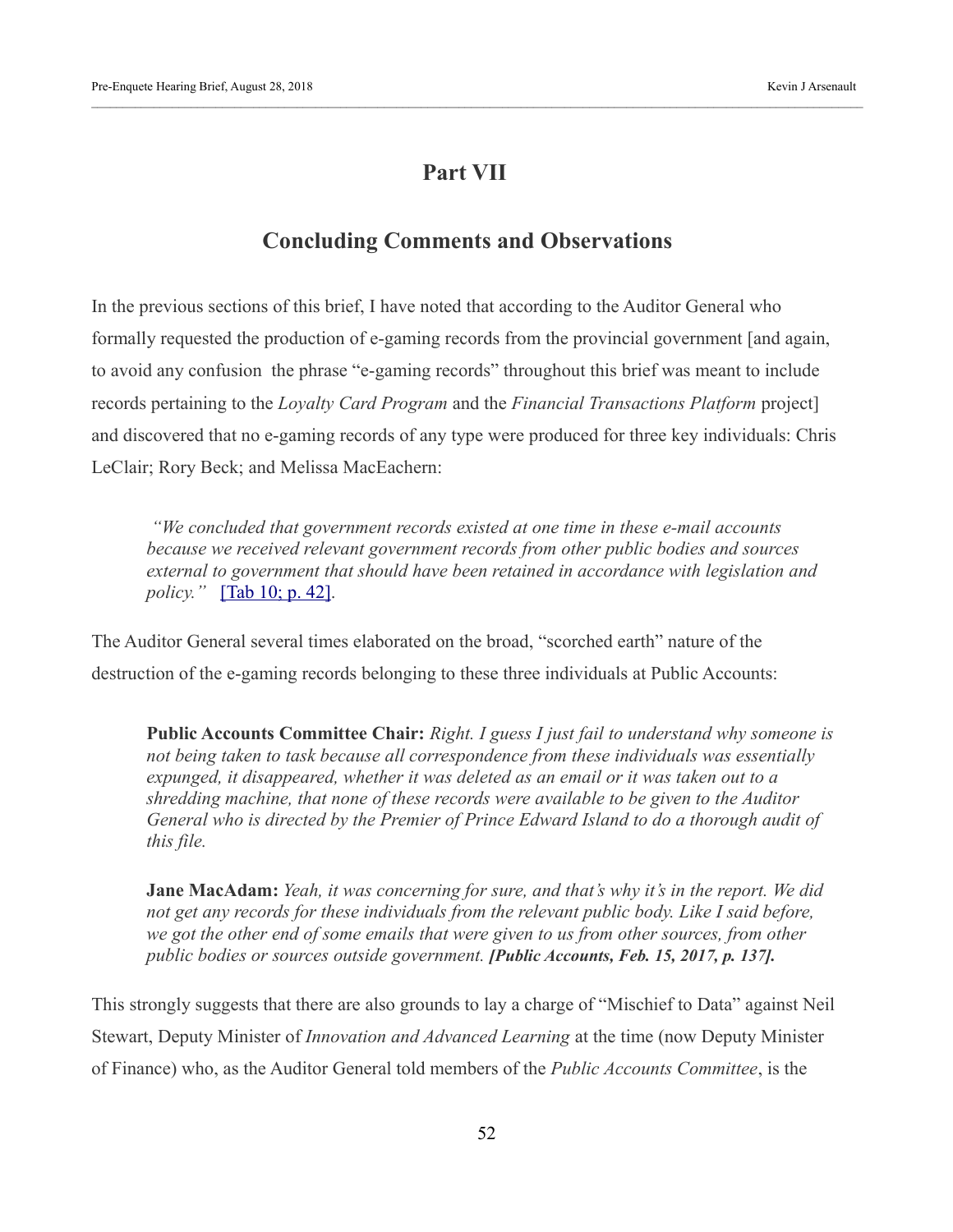person who ordered the destruction of Melissa MacEachern's e-gaming records – or at least the electronic e-gaming records in her GroupWise email account and network drives.

I have also provided information in this brief concerning the destruction of government records on Chris LeClair's desktop computer as Robert Ghiz noted on the ITSS *Employee Removal Form* he completed and sent to ITSS with instructions to have LeClair's Network Files, emails and email account deleted. I have asked the COO of ITSS (Ms. Tracy Wood) if she could provide me with information regarding whether the form to be completed by the person authorizing the wiping of a computer hard drive was completed for Chris LeClair's computer, and if so, by whom; however, she declined to provide that information and suggested I file a FOIPP request for those records, which I have done. Unfortunately, I have not yet received the records from that request.

I have also submitted several other targeted FOIPP requests to ITSS, to the Premier's office, and to Executive Council for additional documentation regarding the missing records of Rory Beck and Chris LeClair, which I have also not yet received.

As well, on August 14, 2018, I filed a formal request with the Commissioner to Access to Information, Karen Rose, asking that she conduct her own investigation into the matter of record destruction by Robert Ghiz [\[Tab 29\].](https://kja321.files.wordpress.com/2018/08/tab-29-august-14-2018-letter-to-karen-rose-commissioner.pdf)

As previously mentioned, given the fact that Robert Ghiz informed ITSS that Chris LeClair's computer had been "wiped"; and given the fact that the PEI *Information Security Policy* stipulates that alterations to computer hard drives are to be undertaken by IT staff only; and given the fact that no e-gaming records were copied and kept from Chris LeClair's computer – the only logical inference - other than Chris LeClair kept no files whatsoever on his desktop computer – is that government records on his desktop computer were destroyed without legal authorization, constituting another incident of someone causing "mischief to data," as well as a separate criminal charge of "unauthorized use of a computer," contrary to s. 342.1 of the Criminal Code of Canada.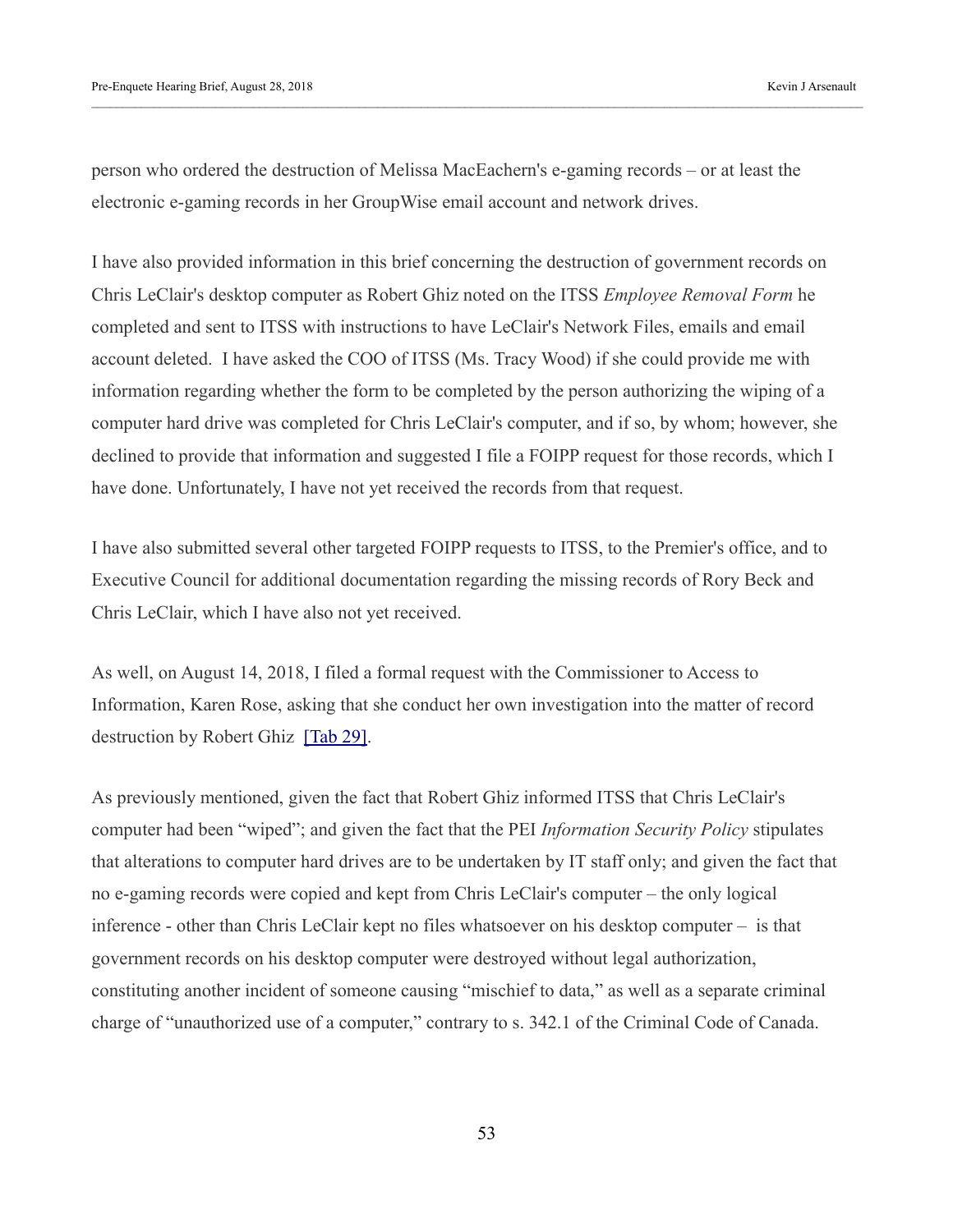I have no direct or circumstantial evidence currently as to who wiped Chris LeClair's computer – or whether Rory Beck's computer was also wiped without records first being copied and retained. The FOIPP requests which I've submitted may provide additional information which could potentially lead to more criminal charges. In a telephone conversation with Tracy Wood, COO for ITSS, and John Brennan [I.T. Infrastructure Operations Manager] (they were on a speaker phone) - it was confirmed by them that all activity on all computers in the possession of the provincial government is logged with ITSS, so it should be possible to discover who altered and/or destroyed records on both Chris LeClair's and Rory Beck's Desktop computers by accessing those records in a FOIPP request.

Similarly, although the Auditor General reported that she received no e-gaming records of any type for Chris LeClair, Rory Beck and Melissa MacEachern – including no hard copy records - she did not report anything about the destruction of hard copy records; or, for that matter, make the claim that anyone destroyed hard copy e-gaming records. The following exchange at the January 18, 2017 Public Accounts Committee confirms this statement [\[Tab 5; p. 71\]:](https://kja321.files.wordpress.com/2018/08/tab-5-january-18-2017-public-accounts-transcript.pdf)

**Mr. Myers:** *But in the case where Rory Beck died, who went in his office and shredded his documents?* 

**Jane MacAdam:** *I don't know that there were records destroyed connected with – I don't have evidence that there were hard copy documents destroyed for Rory Beck.*

It is not reasonable to believe that there were no hard copy e-gaming records with Beck, LeClair and MacEachern given the fact that they were key players in a major file that stretched over many years; however, no one has yet disclosed how it came to be that no hard copy e-gaming records exist for these three individuals. Since we know that any hard copy e-gaming records that may have existed with Rory Beck and Chris LeClair were destroyed - but should have been retained – discovering who destroyed these records would likely lead to additional criminal charges being laid against the individual or individuals responsible.

Finally, although much of what I have included in this brief regarding the PEI *Record Information Management (RIM)* laws, policies and procedures is equally relevant to both "Informations" I have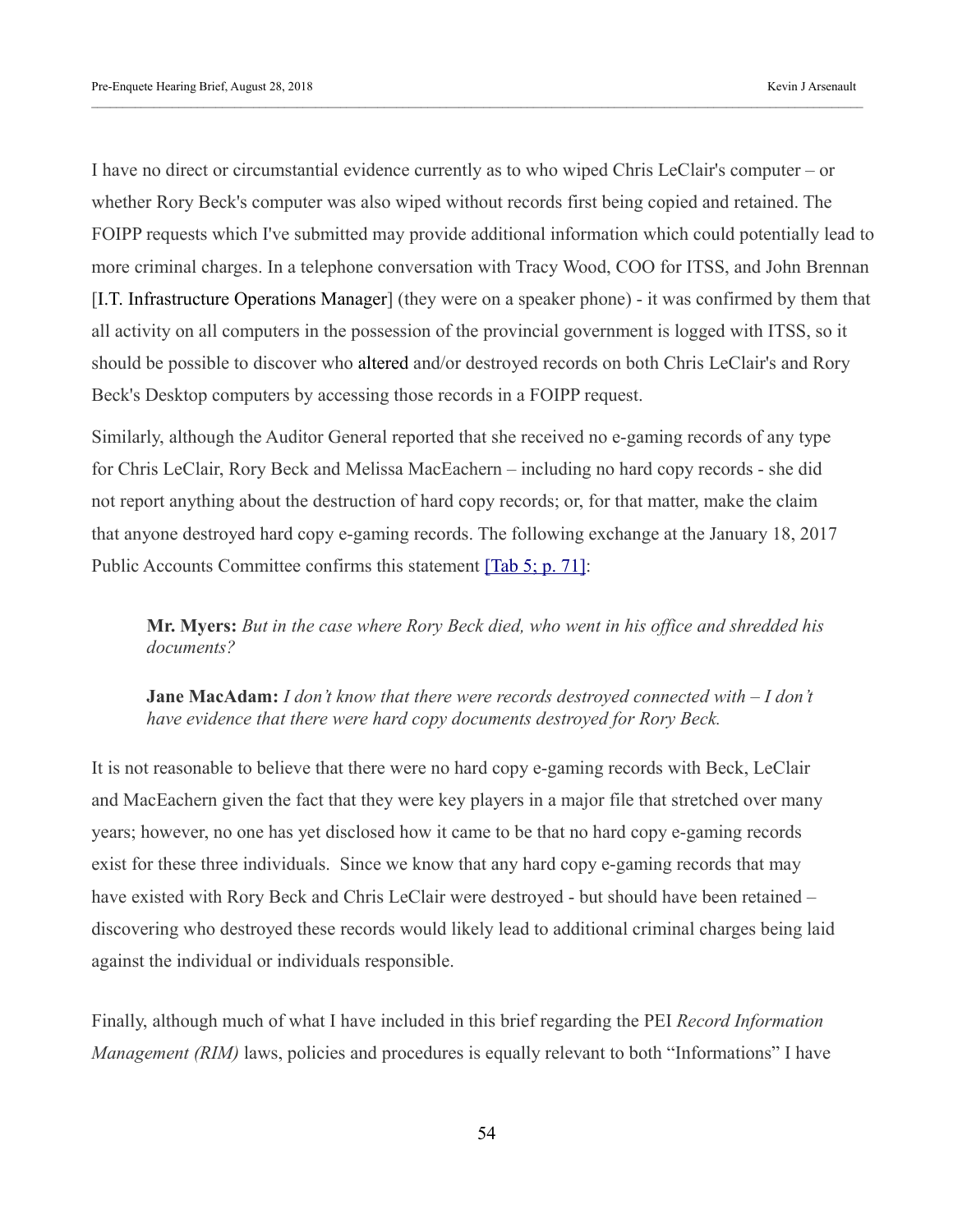laid with the provincial court, there are a few significant differences which may result in different determinations in this hearing to which I would like to draw your attention.

#### **(a) Information re: destruction of Chris LeClair's documents**

I believe the facts presented in this pre-enquete brief prove the allegation that Robert Ghiz committed "mischief" to data when he ordered the destruction of all Chris LeClair's e-gaming records, both those in his GroupWise email account, and those in his network drives on the Local Area Network (LAN).

It is also probable that Robert Ghiz ordered the destruction of Chris LeClair's hard-copy e-gaming records, given the Auditor General's claim that she received no e-gaming records of any kind, in any format, including hard copy records; however, given that I have no direct or circumstantial evidence directly tying Robert Ghiz to the destruction of hard copy e-gaming records, I am not alleging that he destroyed these records in the "Information" laid related to Chris LeClair's government records, but only that he failed in his legal duty as "head" of his department to ensure their protection.

I have included a discussion of the destruction of hard copy e-gaming documents in my presentation this morning to highlight the fact that there was clearly a "scorched earth" strategy employed to destroy Chris LeClair's e-gaming documents.

It is also clear that Robert Ghiz was at least "aware" that Chris LeClair's desktop computer was "wiped"; and as I have previously explained, there is an established procedure in place at ITSS requiring the person authorizing the wiping of computer hard drives to first sign a declaration that all records legally required to be retained were copied. Questions surrounding this incident remain unanswered; but despite not being able to answer these key question, the wiping of Chris LeClair's computer remains a serious matter.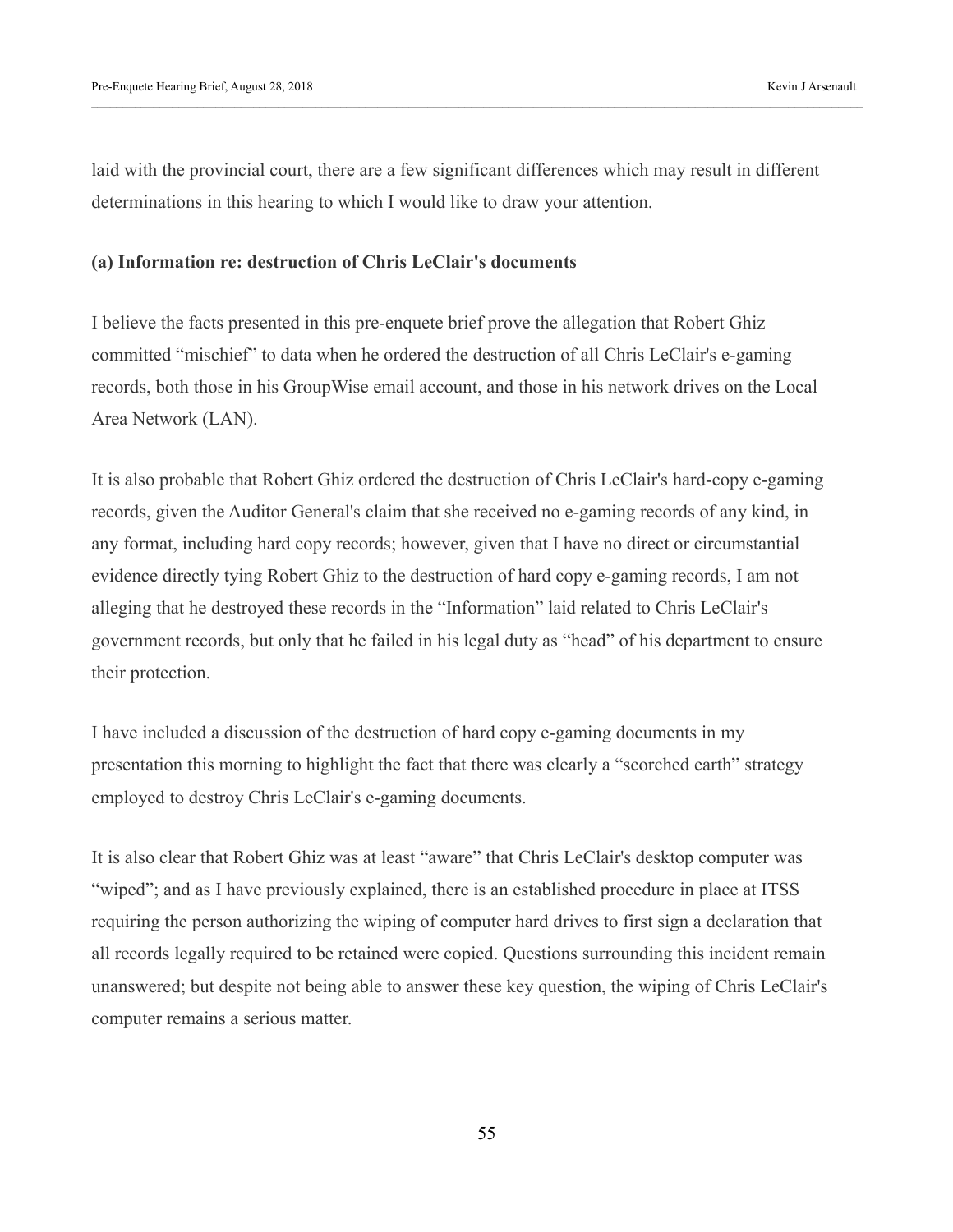Logically, there are legal problems regardless of what happened: (1) if someone signed the declaration affirming that records that were legally required to be retained were copied before the desktop computer was wiped, those copied records must have subsequently been destroyed, since the Auditor General was told there were no records from Chris LeClair; (2) if someone signed the declaration affirming that records legally required to be retained were copied but did not, in fact, copy the records, the signed and witnessed declaration was fraudulent; (3) if the declaration was not signed and witnessed [something presumably required before an ITSS technician would "wipe" a computer] and the computer was wiped nonetheless, then government's own policy was breached either by an ITSS technician, or, if the computer was wiped by a non-ITSS staff person, some other individual not authorized to wipe computers as per government policy. Again, given that Robert Ghiz informed ITSS staff that the desktop was wiped, Robert Ghiz obviously has additional information regarding this important event.

To sum up: for the purposes of this Pre-Enquete, and the particular charge I have laid in the "Information" involving the destruction of Chris LeClair's e-gaming documents by Robert Ghiz, I am only formally alleging that Robert Ghiz *committed mischief in relation to data by wilfully without legal justification or excuse and without colour of right, destroying data to wit, emails, email attachments, and [the] email account of his Chief-of-Staff, Chris LeClair, contrary to s. 430(5)(a) of the Criminal Code of Canada.* 

#### (b) **Information re: destruction of Rory Beck's documents**

The significant difference between the two "Informations" I have laid against Robert Ghiz is that in Chris LeClair's case, Mr. Ghiz completed the form instructing ITSS to delete all the electronic records in both his network drives and GroupWise email account.

With Rory Beck, initially a "proxy" was established (Karen Stanley) and it was only some months after his death that an ITSS form instructing ITSS to delete all the electronic records in both the network drives and GroupWise email account was completed. The person who signed that form was Karen Stanley; however, as I have argued, it is not reasonable to assume that she would have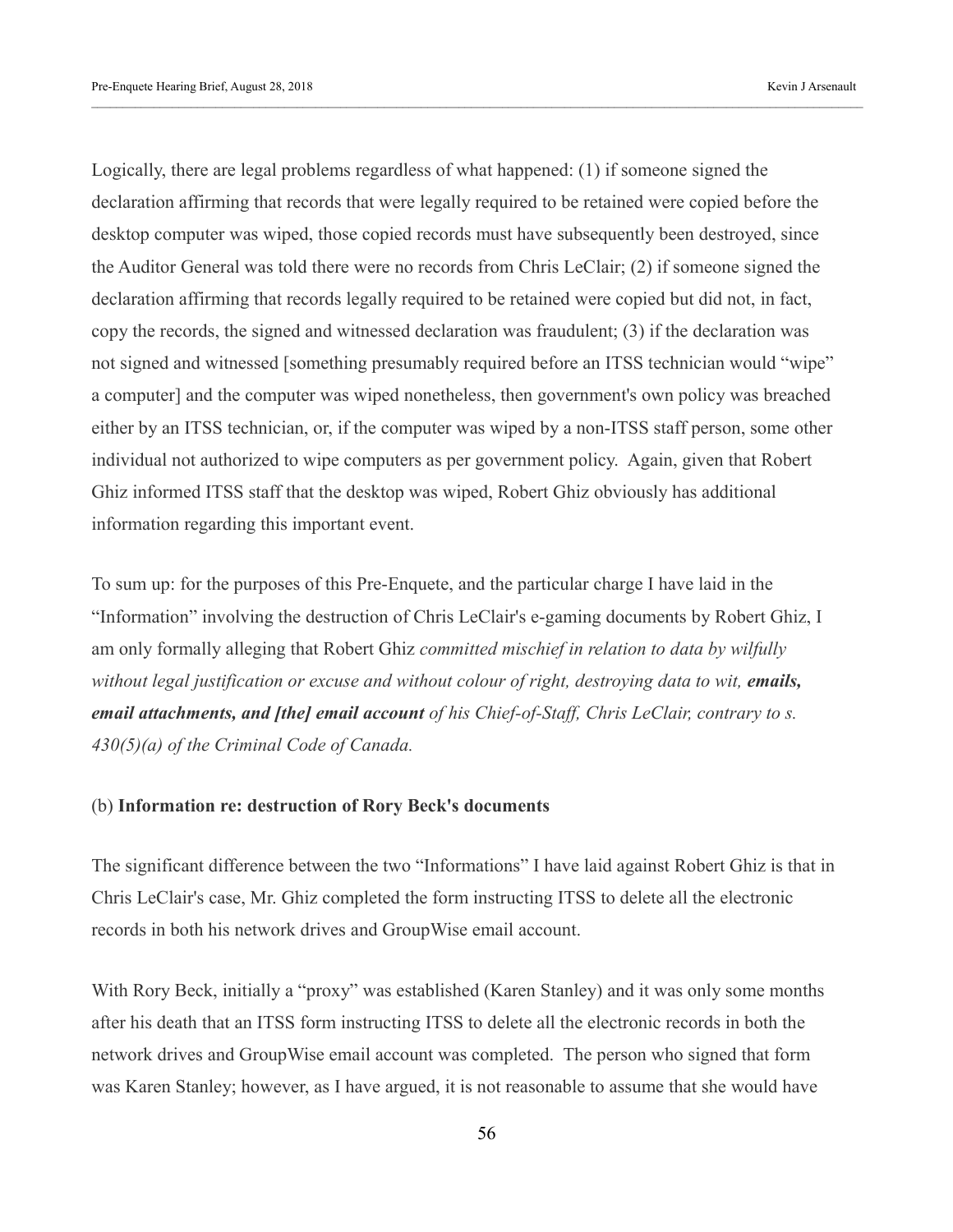made the decision to destroy all Rory Beck's electronic files without first receiving a directive and/or authorization from her superior, Robert Ghiz, the "head" and president of Executive Council at the time.

If Karen Stanley acted on her own and did not either act in response to a directive from Robert Ghiz or seek authorization from Robert Ghiz to complete the form instructing ITSS to destroy Rory Beck's electronic files without first copying them to ensure their retention in compliance with government law and policy, then Karen Stanley committed the crime of causing "mischief to data". Given that either Robert Ghiz or Karen Stanley committed this crime, I believe it is likely that of the two possibilities the most likely to be the case is that Robert Ghiz authorized Ms. Stanley to instruct ITSS to destroy Rory Beck's electronic government records and process should therefore also be issued for this Information. If it is later determined that Robert Ghiz did not authorize the destruction of Rory Beck's government records, this particular charge can be withdrawn at that time.

#### **(c) Final Thoughts**

This brief has provided a considerable amount of information concerning the laws, policies and procedures pertaining to the management of records within the PEI government. I felt this was necessary, given the widely disseminated misinformation by government regarding these same matters, both within the legislative assembly as recorded in Hansard and through the media. It is both curious and perplexing that despite a dedicated interest in discovering who destroyed the egaming records of the three individuals identified by the Auditor General – when it was first reported to the *Public Accounts Committee* by the AG on January 18, 2017 neither the Guardian, Journal-Pioneer nor CBC reported that information. And the Guardian declined to print a Guest Opinion (two separate versions at two separate times actually), although the Eastern Graphic did print that article  $[Tab 30]$ .

As explained in previous sections of this brief, there was not only a false narrative presented by government which attempted to dismiss concerns about the deletion of government e-gaming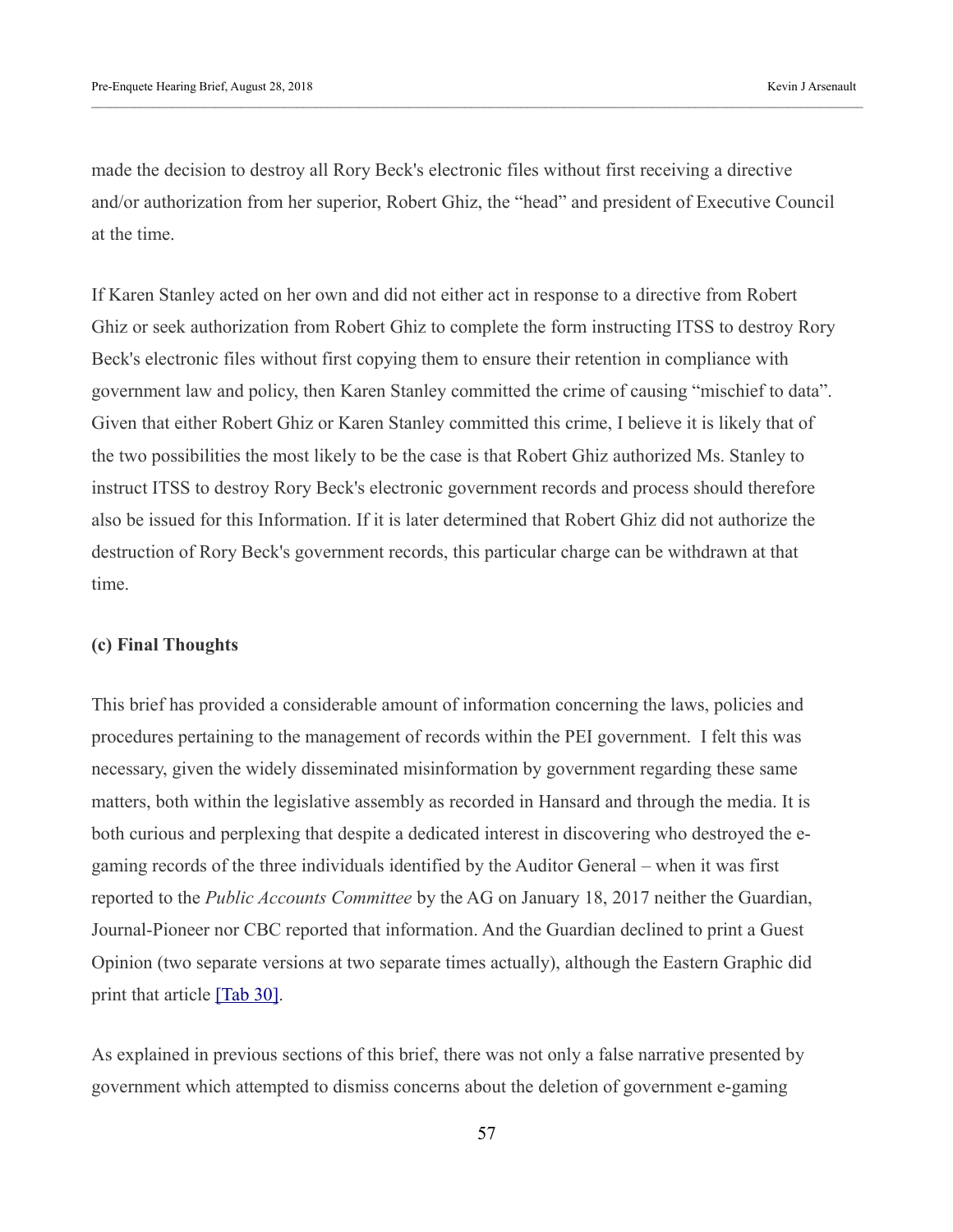records with erroneous claims that those records had been "automatically" disposed of in accordance with normal procedures which applied equally to all employees leaving government; there was also a deliberate effort to suggest that the basis for many of the concerns raised by the Auditor General resulted from inadequate policy and procedures, which government has since committed itself to correcting. This too was – as this brief hopefully shows – misleading: the RIM laws, policies and procedures in place at the time of the incidents at issue in this matter were comprehensive, effective, clear and unambiguous.

The respective duties, obligations and authorizations regarding the management of government records, including clarification regarding who had the responsibility and/or authority to take particular actions related to record management, including the destruction of government records, were clearly articulated in numerous ways, and left no confusion, or possibility that orders to indiscriminately destroy all the government records of senior government personnel - in all formats, on all devices, and in all storage locations, could happen accidentally.

The recent precedent established in Ontario with the conviction of former Chief-of-Staff to former premier Dalton McGuinty – i.e., David Livingston - for "attempting to create mischief to data" is instructive for these "Informations." The sentencing decision by Judge Lipson [\[Tab 31\]](https://kja321.files.wordpress.com/2018/08/tab-31-livingston-sentence.pdf) has been included as a tabbed document with this brief. There are, however, several notable differences which I believe make the actions of Robert Ghiz to order the destruction of government records a much more serious matter:

(1) As Chief-of-Staff, the court did not find that David Livingston held a "public office" or a "position of public trust". His position was not under the control of Cabinet, nor was there any legislation creating the position of "chief-of-staff". Nor was he ever required to take an "oath of office."

As Premier of P.E.I., Robert Ghiz clearly held "public office" and a "position of public trust" indeed, the most senior and important position in government. As well, Robert Ghiz swore an oath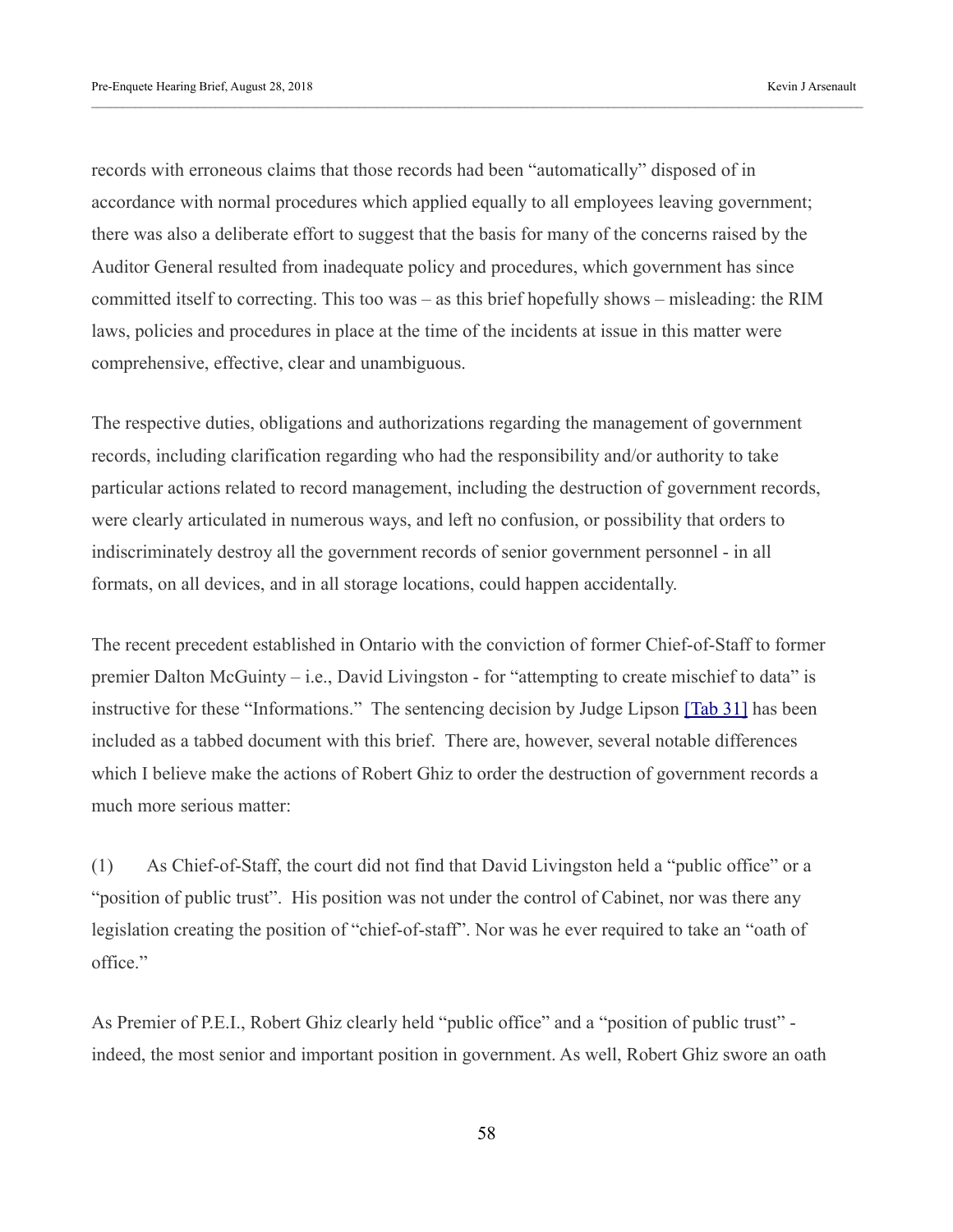to uphold the law on October 10, 2011, a little more than a week later, he signed the order to destroy Chris LeClair's documents which were required by law to be retained.

(2) In the Livingston case in Ontario, the judge referred to the indiscriminate destruction of government records as a "scorched earth" approach. [Decision, para. 176, p. 61]. However, there was no evidence that the destruction of government records extended beyond the wiping of computer hard drives.

It would be more appropriate to refer to the destruction of government records by Robert Ghiz as a "scorched universe" approach given the fact that the evidence clearly demonstrates (especially with Chris LeClair) that he employed a strategy to destroy all e-gaming records with the indiscriminate destruction of records existing in all formats – both electronic and hard copy – in all locations and in all devices, e.g., network drives, desktop computer, GroupWise email account, blackberry device, etc.,

(3) In the Livingston case, the file was properly managed within government with no evidence of other significant improprieties, conflicts of interest, breaches of government policy, noncompliance with provincial laws, etc. The crime was an attempt to destroy a record of the decisions and actions of government on the gas plant file that Livingston didn't want anyone else to see.

In PEI, according to the Auditor General, there were *"numerous examples of non-compliance with legislation, policy and controls...[which] demonstrated a lack of regard for transparency and accountability."* [\[Tab 10; p. 1\].](https://kja321.files.wordpress.com/2018/08/tab-10-auditor-general-report-on-egaming.pdf) Laws were broken on numerous occasions, including the *Financial Administration Act.* Deliberate efforts were made to avoid the creation of public documents, including reducing the amount of a grant application by 1/4 million dollars to bring it below the \$1 million loan approval ceiling of the Island Investment Development Inc.'s (IIDI) Board of Directors to avoid the need to obtain Cabinet approval (which would have made information about the grant and the secretive e-gaming initiative public) despite the fact that the scope of the work in the application remained the same  $[Tab 10; p. 20]$ ; and there were many other incidents, including a number of apparent "conflicts of interest".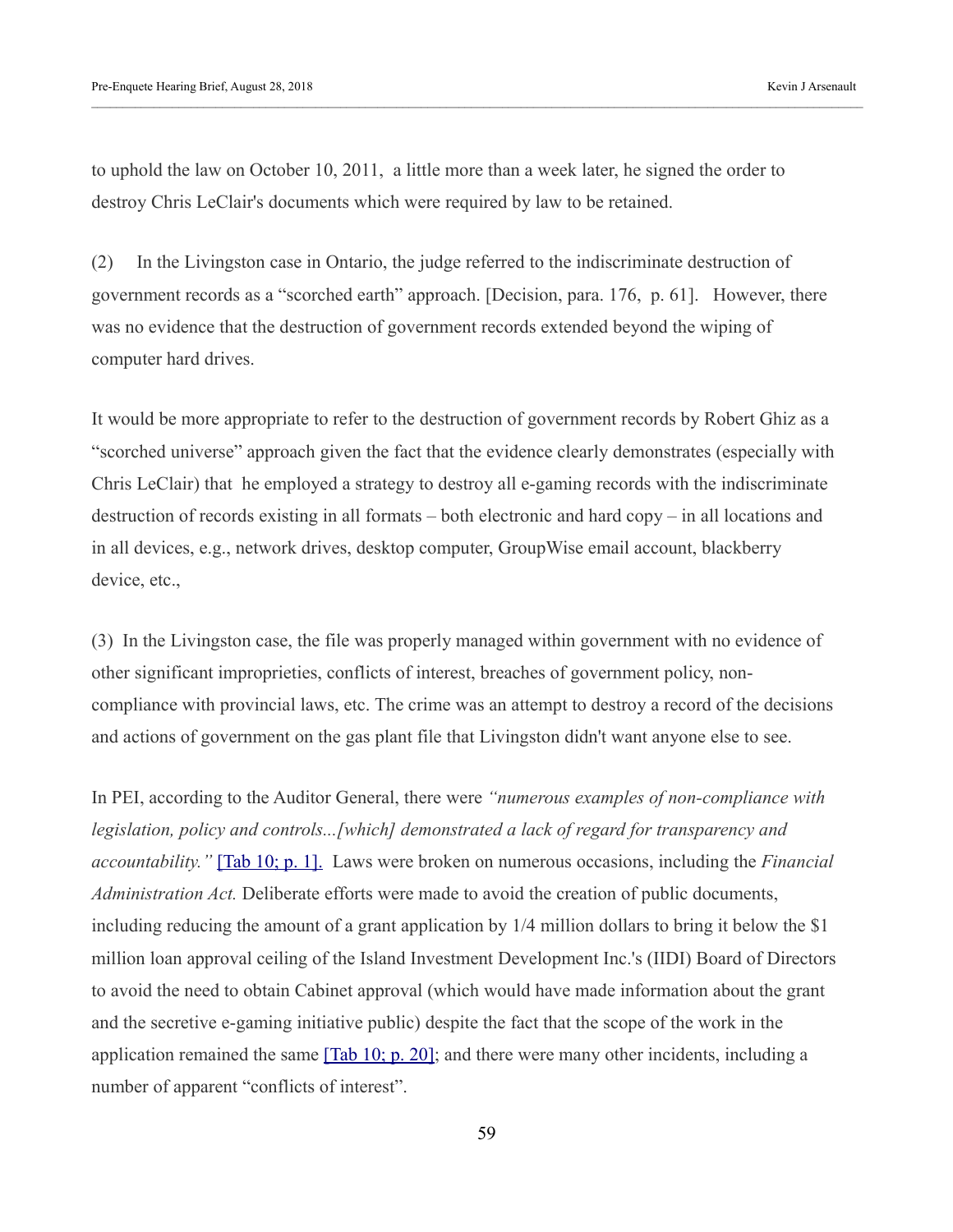In fact, the Auditor General was refused access to countless e-gaming project files and documents because those project files had not even been kept within government, but rather at McInnis Cooper's law firm; and McInnis Cooper lawyers claimed they were protected by solicitor/client privilege although,- as the Auditor General affirmed - the records requested were project management files which were not protected by solicitor/client privilege [\[Tab 10; p. 15\].](https://kja321.files.wordpress.com/2018/08/tab-10-auditor-general-report-on-egaming.pdf) Section 3.18 of the AG's report is especially instructive regarding the dedicated and long-standing effort to keep the e-gaming initiative a secret and "outside the regular control framework of government." [\[Tab 10; p. 15\]:](https://kja321.files.wordpress.com/2018/08/tab-10-auditor-general-report-on-egaming.pdf)

3.18 Because of the nature of this arrangement and the funding of the initiative through MCPEI, this significant government project operated outside the regular control framework of government. Government did not have an agreement outlining its access to project information. We could not examine important documentation, including project management information, and information on contracts with external third parties on this initiative. For example, we noted from invoices submitted on claims for the loan that some due diligence was carried out by the local law firm on CMT and Simplex, but we could not determine the extent or the results obtained. We could not confirm with the local law firm whether minutes of the working group were prepared and if so, we could not examine those minutes. All of these factors limited the audit trail for our assignment and resulted in a lack of transparency on this file.

These efforts to deny access to information and prevent transparency on the e-gaming file demonstrate that the decisions Robert Ghiz made to completely erase e-gaming records belonging to two senior government staff heavily involved in the e-gaming file – Chris LeClair and Rory Beck – were completely consistent with the objective demonstrated throughout the active period of the e-gaming, loyalty card and financial transaction platform projects to keep these matters secretive and to deny future access to these matters by parliamentary committees, opposition MLAs, the media, or members of the general public.